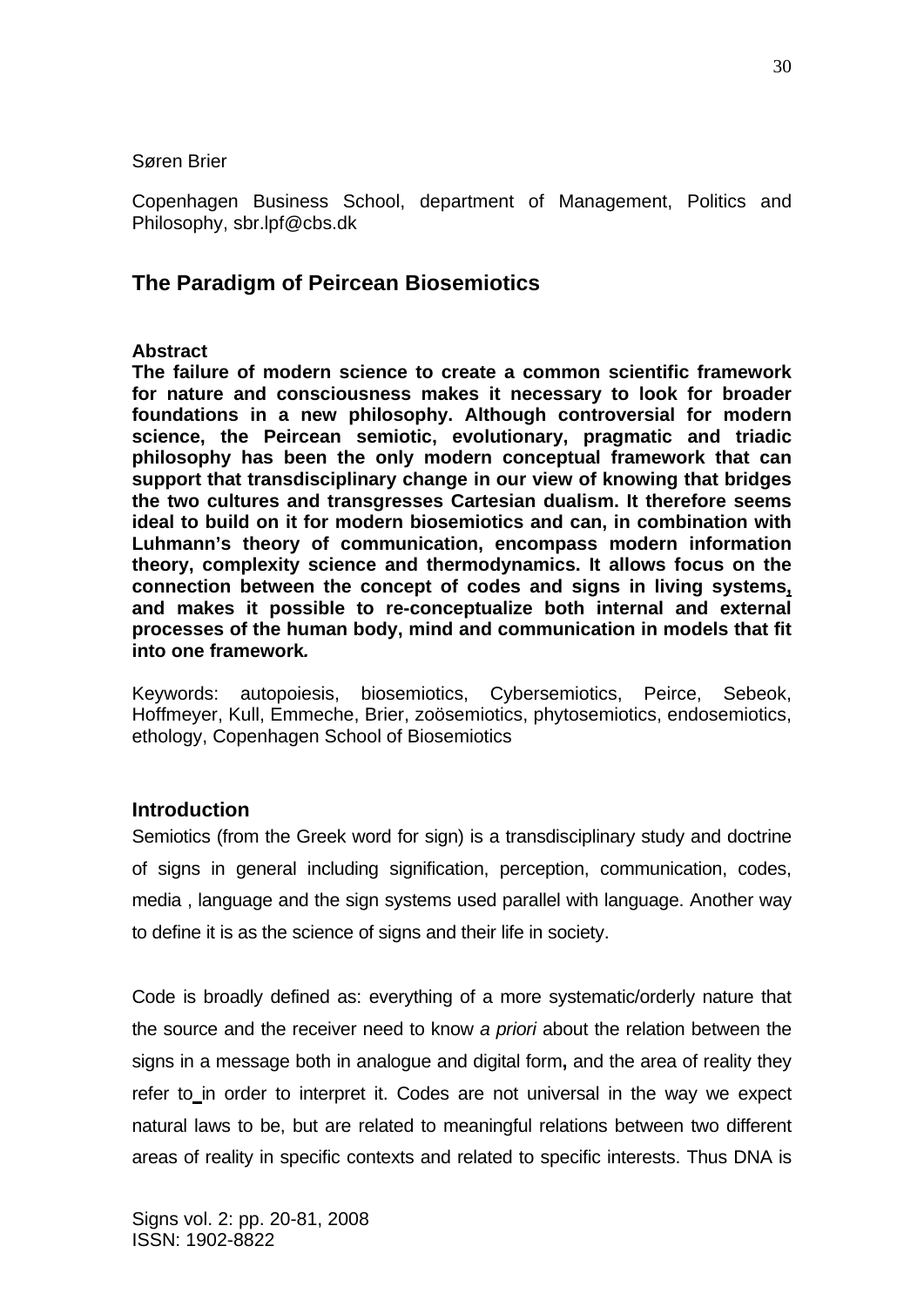only a code for amino acid sequences in proteins inside a living cell in an environment of RNA, Ribosomes and a numerous specific enzymes, and promoting factors just like language codes only work in specific cultural contexts.

Although one can trace the origins of semiotics to the classical Greek period, and follow important developments in the Middle Ages, modern semiotics developed in the 19<sup>th</sup> century with Charles S. Peirce (1839-1914) and semiology with Ferdinand de Saussure (1857-1913), working independently of each other. But both see sign study as a more comprehensive and general framework than linguistics. Semiotics, including the semiology of Saussure is the study of all sign systems, including non-verbal, paralinguistic and machine codes. It studies how something comes to stand for something else for somebody in certain situations in a certain way:

1. As the word 'blue' stands for a certain range of color, but also has come to stand for an emotional state.

2. As the flag is a sign for the nation (a symbol).

3. As a shaken fist can be a sign of anger.

4. As the red spots on the skin can be a sign for small pox.

5. As the wagging of the dog's tail can be a sign of friendliness for both dogs and humans.

6. As pheromones can be a sign of heat to the other sex of the species.

7. As the hormone oxytocine from the pituitary can be a sign to the cells in the lactating glands of the breast to release the milk (into the baby's mouth).

### **Two basic semiotic paradigms**

Thus semiotics has two major paradigms:

1. A mostly French structuralist one, usually called *semiology*, originating in the Swiss Ferdinand de Saussure's posthumous published *Course in General Linguistics* (trans., 1972 org. 1916). In his linguistics Saussure redefines and describes the linguistic "sign" in functionalist terms as the union of a concept (the *signified*) and a sound image (*signifier*). The linguistic sign is more a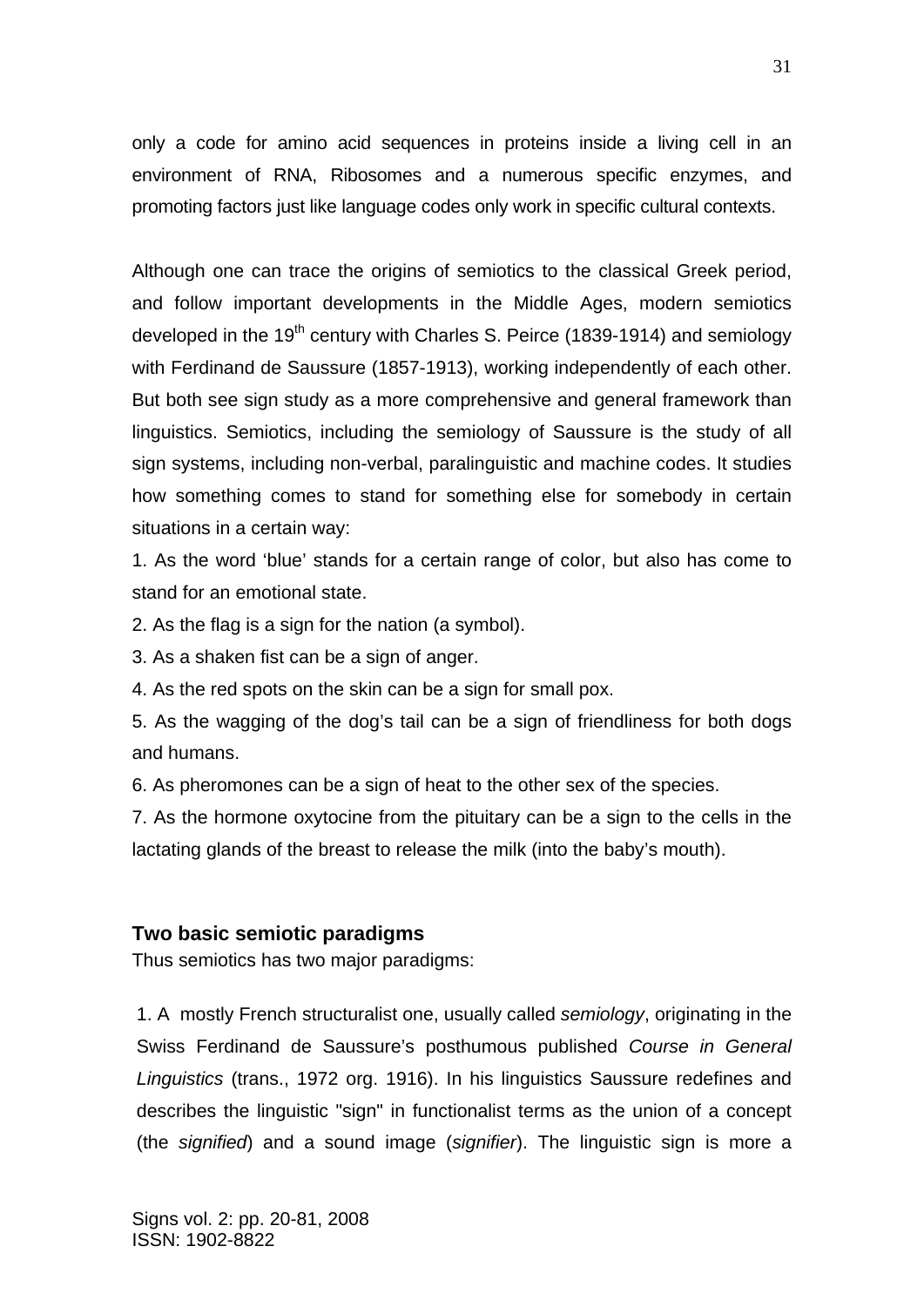process than a thing. It is a mental relationship between a sound pattern (signal/signifier) and a concept (*signified/signification*). The signifier is the sound pattern. The image of the object in the mind is called the signified. He writes that a "linguistic sign is not a link between a thing and a name, but between a concept and a sound pattern. The sound pattern is not actually a sound; for a sound is something physical. A sound pattern is the hearer's psychological impression of a sound." (Saussure 1972, p. 66). Thus Saussure refers to the "psychological impression of a sound" as the "signal/signifier" and to the "concept" as the " signification/signified" (Harris/Baskin translations), and it is the link between them that comprises the sign. It is a relation from one abstract entity to another, and the relation between these cognitive structures constitutes the sign. The relation to objects in the world is not made very clear, as the language is first of all seen as a system in itself as there are no universal fixed ideas, no universal conceptual objects, since these change from one language to another. Therefore the signified is arbitrary too.

Their coupling is functional as neither the signified nor the signifier is the "cause" of the other. Their relation is arbitrary and determined by cultural convention. There is no natural or logical relation between a particular sound image and a concept. The sign is a compound of a word that signifies, and the idea in the mind which is the signified. Saussure held that words and other language elements (*signifiers*) bore no sensual or formal connection with the things indicated (*signified*) and indicated only by means of the structural role of the word within the whole language.

Thus the basic element of language is defined relationally and the reason we can recognize different occurrences of a word is its place as an element in the system of the "structural whole," of language, which he calls 'Langue'. Any individual unit or speech act dependent on that system (signs such as words or concepts) he calls 'Parole**'**. Langue can only arise in social relations. It takes a community to set up the relations between any particular sound image and any particular concepts (Parole). The individual cannot make this, as there can be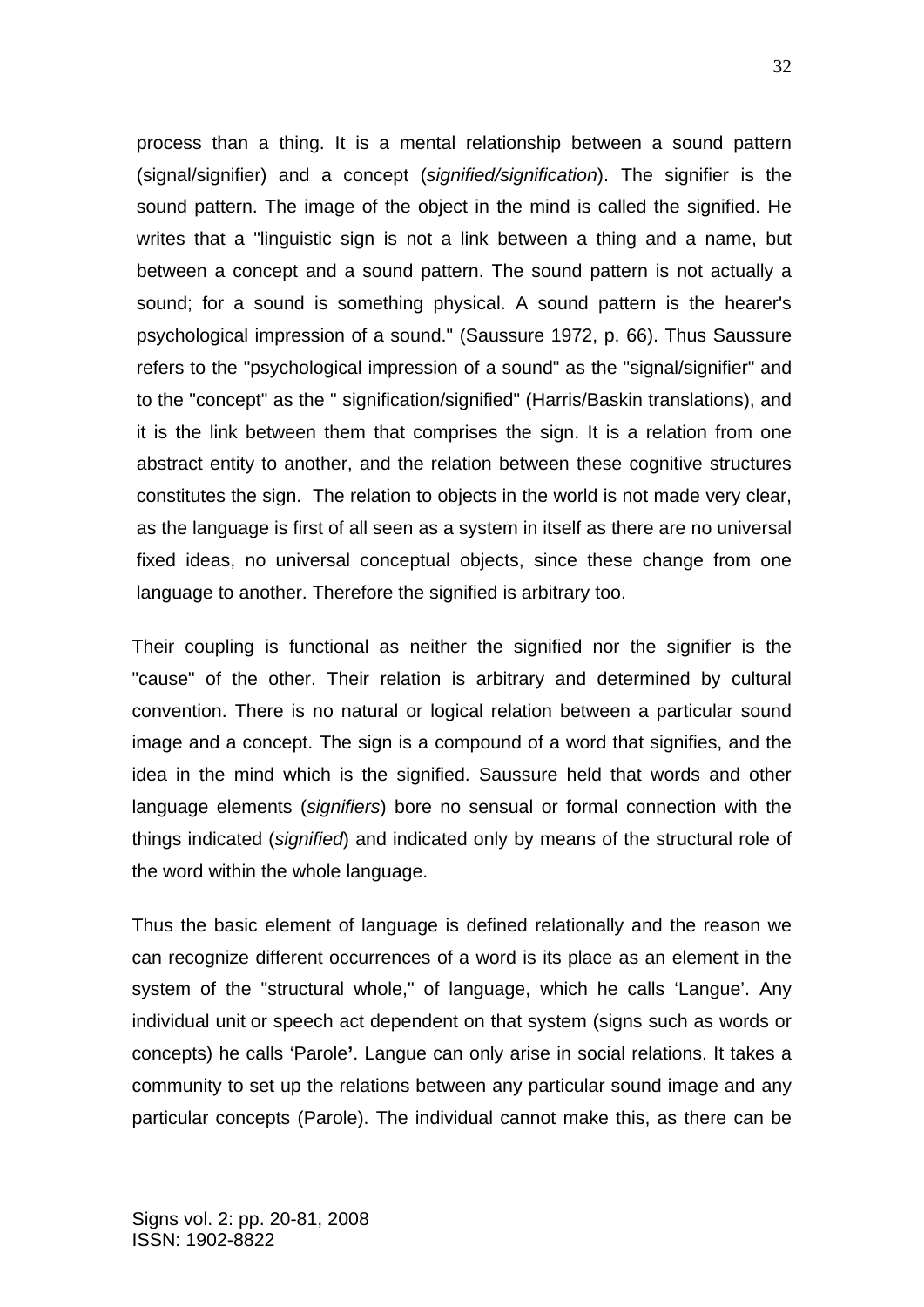no private languages, but has to make a kind of contract with Parole in order to express him/herself to others.

 There are two places where a mental process is taking place: when speaking between the "mind" and the mouth, and when listening between the ears and the "mind". It seems that both processes are a pairing between a sound and a concept. Semiology rests on the assumption that both the processes are governed by the same set of principles based on Saussure's notion of the "linguistic sign". It is interesting that Saussure wanted to examine systematically the problem of chance as the inevitable foundation of everything, focusing on the material facts and interdependence of chance and meaning, not losing himself in a search for hidden meanings and avoiding all the problems arising from consciousness (see Saussure 1997). He sees thought as a shapeless mass, which is only ordered by language.

 Saussure's aim with his semiology was to go beyond linguistic science and to study the life of signs within society. His work emphasises cultural codes and structures, plus literary artifacts constituted by those structures or articulated by them. It is mainly used in linguistic, cultural studies and analysis. It was developed by Louis Hjemslev (1899-1965) who created glossematics, Roman Jakobson (1896-1982) with his semiotic linguistics, Algirdas J. Griemas' structural Semantics, Roland Barthes (1915-1980) and his text semiotics demonstrated in his *Mythologies* (how clothes, advertisements, sports, and many other objects and forms of behavior are systems of signs which can be analyzed and interpreted in order to understand their social implications). Umberto Eco has developed a general semiotics that blends aspects of Saussurean semiology with Peircean semiotics. The application of Saussure's terminology in biology is mostly influenced by the work of M. Florkin (1974), but also by Roman Jakobson (1971).

Semiologists would usually not accept examples 3-6 above as genuine signs, because they are not self-consciously intentional human acts. It is worth noting those semiologists are not phenomenological in their approach. They are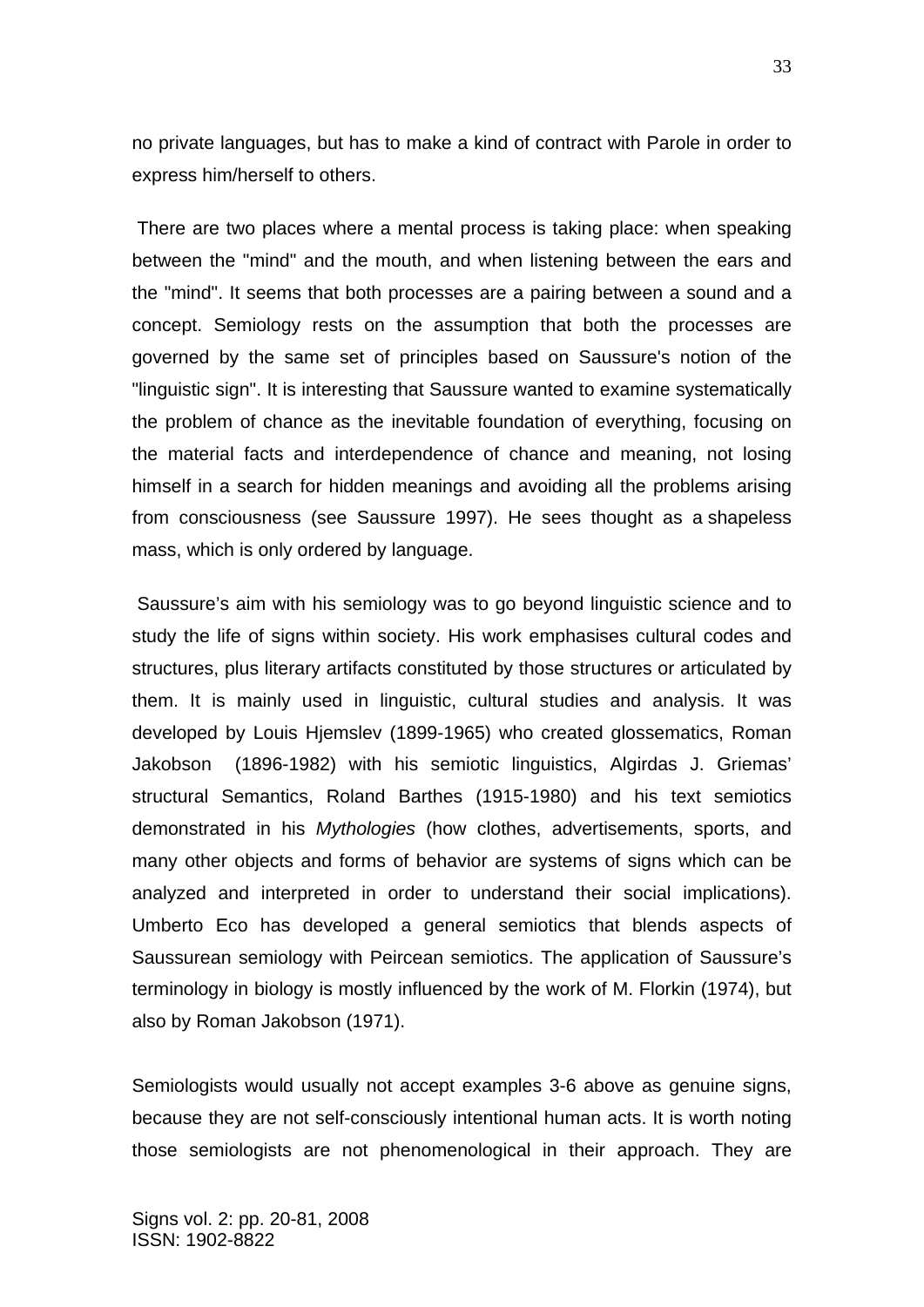(social) structuralists and view language as the most basic social system. They consider semiology to be the study of the systems of rules and conventions, which enable social and cultural phenomena viewed as signs. In literary theory, semiotics is the analysis of text in terms of its use of language as dependent on and influenced by literary conventions and modes of discourse.

Often you see the terms "semiotics" and "semiology" used interchangeably. But here we have distinguished between the two paradigms. Originally the followers of Peirce wanted to use his term 'semeiotic', but like semiology it has not had "staying power". We thus put semiotics to be the super term for them both. Starting in the 1990s, the key biosemioticians have used the approach of the semiotics of C. S. Peirce as the philosophical basis to their development of biosemiotics (Hoffmeyer and Emmeche 1991; Hoffmeyer 1996, 2005).

But it is worth noting that, for instance Markos (2002), uses Gadamer's hermeneutics, Witzany (1993) uses Habermas' pragmatics of language as a philosophical foundation, and Barbieri (2001/ 2003) characterizes his own work as biosemantics, but has recently put it under the heading of biosemiotics, developing then a theory that features a concept of biological meaning that is neither Saussurian, nor Peircean, as we shall return to below.

The problem I see in making a biosemiotic paradigm founded on views like this is that one would need to argue for nature or at least living systems to have a basic linguistic dynamics. But I think, this waters down the concept of language to an unacceptable degree. Further, since the concepts of semiology and semiotics have already been invented by virtue of the necessity of having more general frameworks than linguistics to deal with signification and communication systems that cannot live up to the more advanced definitions of being a language as such, I see no reason to make an already difficult task any more difficult. Many semioticians from the humanities and social sciences still find that biosemiotics waters down the concept of semiosis.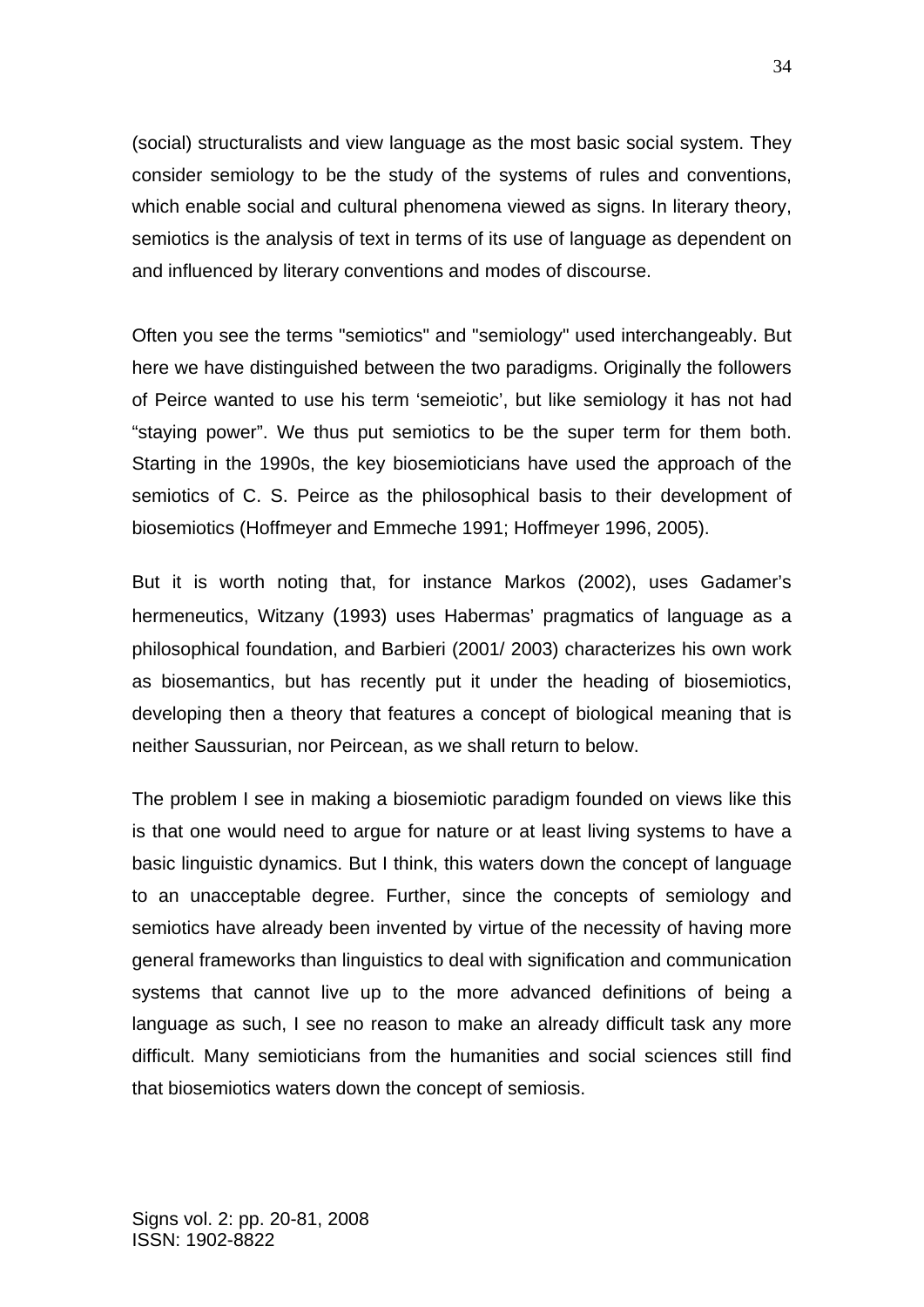Another view would be that the linguistic or hermeneutic view is just a useful metaphor and we are not to take claims of truth as seriously as in classical science, logical positivism and analytical philosophy. We only look for coherence in meanings, not for any foundational statements about truth conditions. We live in a time when researchers in major parts of social science and the humanities might say that the right understanding of scientific knowledge (broadly speaking) is no longer something like "justified true belief" as Plato stated it, but instead "the construction of power relations." Principles of skepticism and the rejection of the possibility of knowledge seems to have become a truism to many people both inside philosophy and outside, that truth claims in science are social constructions with their own conventions and arbitrariness. Thus a metaphorical model is OK if it is "useful". But this would mean that the quest for commonly true knowledge as an over all construction of common knowledge models turns into a quest for constructing models and theories to be used to express one's political/ religious/ economic/race/class/gender consciousness and interest. All that is left is different forms and combinations of power and meaning games in a postmodern age.

I think this is a dangerous path to tread for a democratic society based on power division and functionally differentiated systems as it is, and science being a very important one of them side by side with law, money, power, religion and art. Further I believe that there are good reasons for it not being true. Kuhn, Feyerabend, Popper, Lakatos, Peirce, and many of the post-modern and STS (science technology studies) thinkers were right and wrong at the same time. They all described dubious aspects of what scientists did, but each ignored other aspects. Yes, science can too easily be led by background assumptions that are not objective. Yes, there is no 'one thing' that is the scientific method, and science is a much messier and stranger affair than many scientists want to admit, leaving too much room for mis-steps. But science is still a discipline worth pursuing, although there is no one method that can encapsulate it and despite the fact that it does demand some kind of critical realism and pragmatism to believe that. If one thinks, like many radical and social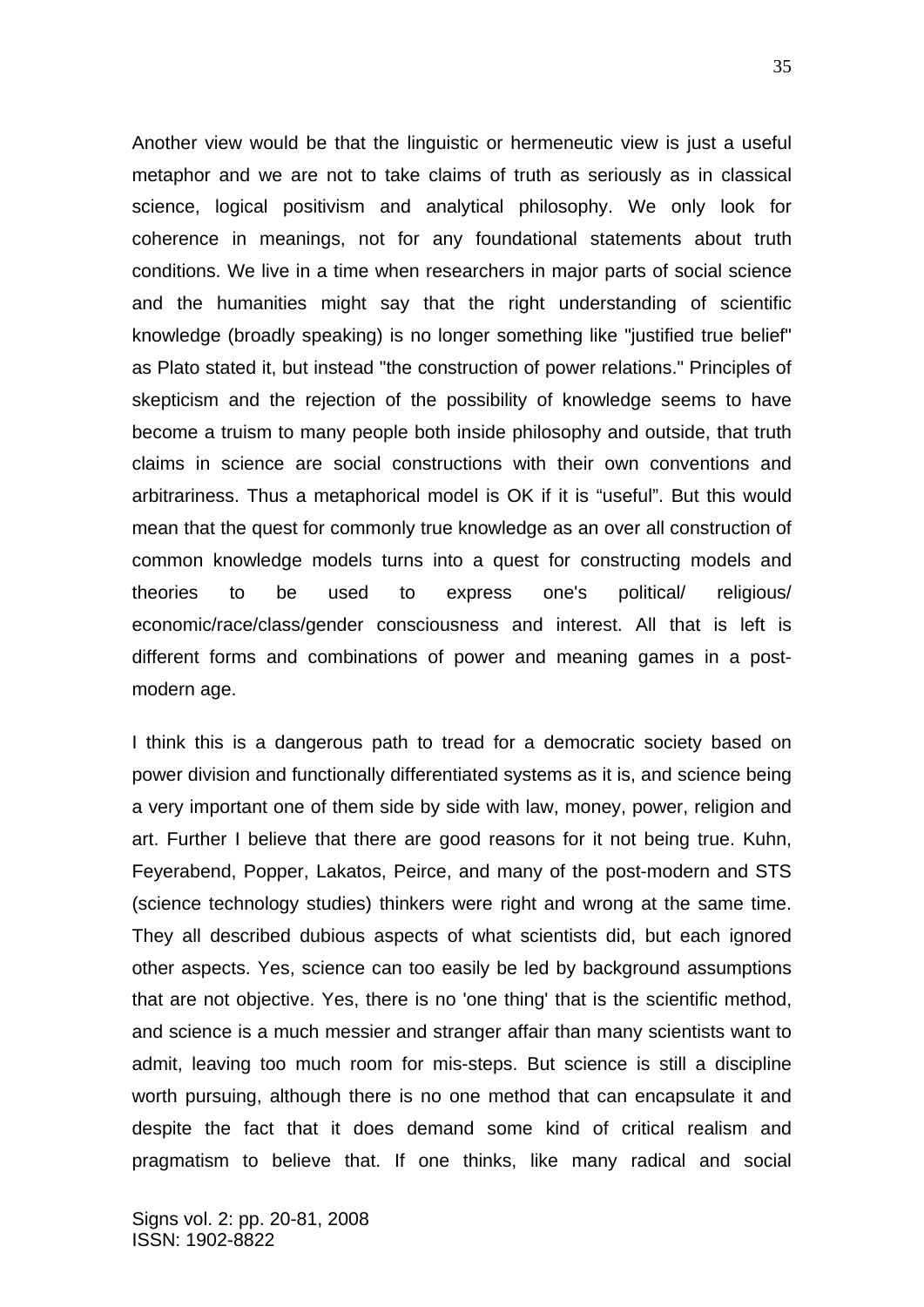constructivists, that the world is a continuum only carved up by words and/or social practices then one is not able to uphold any kind of theory of truth and representation. Though the world is very much process-like, one has to grant it structures to have any kind of cognitive theory. The founder of second order cybernetics, Heinz von Foerster, recognized this (see Brier 1996b) and created a good compromise with his theory of Eigenvalues in a self-organizing evolving nature. He writes:

Eigenvalues have been found ontologically to be discrete, stable, separable and composable, while ontogenetically to arise as equilibria that determine themselves through circular processes. Ontologically, Eigenvalues and objects, and likewise, ontogenetically, stable behavior and the manifestation of a subject's "grasp" of an object cannot be distinguished. (Von Foerster 2003, p. 266)

This self-organizing behavior is seen both in natural processes in chemical and ecological evolution as well as in the gestalt characteristics of cognition as such. Von Foerster saw that the ecological niche and the organism's cognition of its surrounding – what I call its 'signification sphere' – is an interdependent coevolution. The stabilization of the processes here between the constraints produced by whatever stable process forms self-organization in evolution allows and the possible eigen-values that can be established by a cognitive system's motivated interpretations is what makes signs possible. He writes:

There is an additional point I want to make, an important point. Out of an infinite continuum of possibilities, recursive operations carve out a precise set of discrete solutions. Eigen-behavior generates discrete, identifiable entities. Producing discreteness out of infinite variety has incredibly important consequences. It permits us to begin naming things. Language is the possibility of carving out of an infinite number of possible experiences those experiences which allow stable interactions of your-self with yourself. (von Foerster in Segal 2001, p. 127-128)

36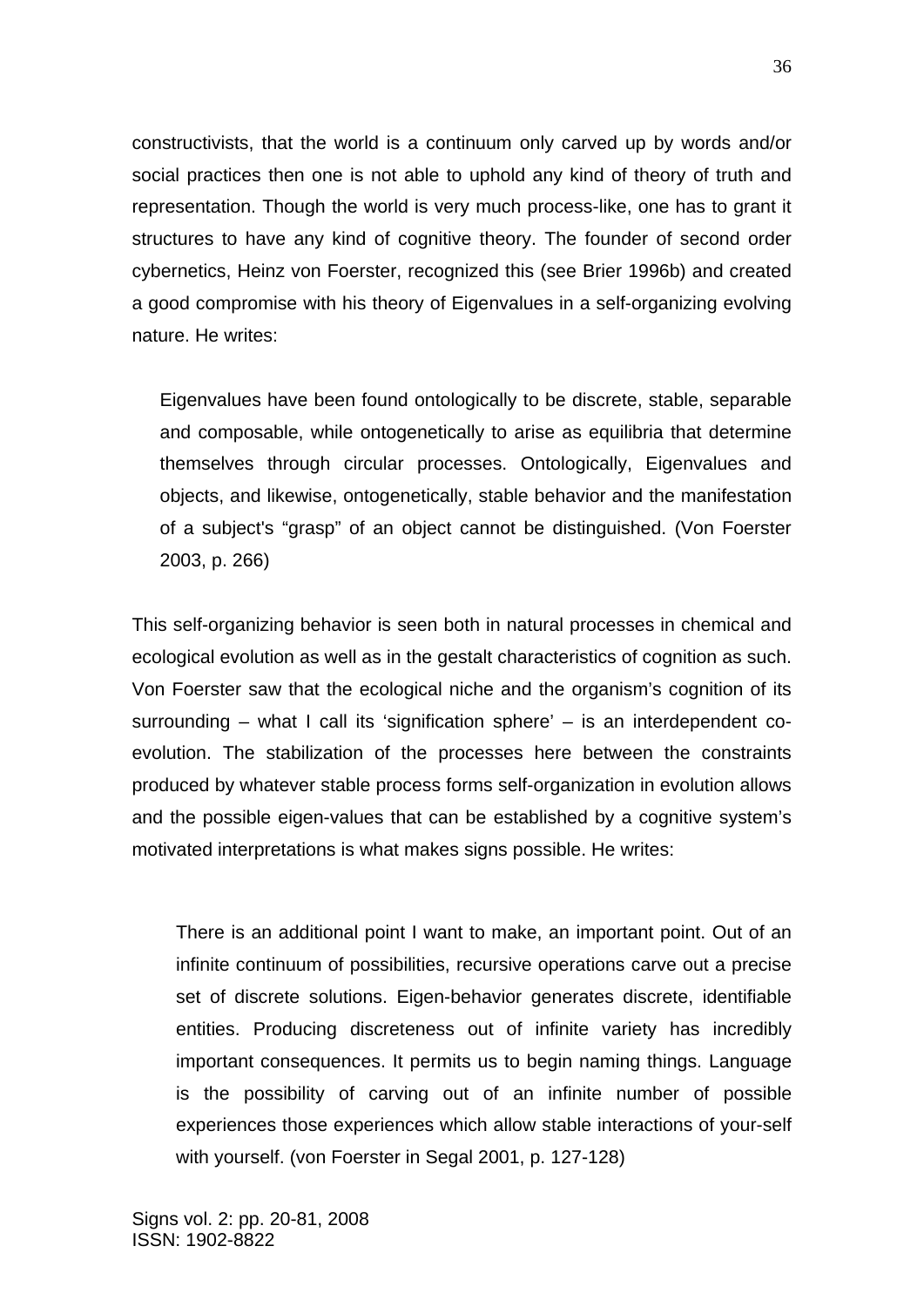This is a good foundation for an understanding of Peircean semiotics and it also helps us to look at science through a crossword metaphor instead of seeing a linear development or a total fragmentation (Haack 1998). Some questions (entries) may partially help with other questions (intersecting entries). Sometimes one answer turns out to be false (a wrongly filled in entry) and misleads scientists on others (as the wrong entry provides a wrong 'clue' to the other). Scientists must then backtrack to figure out how much of the 'puzzle' has been filled in correctly and how much can be left as is. The important thing is that science is not a linear pattern per se, but consists of many different and not always connected entries that assist with and are assisted or destroyed by intersecting entries. We can therefore say that the scientific process is, when used properly, as objective a method as one can get, but it is not in anyway a straightforward simple process. Nevertheless, science has achieved overwhelming success in discovering true things rather than simply inventing or constructing them.

In opposition to postmodernism and coherentism is a view one could call 'foundationalism'. It is the view that a system of meaning and interpretation cannot be solipsistically self-contained but must at some point have a cognitively significant form of contact with external - at least partly -independent reality. One cannot suspend judgment on whether there is *a priori* knowledge or not, since nothing less than a metaphysical theory of (also *a priori*) knowledge can provide an explanation of how empirical objects are *cognitively* available for our inspection in experience - how it is possible that we can reflect on our sense experiences. But it is, on the other hand, also important to realize that the relationship between subject and object is *not* a causal relationship in the physical sense. The actual objects of empirical knowledge, the phenomenal objects, must to a certain degree themselves be contents of consciousness, and therefore available for inspection in a non-causal relationship between subject and object, which is the way it is viewed in semiotics. As such, this philosophy is consistent with Peirce's semiotic philosophy. Foundationalism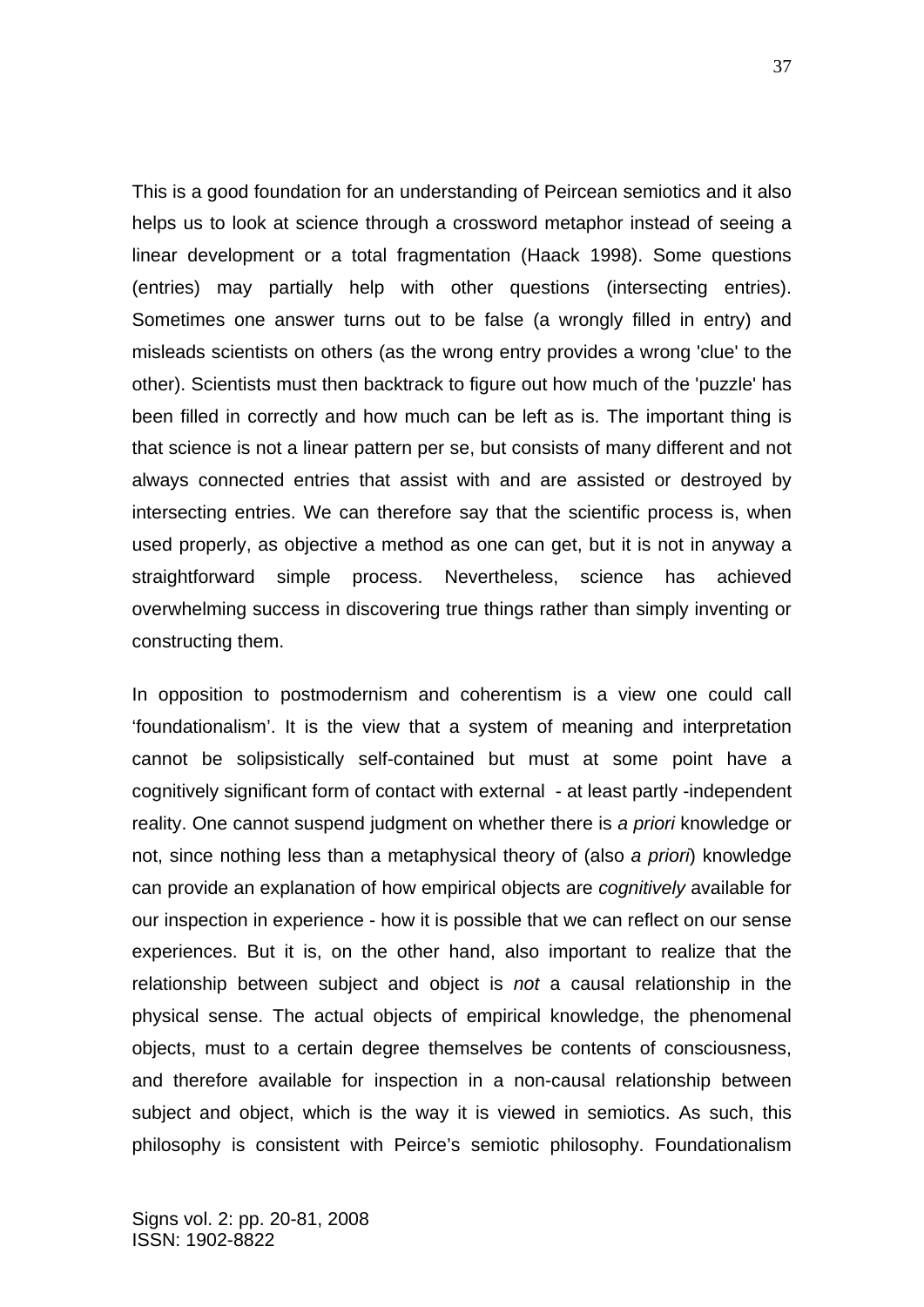thus draws its strength from insights about truth and the significance of *knowledge*, as opposed to opinion or fiction theories only based on coherentism which cannot distinguish these things and therefore have given up any concept of truth, as in much phenomenology, hermeneutics, discourse analysis and structuralist semiology, which only focus on the unpacking of history and presuppositions of the semantic terms. The philosophical analysis of the concept of truth is a very deep and complicated thing that has to include an evolutionary pragmatism as Peirce saw it; but that does not make us or him leave Aristotle's view that truth is to say of what *is* that it is and of what *is not* that it is not.

I will therefore here argue for the Peircean approach in its late pragmaticistic version, where he turns his critique on superficial pragmatism (see for instance Haack 1998). This pragmatic philosophy still meets the standards of a philosophical view in not giving up at least a version of the correspondence theory of truth deeply intertwined with Peirce's semiotics. To this I will add what I consider necessary and useful elements from the autopoiesis theory in the form Luhmann has used in his system theoretical communication-based sociology, in order better to be able to understand the differences and relations between the biological, the psychological, and the social communicative systems in humans and their societies.

2. So, the second main paradigm in semiotics is the triadic, American, pragmaticistic, transdisciplinary, evolutionary doctrine originating in the work of Peirce. As Peirce's semiotics is the only sign study that deals systematically with non-intentional signs of the body and of nature at large, accepting examples 3-6 above as genuine semiosis, it has become the main source for semiotic contemplations of the similarities and differences of signs of inorganic nature, signs of living systems, including diagnostics of medicine, as well as signs of machines (especially computer semiotics, see the groundbreaking book of Bøgh Andersen 1990).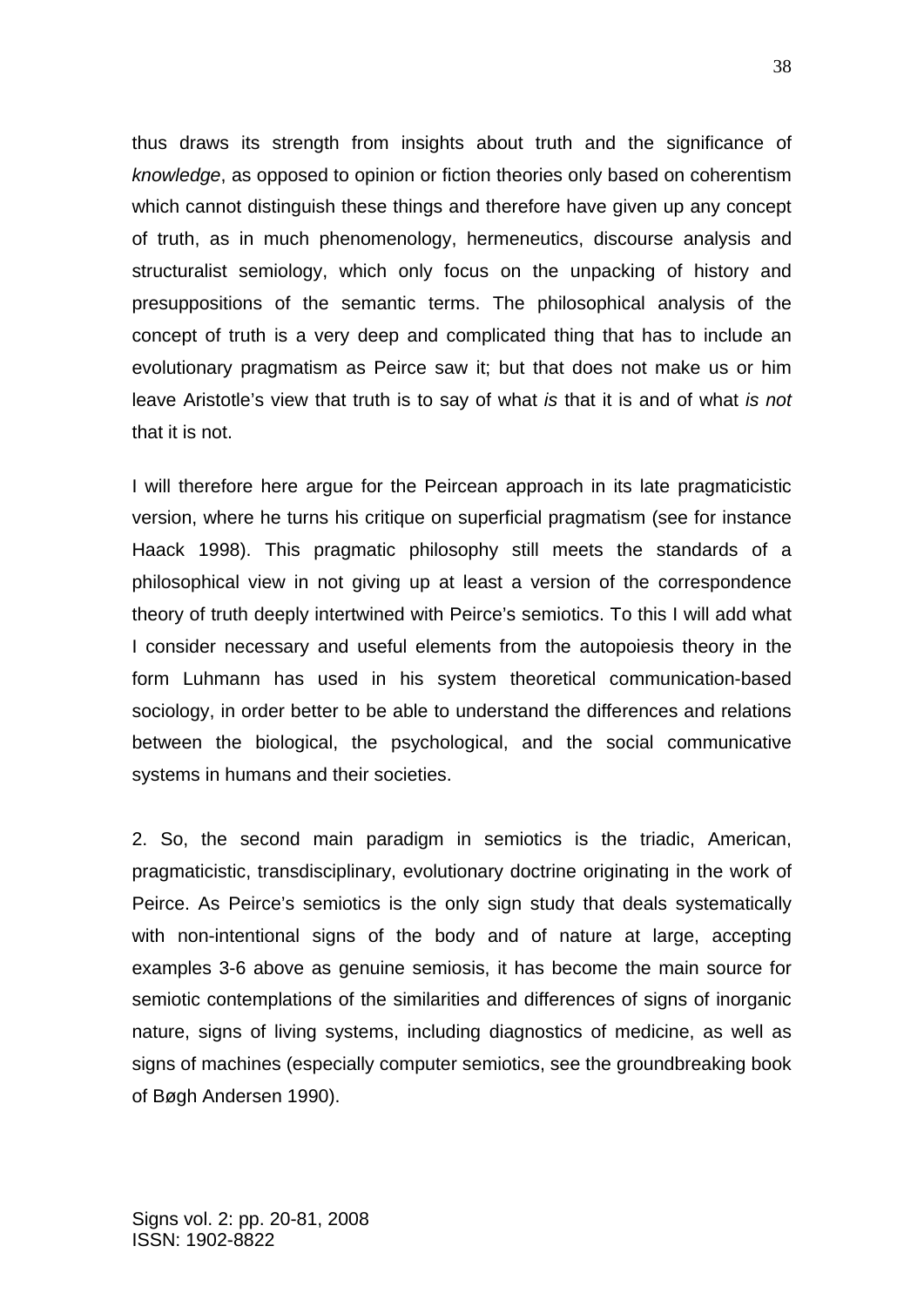To develop his fundamental theory of semiosis Peirce designed a philosophical alternative to both the dualism of rationalism and the materialistic monism of most empirical science. He combined realism and idealism into an objective idealism<sup>1</sup>, then combined this with synechism, the view that the basic "stuff" of reality is continuous, manifesting as both mind and matter, an evolutionary ontology (process view) and a pragmatic epistemology.

His world view can therefore be summed up as one of evolutionary objective idealistic social pragmatic realism. Reality is what affects our world of bio-social signification. Things cannot therefore be more real than signs, because signs can also be objects. The same applies to laws. If something is so persistent that we refer to it as an object/thing, then there must be stable habits ("laws") connected to it, as well as qualities that make it possible for us to understand it.

Peirce's consideration of the relationship between the human and nature presupposes that the analogies between human thought and the "thought"habits of nature are valid. These analogies are based upon the commonalities of the (semiotic) forces that make things happen.

Peirce's semiotics embeds logic within it. But Peirce's interest in science and epistemology led him in directions different from those taken by Frege. All symbols have an indexical component, and signs such as sentences have to be analyzed as multifunctional semiotic expressions. Thus he does not create the split between logic and indexicality that plagues the langue-parole dichotomy troubling Saussure. Predicates describe qualities or states of affairs, while indices point to objects, external reality, or aspects of their context of use.

1

 $1$  Objective idealism is the view that existence consists, fundamentally, of a vast mental "absolute." It is a metaphysics that postulates that there is in an important sense only one perceiver and that this perceiver is one with that, which is perceived, at least in the beginning, before it split up in an absolute or transcendental aspect and a relative aspect in time and space. In some philosophies these are then absolutely separated. In Peirce's theory they are connected through his principle of synechism, which then connects the immanent and the transcendent of the One, the sacred, the divine or whatever names one calls it.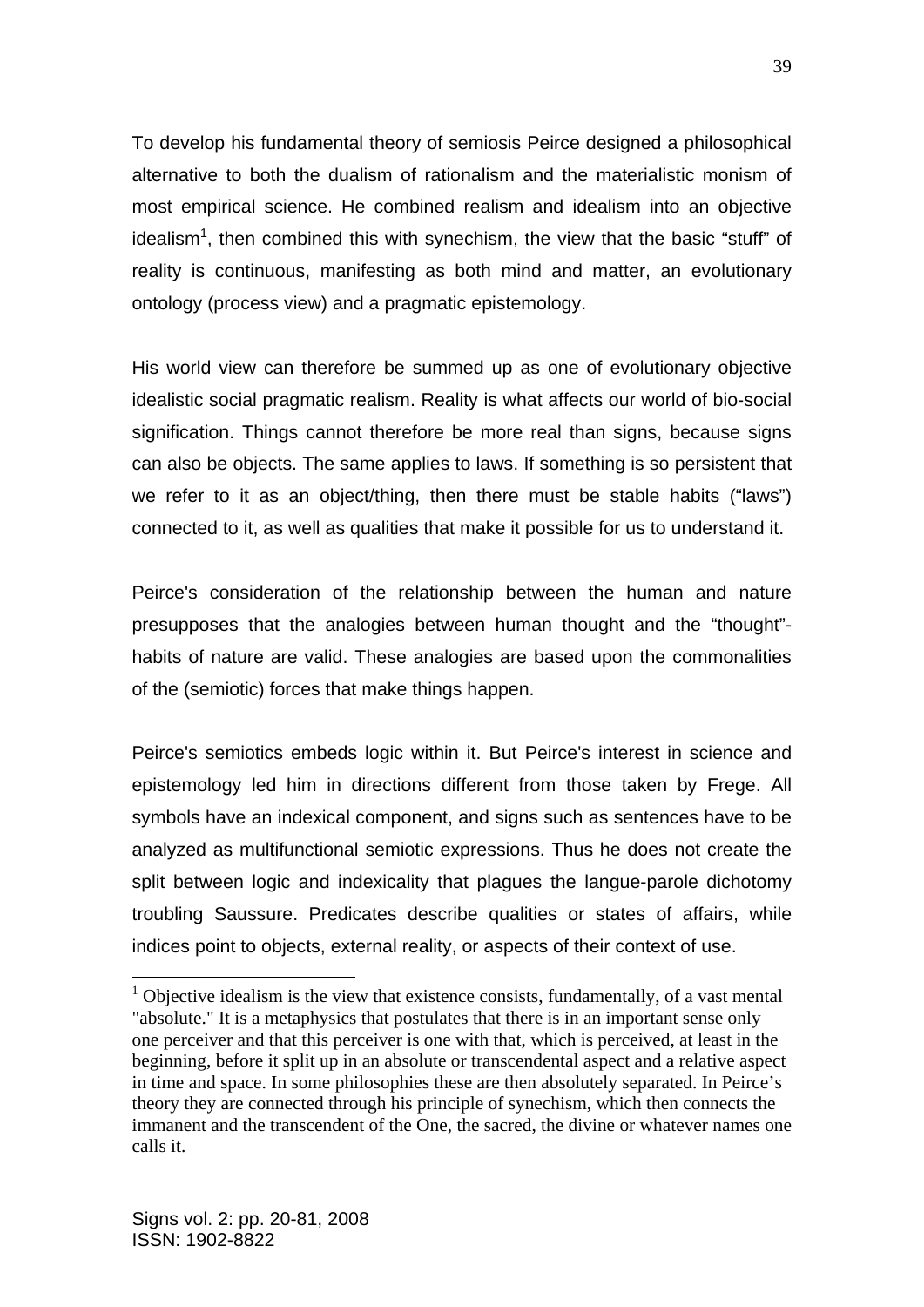The value of an icon consists in its exhibiting the features of a state of things regarded as if it were purely imaginary. The value of an index is that it assures us of positive fact. The value of a symbol is that it serves to make thought and conduct rational and enables us to predict the future. ... the most perfect of signs are those in which the iconic, indicative, and symbolic characters are blended as equally as possible. (CP of CS Peirce, §4.448)

Peircean biosemiotics is based on Peirce's theory of mind as a basic part of reality, (in Firstness) existing in the material aspect of reality, (in Secondness) as the "inner aspect of matter" (hylozoism) manifesting itself as awareness and experience in animals, and finally as consciousness in humans. Combining this with a general systems theory of emergence, self-organization and closure/autopoiesis, it forms an explicit theory of how the inner world of an organism is constituted and, therefore, how first-person views are possible and just as real as matter. Through this foundation for semiosis, a theory of meaning and interpretation including mind -- at least as immanent in nature -- is possible; and cybernetic views of information as well as autopoietic views on 'languaging' can be combined with pragmatic theories of language in the biosemiotic perspective. Propositions are viewed meta-indexically in that they represent the predicates of the objects pointed out by indices, in contrast to Saussure's much more logomorphic and logocentric semiology. The barrier between the empirical content  $-$  here in form of the indexicality  $-$  and logical form, which is also problematic in classical and analytical philosophy of logic, does not exist for Peirce, as the indexical aspect is built into all referring terms, and classical logic is a part of semiotics. Thus this makes hypotheses about them empirical testable<sup>2</sup>.

1

 $2^2$  Peirce invented the term 'abduction' as a description of how we first come to our ideas, concepts, and hypotheses about the world, and this is essentially the semiotic process where we connect representamens with objects through creating our interpretants. From this we deduct consequences of our abduction, and then test them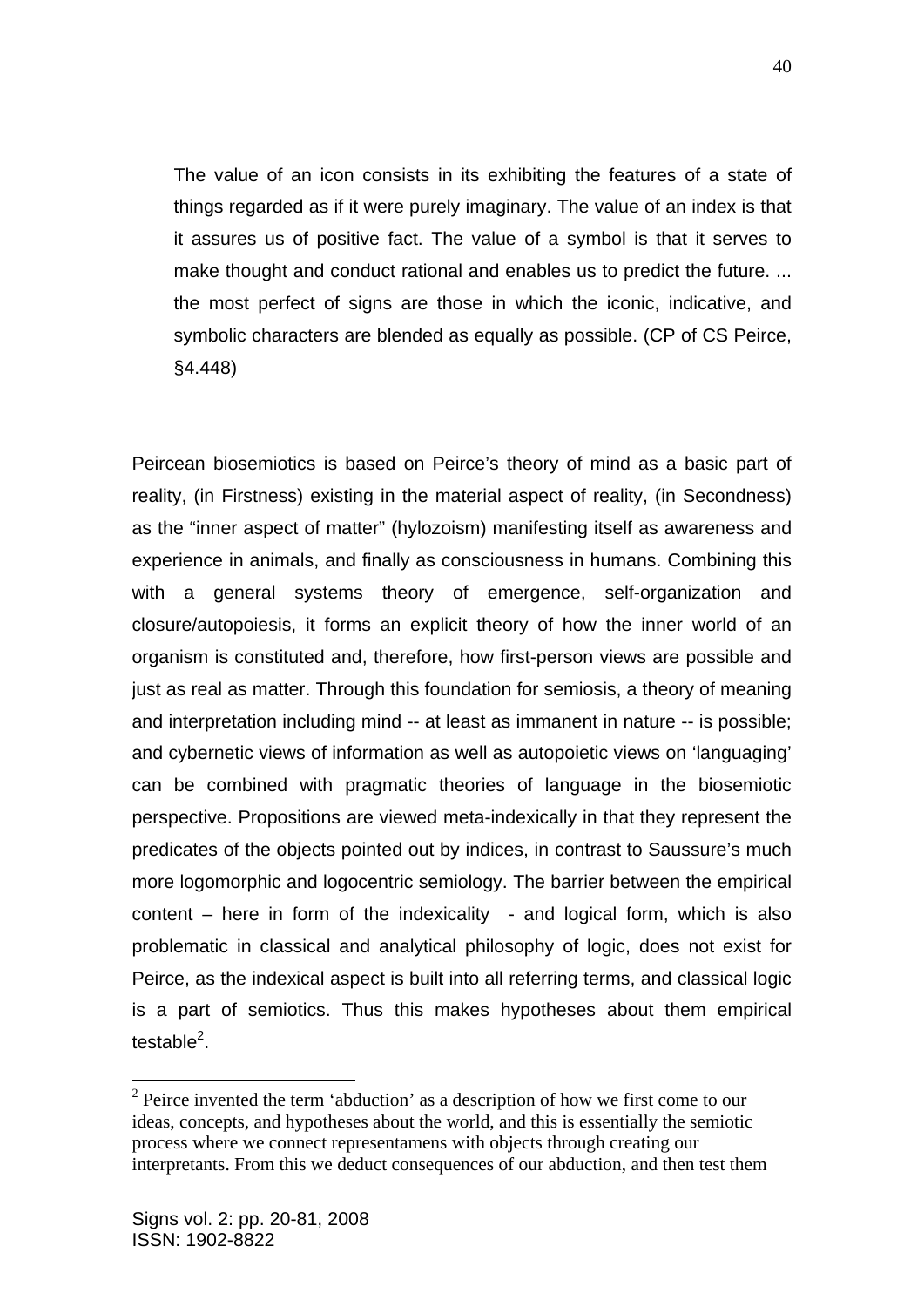*Peircean (bio)-semiotics* is distinct from other semiotic paradigms in that it not only deals with intentional signs of communication, but also encompasses nonintentional signs such as symptoms of the body and patterns of inanimate nature. Peircean semiotics breaks with the traditional dualistic epistemological problem of first-order science by framing its basic concept of cognition, *signification,* within a triadic semiotic philosophy. The triadic semiotics is integrated into a theory of continuity between mind and matter (*Synechism*) where the three basic categories (*Firstness, Secondness and Thirdness*) are not only inside the perceiver's mind, but also in the nature perceived. This is connected to the second important ontological belief in Peirce's philosophy, namely *Tychism,* which sees chance and chaos as basic characteristics of Firstness. This is combined with an evolutionary theory of mind (*Agapism*), where mind has a tendency to form habits in nature.

Chaos and chance is seen as a First, which is not to be explained further (for instance, by regularities). It is the basis of habit forming and evolution. The chaos of Firstness is not seen as the lack of law, as it is in mechanicism and rationalism, but as something full of potential qualities to be manifested individually in Secondness, and as general habits and knowledge in dynamic objects and semiosis in Thirdness (Peirce 1992).This is an alternative to viewing knowledge either as justified true belief or causally produced or as in contemporary approaches to language that derive from Turing machine analogies or computer models.

empirical and evaluate them inductively. Through his understanding of the interacting roles of abduction, induction, and deduction in a social process of scientific inquiry a semiotic and logical process becomes a public, self-correcting process. Reality is that which the community of inquirers would ultimately agree upon as true, not arbitrarily socially constructivisticly, but because we have a deep connection to reality through the categories and evolution. Saussure's theory of language relies implicitly much more on a rationalist theory of meaning and consciousness, since its notion of sign is based on the idea that signs represent ideas which precede any actual utterances, and are consequently considered to be much more timeless and context-free than in Peirce's pragmaticism.

<u>.</u>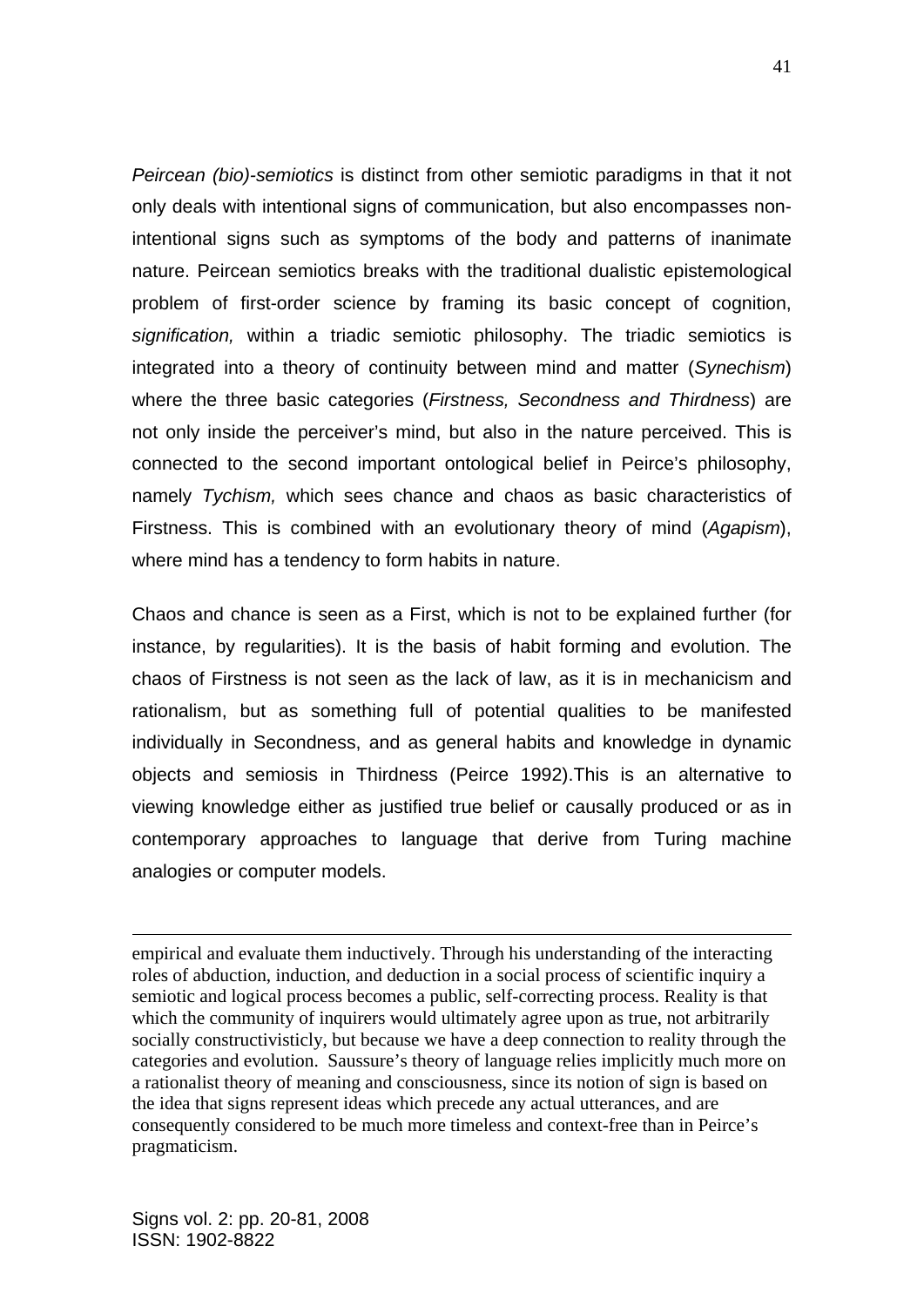Peircean semiotics differs from those approaches, which start with logical form and then ask how it gets instantiated by language or mental processes. Instead, his semiotic pragmatistic philosophy links these processes to his epistemology of abduction and reasoning to the best explanatory hypothesis. This sees the development of knowledge as a dynamic relation between belief, doubt, desire, and inquiry, and the self-correcting nature of semiosis. Beliefs are certain behavioral dispositions that manifest themselves in a given context based on certain desires. They may be changed through processes of inference, which change our representations of the world. Truth and reality, thus, to a certain extent, depend on the social construction of inquiry. But, on the other hand in his triadic evolutionary view, semiosis can be viewed as self-correcting in its reproduction of Thirdness. This is the deep evolutionary foundation of Peirce's pragmatism that fits so well with biological evolutionary and ecological thinking, but provides an alternative to "selfish genes" and other reductionistic genetic approaches, and hopefully can help us to connect genes and biological functionality in a more fruitful way.

#### **The semiotic threshold in biosemiotics**

Ever since Umberto Eco (1976) formulated the problem of the "semiotic threshold," semiotics -- especially Peircean semiotics -- has developed further into the realm of biology. As a result of the innovative work of Thomas Sebeok, Peirce's semiotics is now interpreted as covering all living signifying systems in biosemiotics. The efforts of Thomas Sebeok (1920- 2001) ( see for instance Sebeok 1976, 1986, 1989; and Petrilli and Ponzio 2001 for a short history) have led to the development of a biosemiotics encompassing all living systems, including plants and micro-organisms, as sign users. I have listed Sebeok's major works in animal communication and biosemiotics in the reference list.

Sebeok's name is associated most of all with the term zoösemiotics, the study of animal sign use. It was coined in 1963, and it deals with species-specific communication systems, and their signifying behavior. Zoösemiotics is concerned more with a synchronic perspective than an ethologic one, which focuses primarily on the diachronic dimension. The transmission of information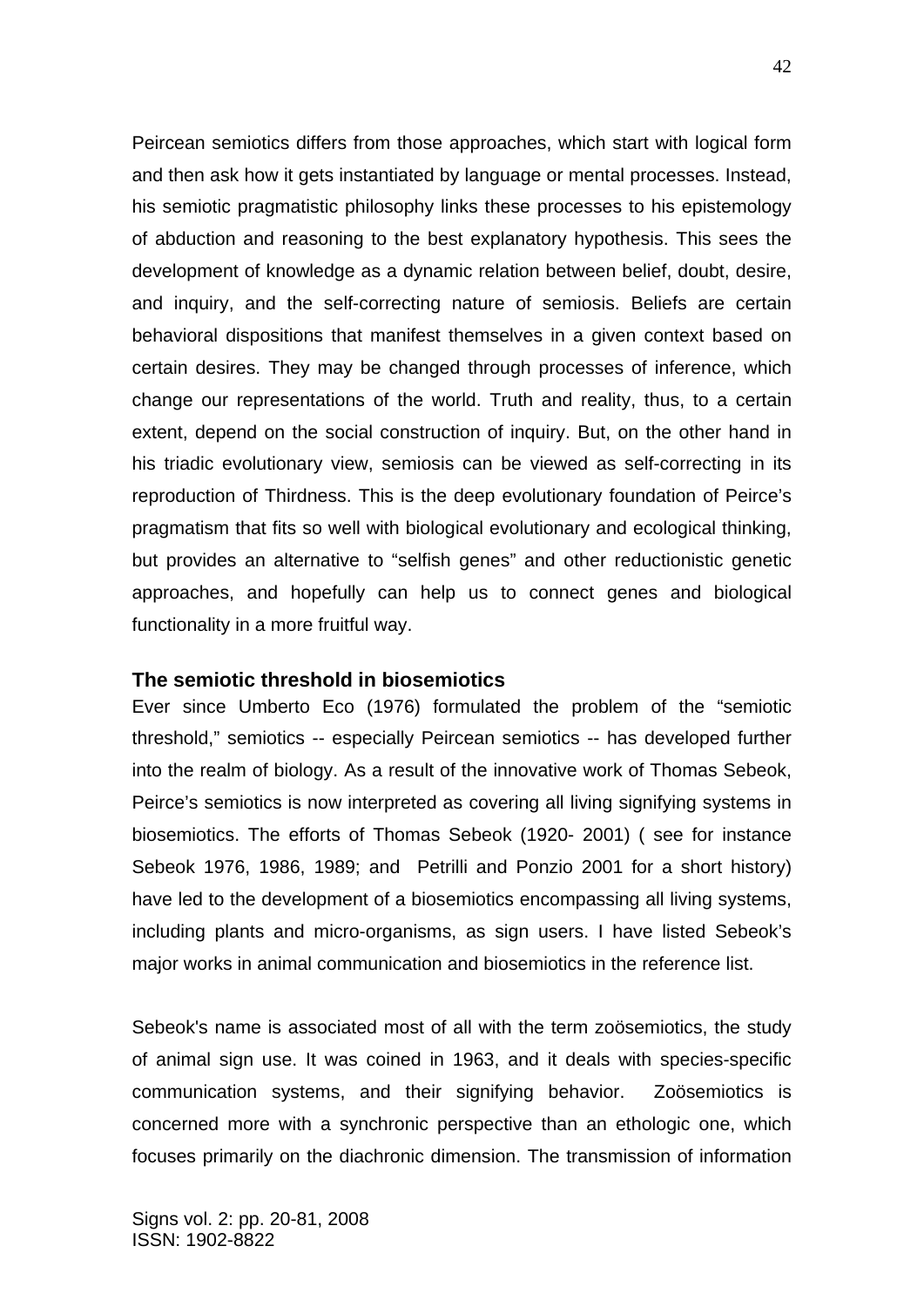among animals was, for instance, the subject of the book *Animal Communication* (1968)*,* which Sebeok edited. His research succeeded in broadening the definition of semiotics beyond human language and culture to encompassing human non-verbal communication as well as communication between, and sign processes within, all living organisms. Later, Sebeok decided that zoösemiotics rests on a more comprehensive science of *biosemiotics*. This global conception of semiotics – namely biosemiotics - equates life with sign interpretation or mediation. He was most proud of having inspired a group of theoretical biologists and semioticians to pursue this field of investigation.

Although biosemiotics was already prefigured in Jakob von Uexküll's *Umweltlehre,* Sebeok fruitfully combined the influences of von Uexküll and Charles S. Peirce, and merged them into an original whole, in an evolutionary perspective, arriving at the thesis that symbiosis and semiosis are one and the same. Biosemiotics finds its place as a master-science, which in the animal cognition and communication area encompass the parallel disciplines of ethology and developmental psychology.

As Uexküll was one of Konrad Lorenz' most important teachers, the ethology he and Tinbergen developed fitted nicely as a part of biosemiotics. In von Uexküll's writings one finds the roots of important concepts such as sign stimuli, innate release mechanisms, and motivation, later utilized in Lorenz' ethological research program. As previously discussed in Brier (2001a), von Uexküll's "tone" becomes Lorenz' "motivation," the "sign stimuli" in ethology becomes the "subjectively defined object," and the "IRM" becomes the "functional relation between receptors and effectors." But it is clear that von Uexküll's biocybernetic concepts differ from the partially mechanistic framework found in the theoretical foundation of Lorenz and Tinbergen's articles from around 1950. About "tone", von Uexküll writes the following:

The *Umwelt* only acquires its admirable surety for animals if we include the functional tones in our contemplation of it. We may say that the number of objects that an animal can distinguish in its own world equals the number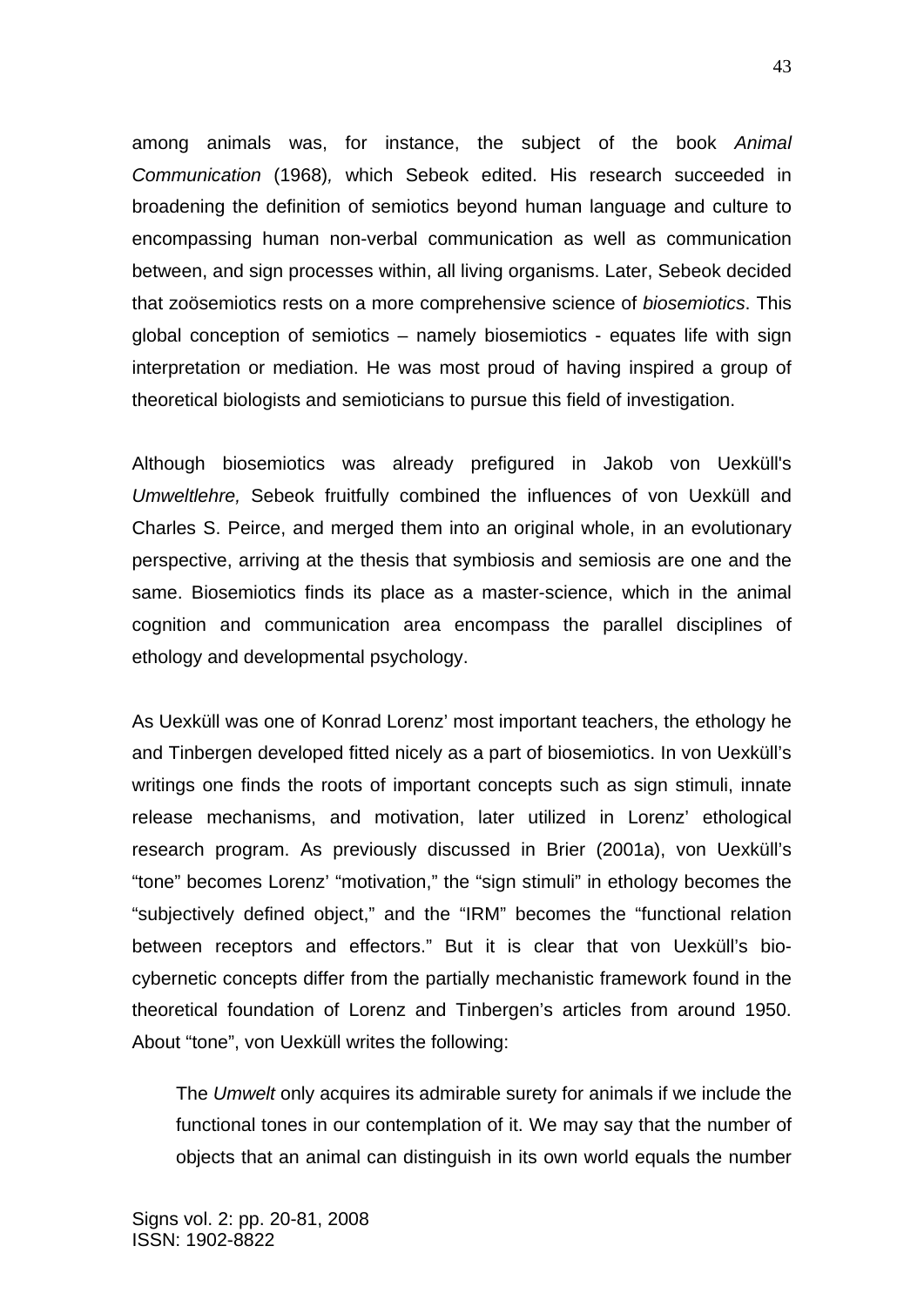of functions it can carry out. If, along with few functions, it possesses few functional images, its world, too, will consist of few objects. As a result its world is indeed poorer, but all the more secure. (von Uexkül 1957, p. 49)

Von Uexküll's "tone" concept is the root of Lorenz' specific motivation – but it seems more closely related to Gibson's affordances, although it is unclear whether Gibson ever read von Uexküll. nevertheless it is important to underline that Jakob von Uexküll's framework is behavioral and functionalistic like the cybernetics his functional cycle with its feedback system was inspired by. He is in no way to be considered a bio-phenomenologist.

Jakob von Uexküll's type of theory is very much like Maturana and Varela's (1980) autopoiesis and Bateson's cybernetic ecological mind theory (Bateson 1972). There is no theory of first person experience, or the origin of qualia, feeling and willing. He always, like the cyberneticians, underlines the functional aspect. Bateson's 'pattern that connects' is "The Lonely Skeleton of Truth", as he calls it in a poem in *Angels Fear.* His 'mind' is a cybernetic feedback and homeostatic cybernetic goal oriented system like a thermostat acting on 'differences'. Thus it is my view that Peirce's semiotic philosophy delivers the missing element to both von Uexküll's philosophy of science and Lorenzian ethology, providing a post-mechanistic explanation (Brier 2008).

The empiricist and natural science readings Sebeok offers for communication were new to the semiotic field. References to animal models are made throughout his work in the context of ethology. The approaches of ethology and sociobiology have been controversial and, in their applicability to human culture and society, accused of reductionism. Sebeok shows that some of this controversy may find itself played out in the new transdisciplinary framework of biosemiotics. In 1992 he and his wife Jean Umiker-Sebeok published *The Semiotic Web 1991* as a volume titled *Biosemiotics*. This volume was predicated on a book they edited in 1980, *Speaking of Apes,* which presented a detailed critical evaluation of current investigations of the ability of apes to learn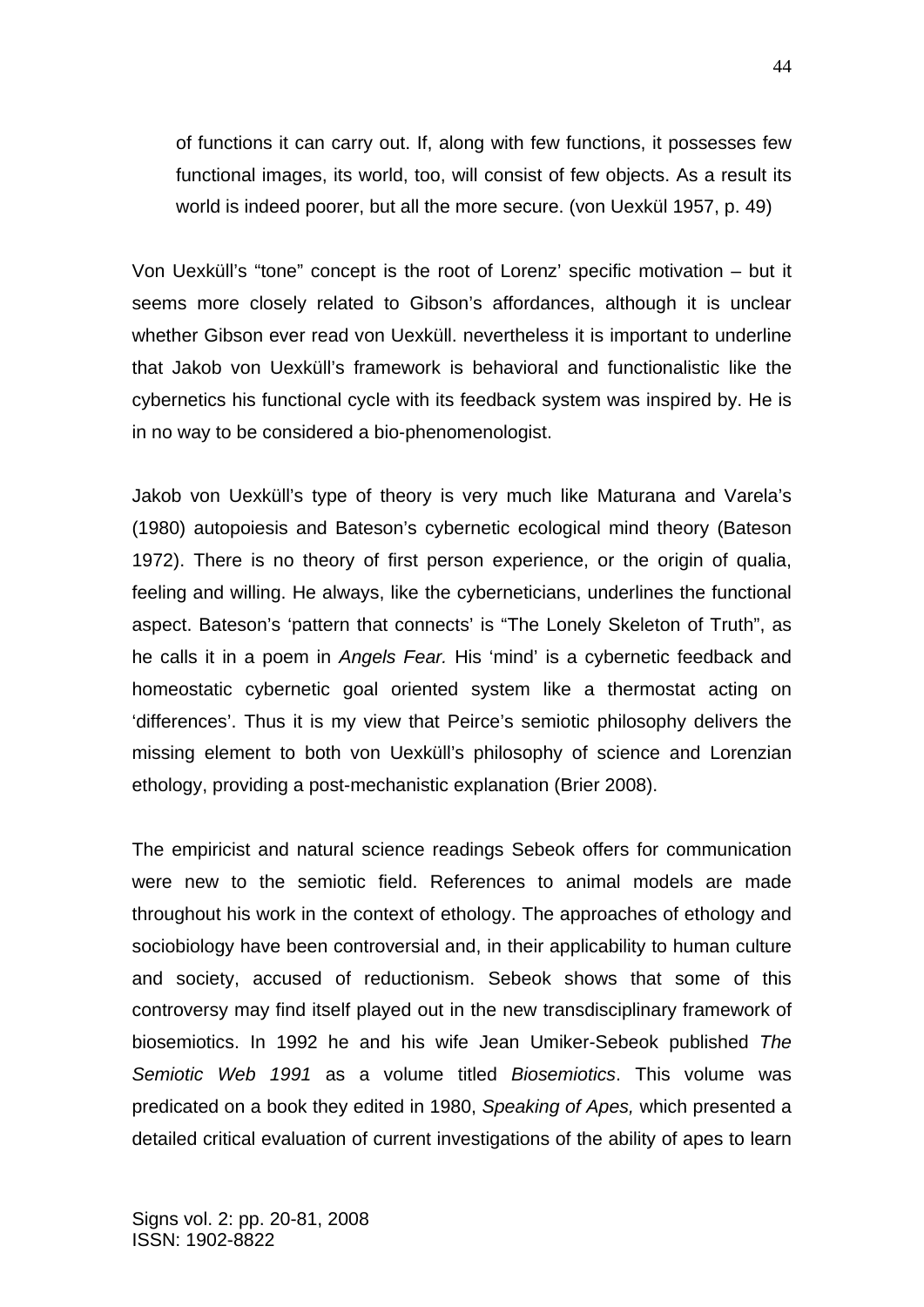language. Sebeok showed in a profound critique of the way the experiments were constructed that it is very doubtful that apes have such capabilities. This work and its profound consequences are summed up and developed further in the collection, *Life Signs (2000)*. Thus biosemiotics does not entail that there are no significant differences between man and apes.

Sebeok argued that the biosphere and the semiosphere are linked in a closed cybernetic loop, where meaning itself powers creation in self-excited circuits. This is a thinking that clearly encompasses the similar ideas as are considered in second-order cybernetics (von Foerster), autopoiesis theory of Maturana and Varela (1980), Niklas Luhmann (1995) and enaction theory of Varela, Thompson. and Rosch (1992)

Sebeok founded biosemiotics through a Peircean reinterpretation of Jakob von Uexküll's Umweltslehre. In the last 20 years of his life he worked in collaboration with, among others, the Copenhagen and Tartu Schools of Biosemiotics<sup>3</sup>. Thus this semiotic doctrine accepts also non-consciouslyintentional signs in humans (example no. 3) and between animals (nos. 5 and 6) as well as between animals and humans (no. 4), non-intentional signs (no. 4), and signs between organs and cells in the body (no. 7) called *endosemiotics,* (Uexküll et. al. 1993) for instance a special area of *immunosemiotics* dealing with the immunological code, immunological memory and recognition (Sebeok 1997a, 2001c). The way that we now know that the nervous system, the hormone system and the immunological system's communicative codes work on each other is considered to be the basis of *the biological self*: an endosemiotic self-organized cybernetic system with homeostasis. Maybe it was better named *the biosemiotic self*?

But biosemiotics does not only deal with animals in *zoösemiotics*, it also deals with signs in plants: *phytosemiotics* (Krampen 1981), as well as with bacterial communication. According to one standard scheme for the broad classification

1

<sup>&</sup>lt;sup>3</sup> Jesper Hoffmeyer, Claus Emmeche, Frederik Stjernfelt and Søren Brier in Copenhagen and Kalevi Kull at the Jakob von Uexküll centre in Tartu. and at Tartu university.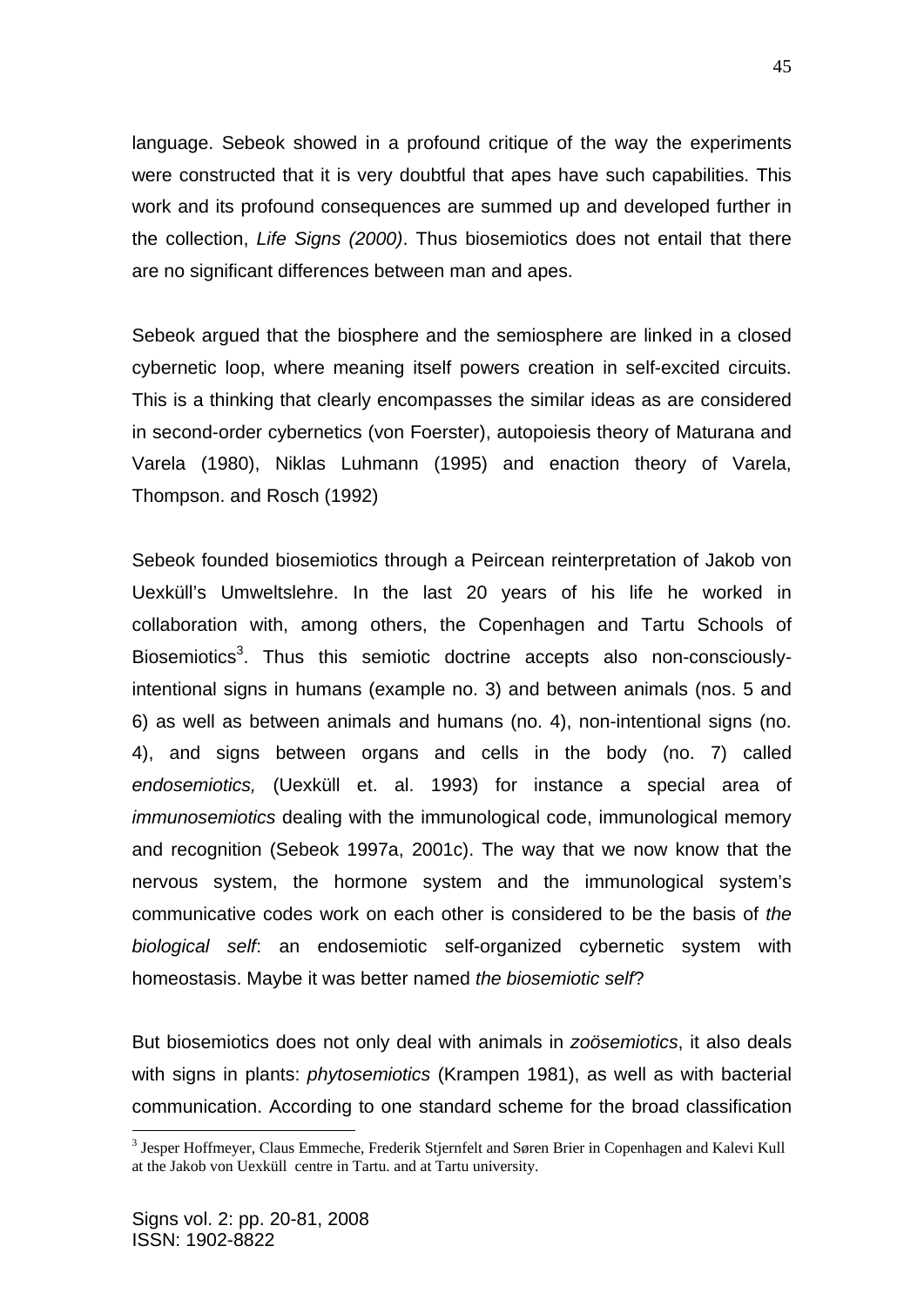of organisms, five super kingdoms are now distinguished: protists; bacteria; plants; animals; and fungi, thus the major classification categories in biosemiotics are according to Deely (1990): *bacteriosemiotics*, *protistosemiotics*, *phytosemiotics*, *mycosemiotics*, and *zoösemiotics*.

Within zoösemiotics the Peircean antroposemiotics encompasses the traditional semiotics of language and culture mostly inspired by Saussure. There has, at the Gatherings in Biosemiotics conferences, been some discussion of anthroposemiotics and with it the semiotics of language should be seen as a special part of biosemiotics - as I endorse - or should be considered to be an area outside biosemiotics. Thus biosemiotics could be seen as a new foundation for biology, or as a supplement to the mechanistic and informational ones. Asking Hoffmeyer if this was the right interpretation of his view - as expressed in Hoffmeyer (2007) - he corrected my text to the following:

According to Hoffmeyer anthroposemiotics deals with levels of semiotic freedom far beyond anything known in the pre-human world, and for that reason anthroposemiotics requires research strategies that are radically different from those of biosemiotics proper. Anthroposemiotics, however, cannot escape the fact that human semiotic interactions are evolutionarily rooted in much simpler biosemiotic interaction patterns, and this fact must be reflected in the foundational understanding of anthroposemiotic research, whatever kind it is.

Thus Hoffmeyer sees unity on the ontological level including the consequences of an evolutionary view, as Peirce does, but qualitative differences on the epistemological level because the semiotic freedom changes radically when we move into the level of symbol use in language where the directionality is now controlled by grammar as Per Durst-Andersen points out in his paper in this journal.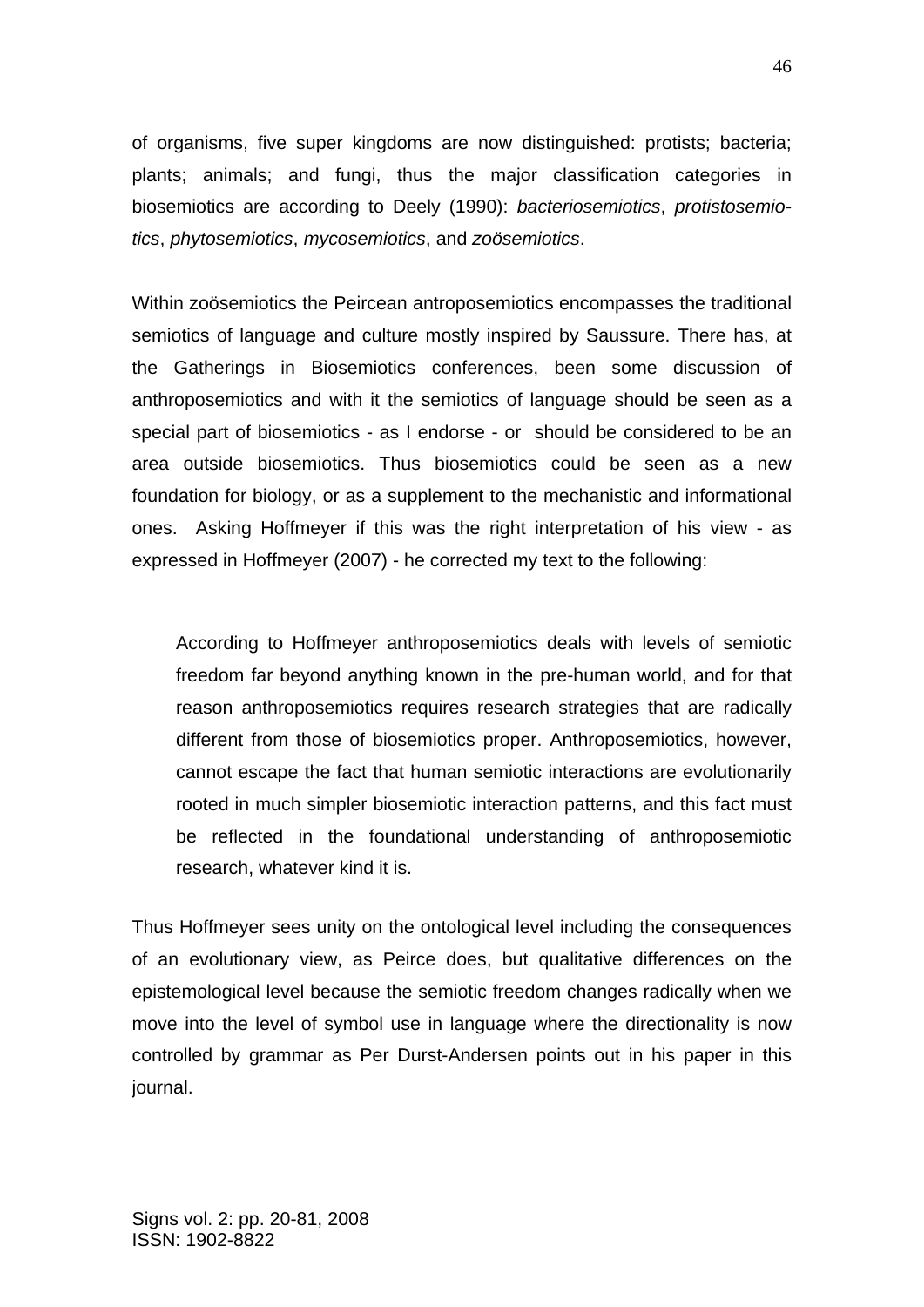Agreeing with Hoffmeyer on these points I still think that that there are also important epistemological continuities between the zoösemiotic and the antroposemiotics levels in the form of the understanding of knowledge coming from Peirce's philosophy of the three categories, his theory of abduction and its connection to deduction and induction.

There has been a well-known debate about the concepts of primary and secondary modelling systems (see, e.g., Sebeok and Danesi 2000) in linguistics, which have now been changed by biosemiotics. Originally language was seen as the primary modeling system, whereas culture comprised the secondary one. But through biosemiotics Sebeok has argued that there exists a nonverbal zoösemiotic system as the foundation of human language, which has to be called the primary one, thus language becomes the secondary, and culture the tertiary (e.g., Sebeok 1994). The ethology developed by Lorenz (1970-71) and Tinbergen (1973) from the 1920's on (inspired by Jakob von Uexküll) has for a long time pointed out that some animal species react to certain aspects of nature or other animals as signs to be interpreted in fixed action patterns, and that animals communicate with these in a ritualized form giving some of them a symbolic character. In addition to directly biosemiotic problems, Sebeok also touches, in some of his writings, on the area of representations of (and approaches to) nature in cultures nowadays known as *ecosemiotics* (Nöth 1998). This should be taken as different from biosemiotics, because it does not deal with biological problems and belongs rather to the domain of the semiotics of culture.

Modern Peircean biosemiotics is very different from the symbolic semiotics of human language that cyberneticians distanced themselves from many years ago. The theories of Heinz von Foerster and Humberto Maturana & Francisco Varela have had significant influence on the development of the Copenhagen school of biosemiotics. This school focuses mainly on a new interpretation of biology and life as having an important communicative aspect to their organization. They look at the basically biological aspect of biosemiotics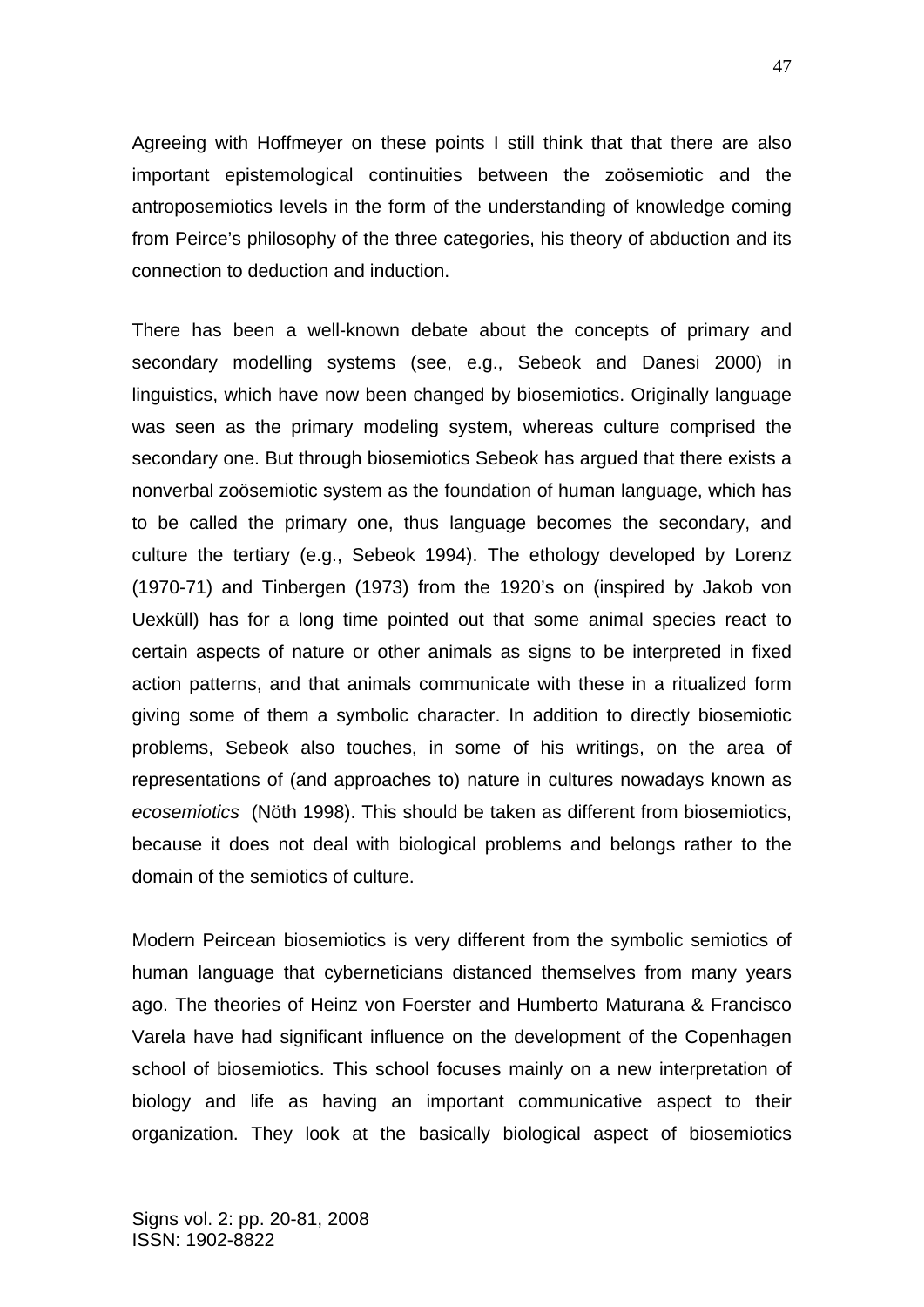especially as endosemiotics, and its significance for understanding ecological and hereditary relations in a non-reductionistic evolutionary view; it opposes views like Richard Dawkins' theory of selfish genes.

### **The concept of 'code' and 'coding' in biosemiotics**

Biosemiotics is the study of signs and signification of cognition and communication – also in the form of language - in all living systems. This can further be specified as the theory of living systems seen as sign systems as well as the study of biological codes. Biosemiotics attempts to integrate the findings of biology and semiotics to form a new view of life and meaning as immanent features of the natural world and transcends on the one hand the purely chemical description of life in molecular biology and on the other hand the traditional idea that semiotics is only the study of sign use in the language and culture of human beings. Biosemiotics presently considers the simplest system that possesses real semiotic competence to be the living cell. It is based on a view of the internal as well as external processes between, for instance, protein molecules, especially as enzymes, transmitters and hormones - and the functions of the various forms of RNA and DNA and their interaction with proteins

This goes for single cell organisms such as bacteria or algae as well as a member of a tissue or an organ in a multi-cellular organism, be it a tissue like muscle fibers, an organ like the liver or a system like the nervous system. One can view tissues as distinct bio-communicative systems created through the embryological process. In the tradition of Peirce, who founded semiotics as a logical and scientific study of dynamic sign action in human and non-human nature, biosemiotics attempts to use semiotic concepts to answer questions about the biological and evolutionary emergence of meaning, intentionality, and a psychical world, based on his three categories. The organism is only partially coupled to its environment, and hence is in an ongoing interpretation of it while at the same time being constrained in partly unexpected ways.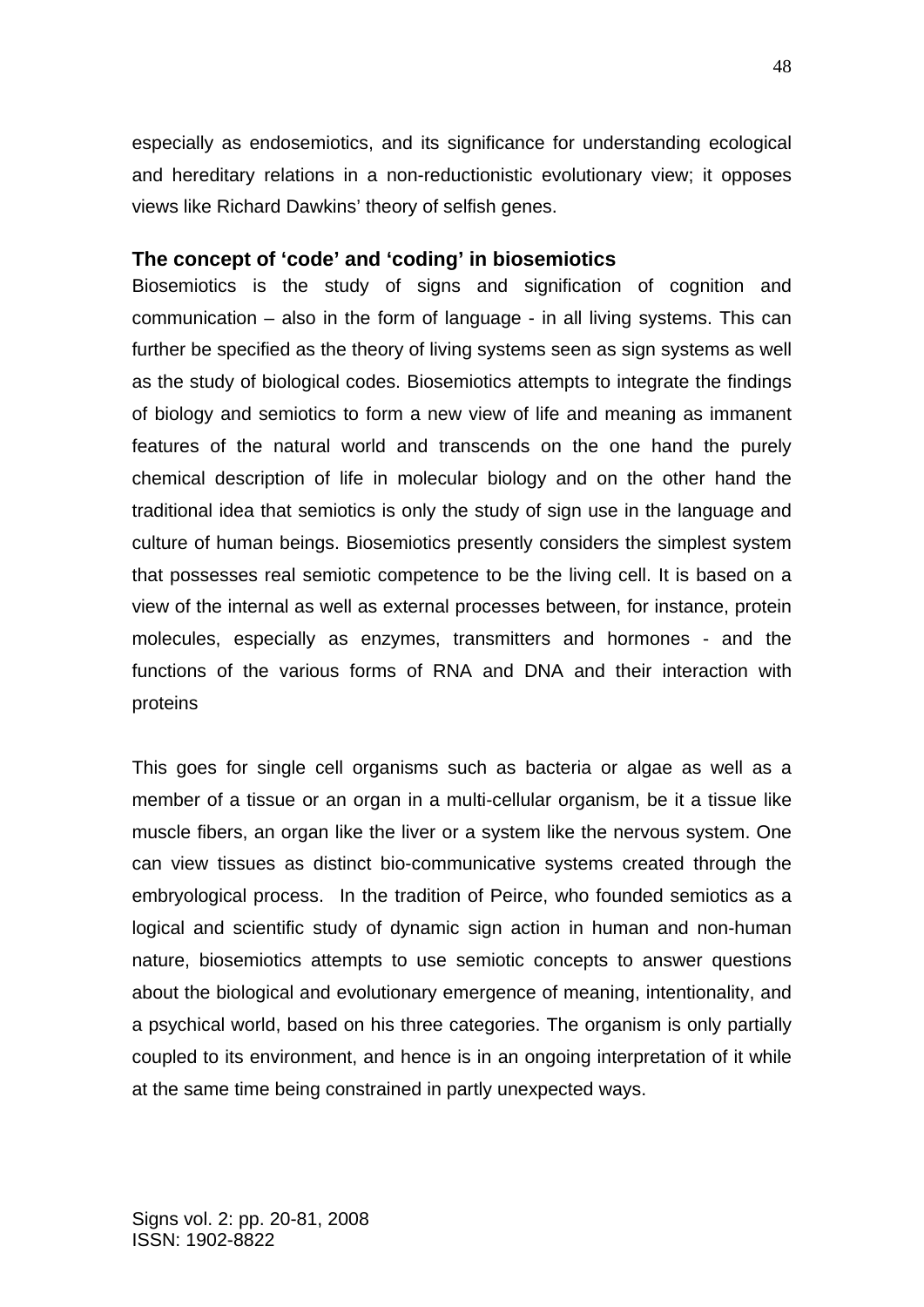Hoffmeyer (1996 and 2007) therefore talks about *the semiotic niche* as that part of the semiosphere which the genomic lineage has learned to master in order to control survival and proliferation of organisms. The behavior of organisms represents neither internal "organization" nor external "information" but interpretations of one through the other in the phenotype as well as the genotype. This cybernetic circularity - or developmental spiraling - over time of signification is what Hoffmeyer and Emmeche call *code-duality.* One could say that it is a sort hermeneutic circle or spiral on an evolutionary time scale.

Peircean biosemiotics builds on Peirce's unique triadic concept of semiosis, where the 'interpretant' is the sign concept in the organism that makes it see/recognize something as an object. The Interpretant is the individual's interpretation of what the outer sign vehicle "stands for" in a motivated context by relating to a code that is connected to that specific functionality.

The role of living systems in establishing true semiosis is unclear in Peirce's theory, as are the special biological qualities that allow this to happen. Peirce did, however, recognize that chance-spontaneity in nerve cells is "the outward aspect of that which within itself is feeling" (Peirce, CP: 265; Santaella Braga 1999). But a deeper understanding of the concept of coding in a semiotic context might help us in the right direction.

## *The concept of 'code' in Peircean biosemiotics*

The term *quasi-semiotic objects and processes* (Nöth 2002) recognizes that systems in nature and culture work with differences, often in the form of coding from outside, instead of through either physical causality or meaningful semiosis. Systems of Secondness have established an information level above the energetic and causal level of nature. This area, delimited from a semiotic point of view, is part of what classical first-order cybernetics considers their subject area: goal-oriented machines and pattern-forming, self-organized processes in nature, based on information. The terms "informational," "coding,"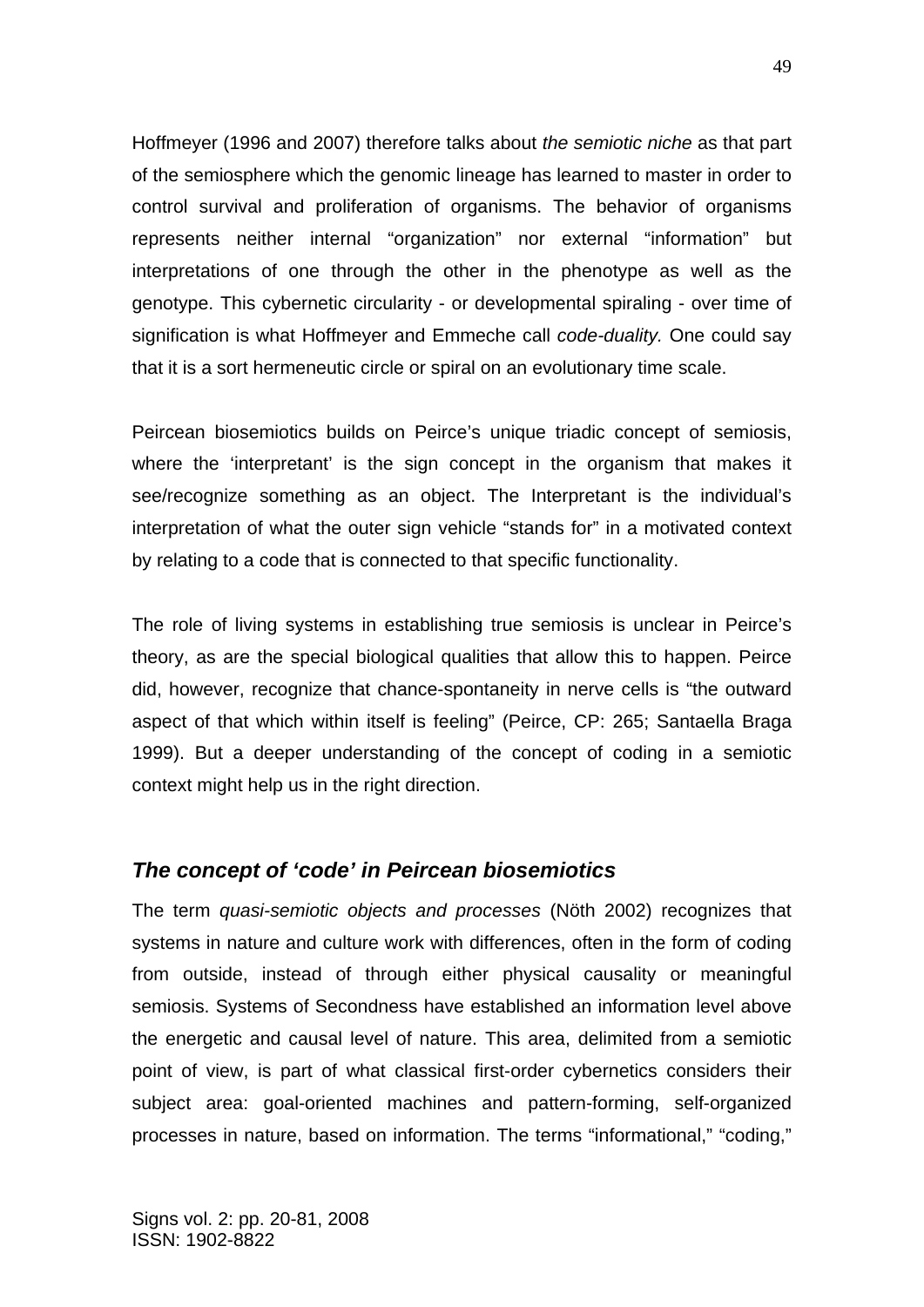and "signal" are used mainly in cybernetic contexts for these systems. But where one can define 'information' and 'signal' in a meaning free paradigm, I do not find this compatible with the concept of 'code'.

A code is a set of process rules or habits (for instance how the ribosome works) which connect elements in one area (for instance genes) with another area (for instance a sequence of amino acids in proteins) in a specific meaning context (here the procreation, function, and survival of the cell). Language, of course, depends on social and cultural codes. What are biological codes, then? Marcello Barbieri (2001) has pointed to the importance of codes in living systems such as the genetic code, signal codes for hormones, and between nerve cells and nerve cells and muscles, codes for recognition of foreign substances and life form in the immune system etc.

Barbieri uses the standard definition of *codes as rules of correspondence between two independent worlds,* as for instance the Morse code standing for letters in the alphabet, money standing for purchasing value, the song of a bird for its willingness to defend its territory etc. Thus a code gives meaning to differences, relations or information in one area relating them to the other in certain contexts. Thus pauses in telegraphing using Morse code relate to the qualitative difference between the letters in the alphabet. To most biosemioticians it is crucial that the *correspondence in codes is not a universal natural law, but is local and conceptualized or rather motivated from a living signifying system*. Thus machines do not make codes themselves. A sequence of differences such as the base pairs in DNA can be information for coding, but is not a code in itself. From Peircean biosemiotics one argue that codes are part of triadic sign processes where an interpretant makes the motivated connection between objects and signs (representamens). The functioning of living systems is based on self-constructed codes. The ribosomal system for building proteins uses the base sequence as information for the DNA to determine the amino acid sequence in the proteins through the use of messenger RNA and of transport RNAs. Barbieri (2001) thus points out that living systems are built of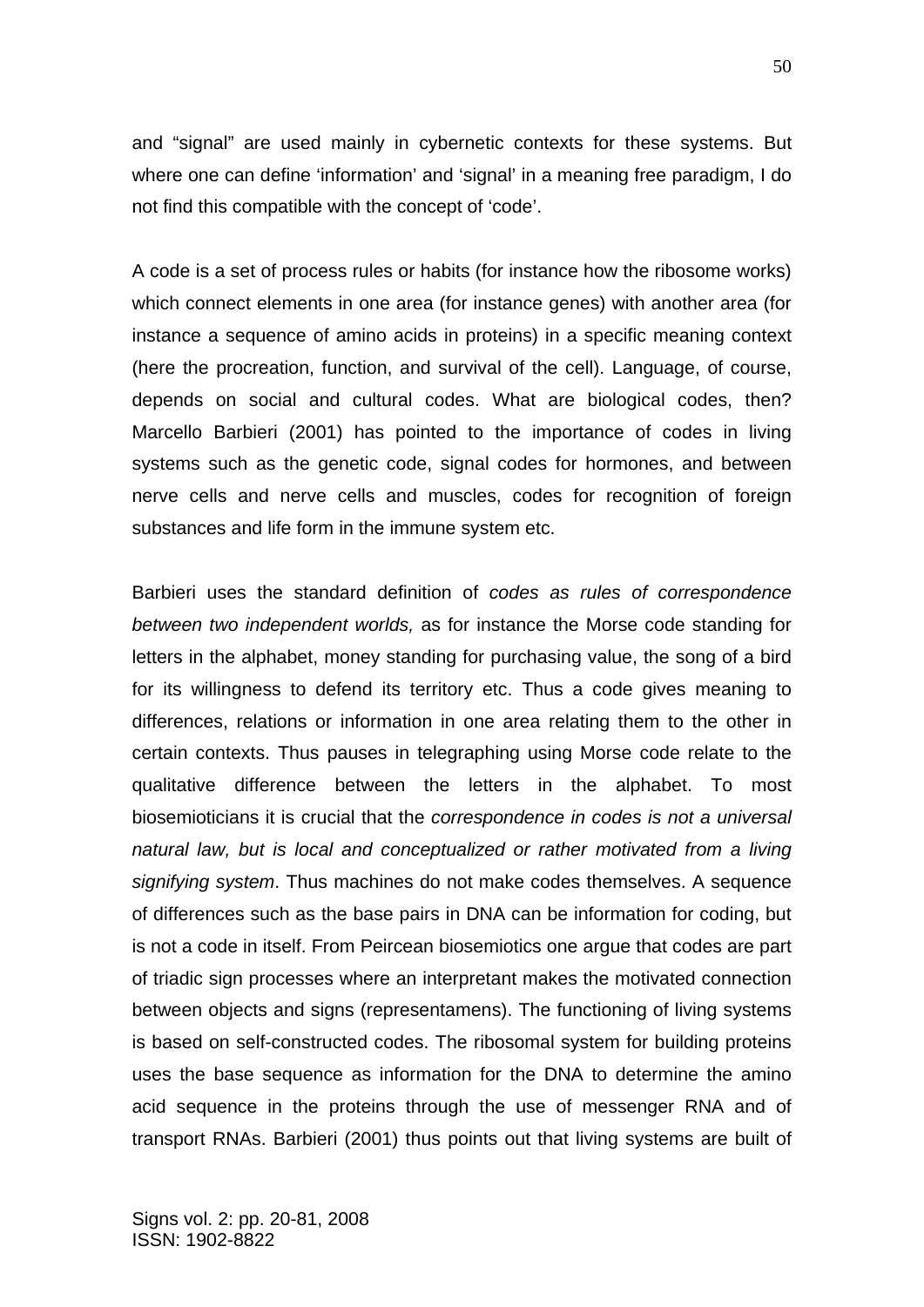artificially produced code-based molecules from the cells' molecular assembler machine. The cells are therefore not only autopoietic – as pointed out by Maturana and Varela - as they produce their own elements and internal organization, but also artificial as some of its most vital molecules do not appear in the natural world outside living systems.

The Ribosomes are systems that are capable of assembling molecules by binding their subunits together in the order provided by a template. Cell proteins have the sequences of their amino acids determined by the internal code system in the cell between the gene and the ribosome systems. The selforganized codes of life differentiate living systems from physical, chemical and technological systems. Computers do not make their own codes as they function causally according to the codes we have made and installed. The structure of living systems, their organization and processes are determined by internal codes, and they are therefore in a certain way artificial as they are organized by something – local and contextual - in addition to natural laws. The proteins in the living cell are different from proteins created through external spontaneous chemical processes. Living systems are not natural in the same way as physical and chemical systems, because the protein molecules from which they are self-constructed are manufactured by molecular machines (the Ribosomes and connected processes), as Barbieri points out.

But in his work Barbieri<sup>4</sup> claims a third model of semiosis was suggested already in the 1980s. It proceeds from biological theory that the cell is a triad of genotype, phenotype and ribotype, where the ribotype is the ribonucleoprotein system of the cell and represents its "codemaker", i.e. the seat of the genetic code (Barbieri, 1981, 1985, 2003). Thus the cell contains a "codemaker" but not an "interpreter". Barbieri holds that the rules of the genetic code do not depend on interpretation from any kind of mind. For Barbieri it is always an act of coding that is the origin to semiosis. The first semiotic system in the history of life was

51

1

<sup>&</sup>lt;sup>4</sup> The following description of Barbieri's theory is taken from a long email discussion with him attempting to get a deep understanding of this theory and its disciplinary matrix. I try to follow his formulations as close as possible. This part of the article is controlled by Barbieri.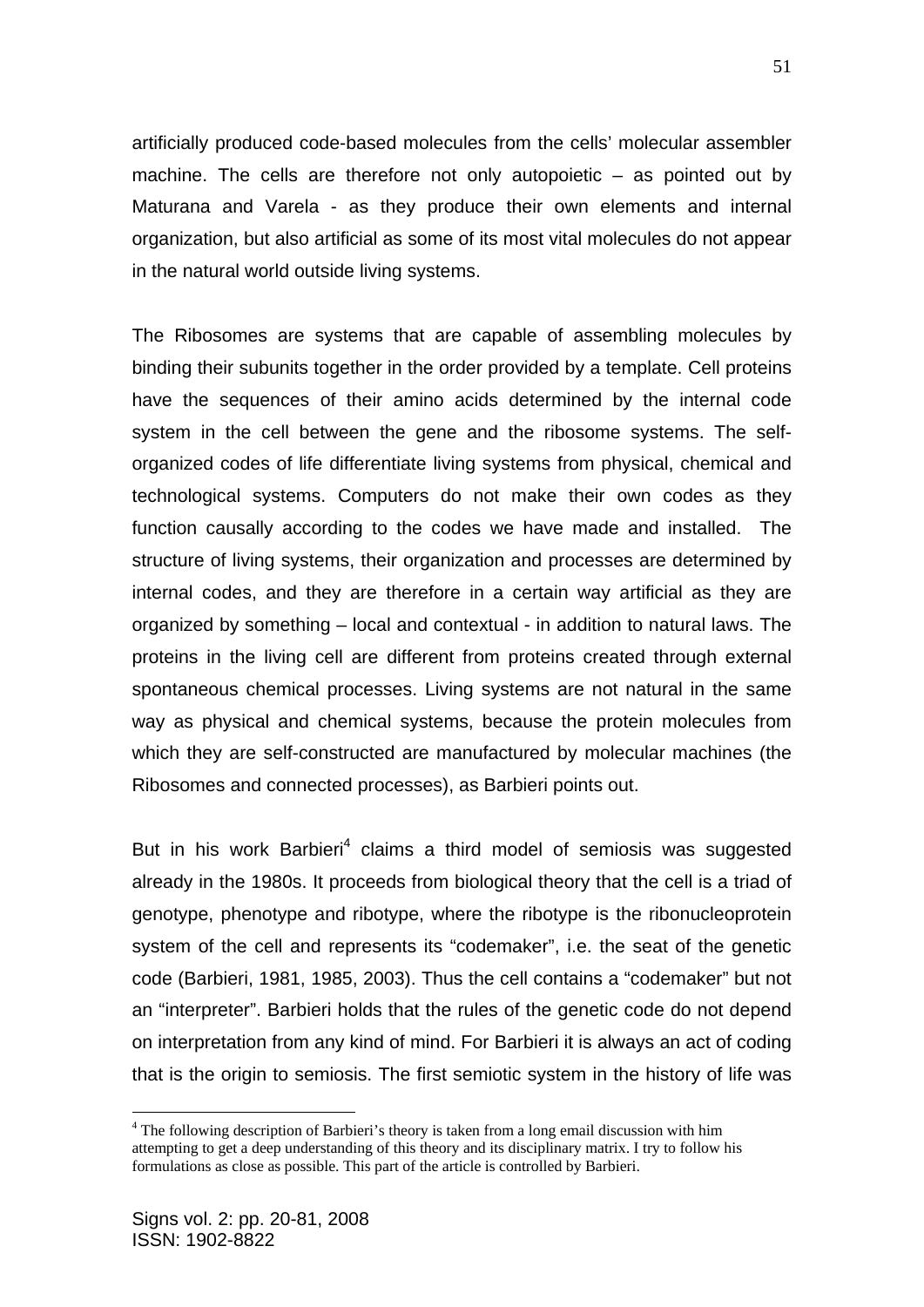the apparatus of protein synthesis (the ribotype) and that apparatus does not need interpretation because the rules of the genetic code are the same in all living systems, he claims. But he also says that we cannot have a sign without a meaning, because a sign must signify something, and further we cannot have a meaning without a sign because a meaning must be the meaning of something. But the meaning is to be sought in the world of objects and their relations in his view.

Thus, according to Barbieri's theory, we have a world of objects that we call *signs* and a world of objects that represent their *meanings*. Codes are the arbitrary (not necessarily physical) connections between them. A *semiotic system is a system made of two independent worlds that are connected by the conventional rules of a code*. A semiotic system is constructed by the triad *signs, meaning, and code*.

This is a contrasting view to Peirce's semiotics, according to which it is made of signs (representamens), objects, and interpretants, and these concepts are understood as belonging to Firstness, Secondness, and Thirdness in that order. Barbieri works from some kind of biological material worldview, where meaning appears in living systems out of a meaningless physical and chemical world through coding and then semiosis. It is the rules of a code that create a correspondence between signs and meanings. Thus, it is a codemaker who is "the agent" that produces the signs, meanings, and conventions. He calls his theory "the codemaking model of semiosis".

In this theory semiosis appeared at the origin of life, and therefore meaning is first, and then mind and interpretation came much later, developed on the basis of semiotic processes. Thus we can have meaning without interpretation. This theory is only based on the mechanisms of evolution consisting of natural selection and natural conventions. Moreover, the view that the deep structure of the cell is a trinity of genotype, phenotype and ribotype, which is the seat of the "makers" (copymakers and codemakers); and the artifact-makers necessarily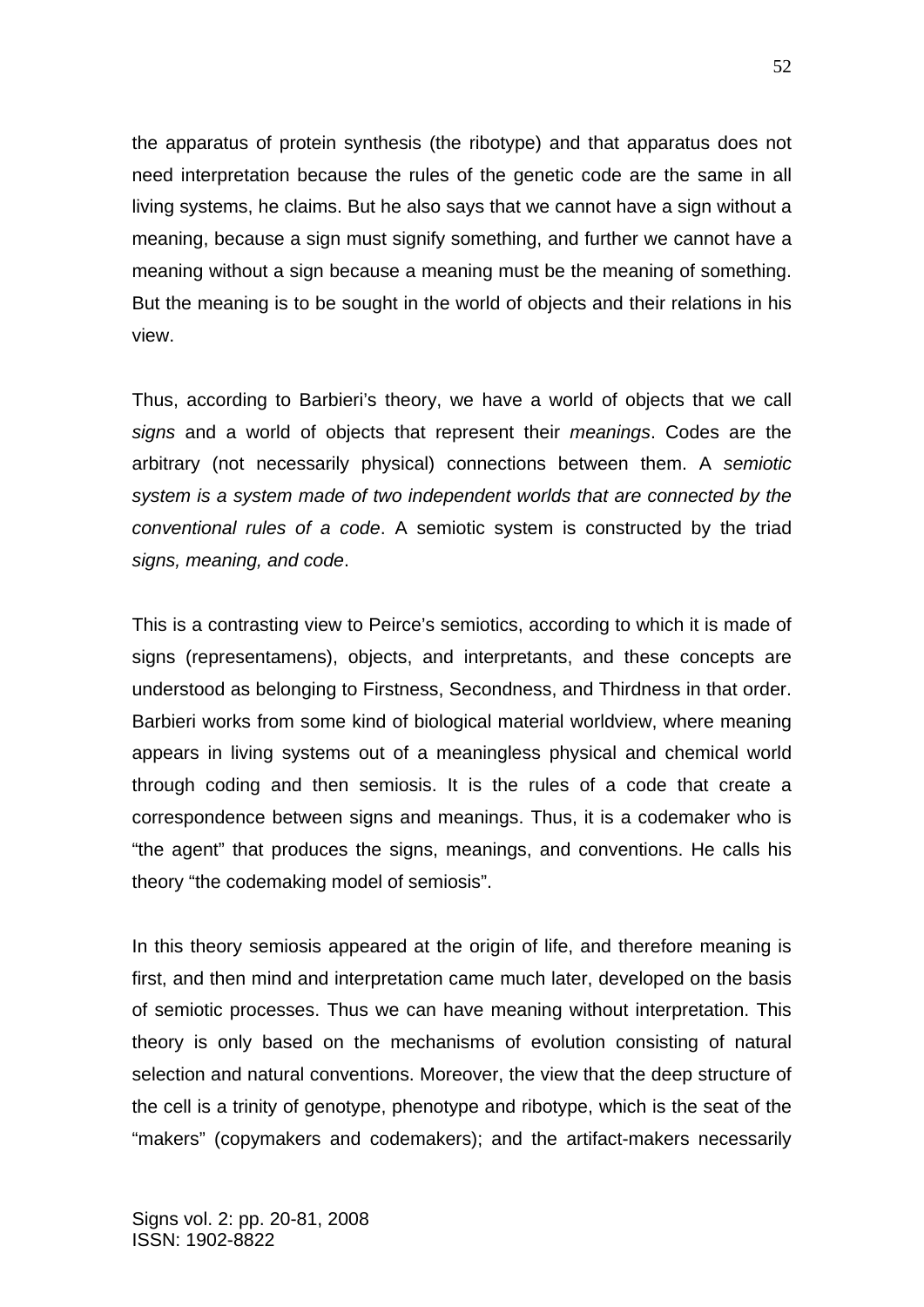come before the artifacts, which are the genes and proteins. The theory is then based on a possible co-evolution of the genes, the proteins and the ribosomes, as is also suggested in Eigen's hypercycles theories; but in Barbieri's theory the resulting interaction is seen as semiotics producing new 'designed' molecules, representing a new level of biological meaning.

I agree here from a Peircean point of view, that a sign is an object that is a part of some self-reproducing system. A sign is always useful for the system, and its value can be determined by its contribution to the reproductive value, survival, and/or life joy of the entire system. Semiosis is a crucial part of those processes that make systems living entities, and lift them out of the physical world's efficient causality through the informational realm of the formal causality of chemistry into the final causation in semiotic processes. The problem is to do with the question of what kind of philosophical framework is necessary to formulate such a theory in a consistent way. My view is that Barbieri's theory is not sufficient to explain what he wants to explain, but he wants to retain it to avoid the - from the received view of science – controversial world view of Peirce semiotic philosophy, which he – probably with the majority of scientists considers 'unscientific'.

According to the way Peirce defines these three types of causality, revising Aristotle's concepts:

1. *Efficient causality* works through the transfer of energy, and is quantitatively measurable.

2. *Formal causality* works through pattern fitting bits and with signals as information in a dualistic proto-semiotic matter.

3. *Final causation* is semiotic signification and interpretation. Codes in living systems are correspondences based on final causation, which cannot be inferred directly from natural laws as they are viewed in non-semiotic world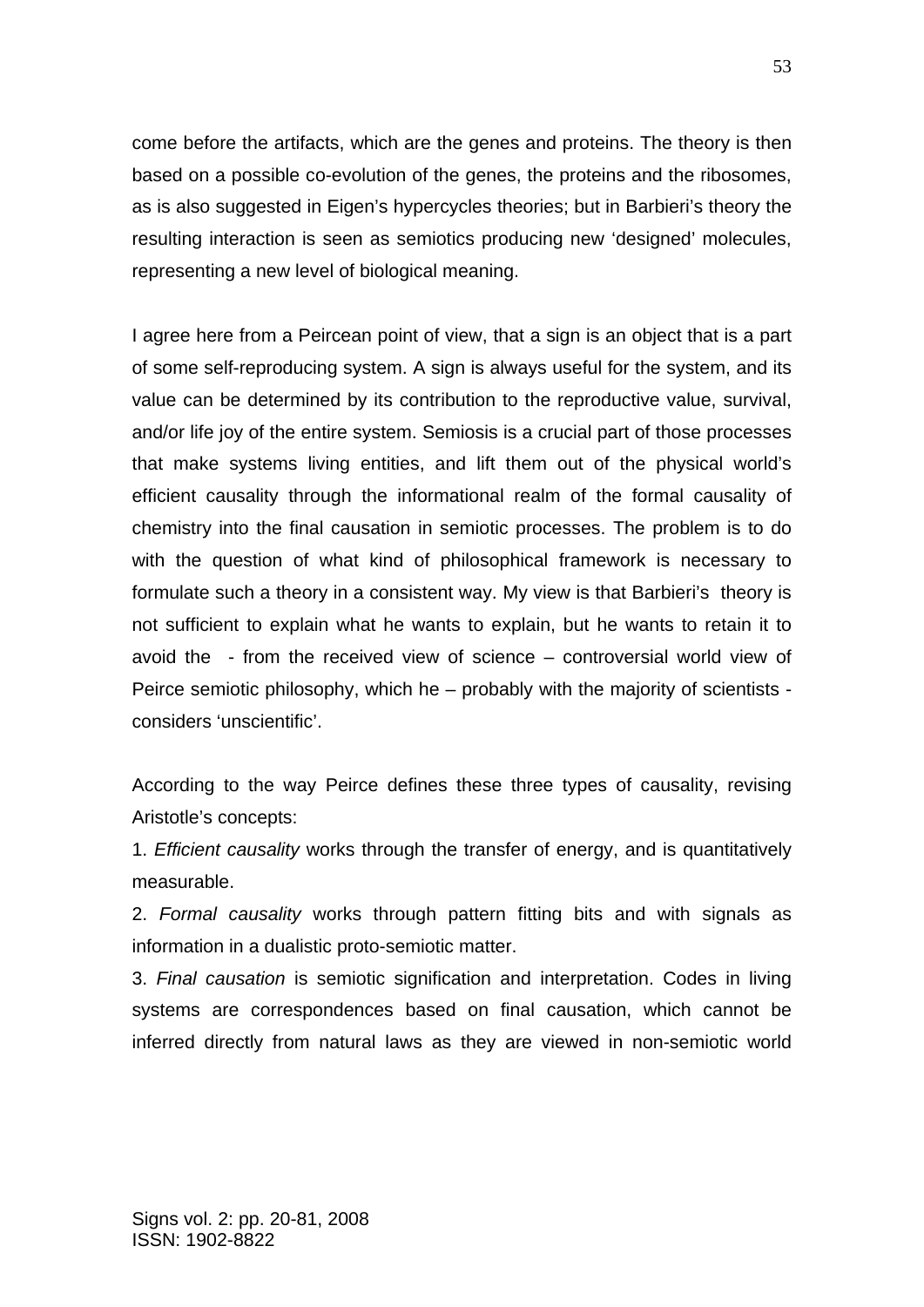views such as the mechanical and the complexity and system sciences informational views<sup>5</sup>.

They are based on the formal causation of differences and pattern fitting information mostly on the chemical level of interaction. The physical interactions are based on laws and efficient causation of energy transfer. But they do not have a concept of final causation, though they struggle to define concepts of agency and mind emerging in nature through Neo-Darwinian evolution.

Thus from a Peircean biosemiotic view molecules are composed of sequences of atoms and make three-dimensional shapes. They interact informational through formal causality. Cells then interpret the molecules as coded signs and interact with them through final causation in semiosis. Organisms are governed by final causality in the sense of their tendency to make habits, and to generate future interpretants of the present sign actions. Therefore biosemiotics sees the evolution of life and the evolution of semiotic systems as two aspects of the same process. But for Barbieri this is done "scientifically", namely without any reference to an inner world of experiences in living systems, but with the idea that such a theory can be developed on the basis of this semiotic theory (explaining mind and consciousness scientifically). I do not here see any significant difference from the information processing paradigm of the cognitive sciences, which also hopes to make a theory of mind and consciousness without any phenomenological component. I have criticized this paradigm – in spite of its being the most accepted view of science – because I think it neglects one of our main problems of ever obtaining a coherent theory of consciousness and meaning. (Brier 1992, 1993, 1995, 1997, 1998, 2001a and c, 2003 a and b, 2005).

The standard scientific approach to, or the received view of, the origin and evolution of life has, from a Peircean view, overlooked the inner qualitative aspects of sign action, leading to a reduced picture of causality. The evolution

1

<sup>&</sup>lt;sup>5</sup> One would do well in remembering that Peirces concepts are somewhat different from Aristotle's as they function in his semiotic evolutionary and pragmaticistic philosophy.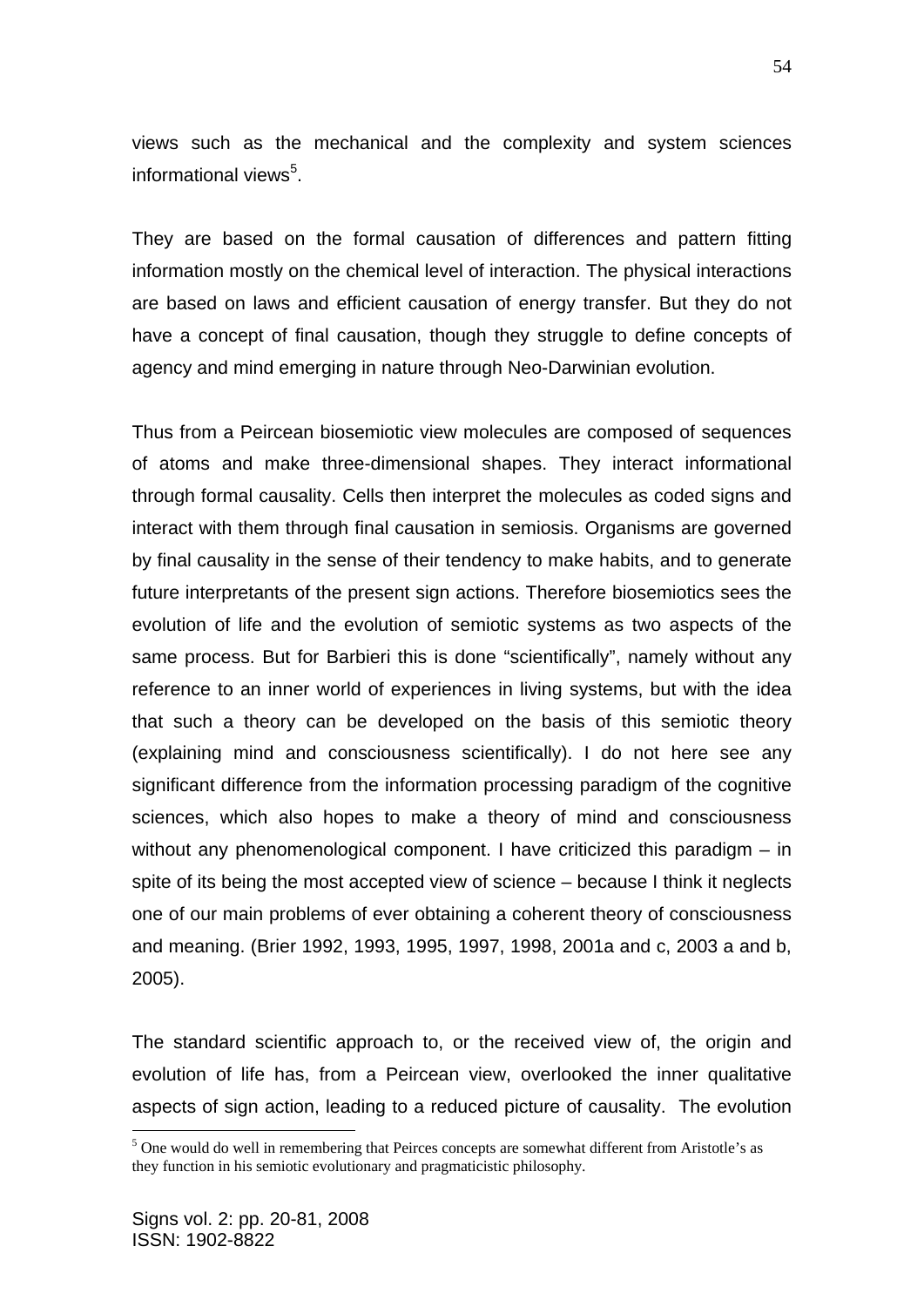of life is not only based on physical, chemical and even informational processes, but on the development of semiotic possibilities, or *semiotic freedom* as Jesper Hoffmeyer (1996) calls it. It is the evolution of semiotic freedom that creates the zoösemiotic system or '*sign games'* (Brier 1995) that is the primary system behind the foundation of human language games and the tertiary system of culture as Thomas Sebeok and Marcel Danesi (2000) have pointed out in their Modeling Systems Theory*.* 

Subjectivity and meaning are always produced from embodied beings with some kind of individuality that orders perception of objects, events and possibilities into its own functionality and survival. *Sebeok points out that the semiosphere, the totality of interconnected signs, is identical with the biosphere or - one might add - is a broader and more profound understanding of it. Biological systems are then understood as being held together by "communicative causality"<sup>6</sup> , and are therefore not natural kinds in a physicalchemical sense. They are communicative structures.*

Re-interpreting von Uexküll on this basis creates a biosemiotics more suited to encompassing the phenomenological aspects of life and cognition with a realistic view of nature. Because in Peircean semiotic philosophy, these levels can be bound together by Synechism, Tychism, and Agapism, combined with an evolutionary view of the interactions between Firstness, Secondness, and Thirdness. The view of Firstness as a blend of qualities of mind and matter containing qualia and living feeling and a tendency to form habits, is crucial for understanding the self-organizing capabilities of nature and how what seems to be "dead" matter can, through evolutionary self-organization, become autopoietic and alive with cognitive/semiotic and feeling abilities. The embodied mind is the overlap between zoösemiotics and anthroposemiotics, and one can hope that the conceptualization of the embodied internal intercellular

<u>.</u>

 $6$  I am aware that this expression has a certain paradigmatic flavor about it, as for many scientist causality is only something that can come about through material interactions. This is not so in Peirce's semiotic philosophy, which operates with sufficient, formal and final causation and a theory of semiotic interactions in his synechistic ontology.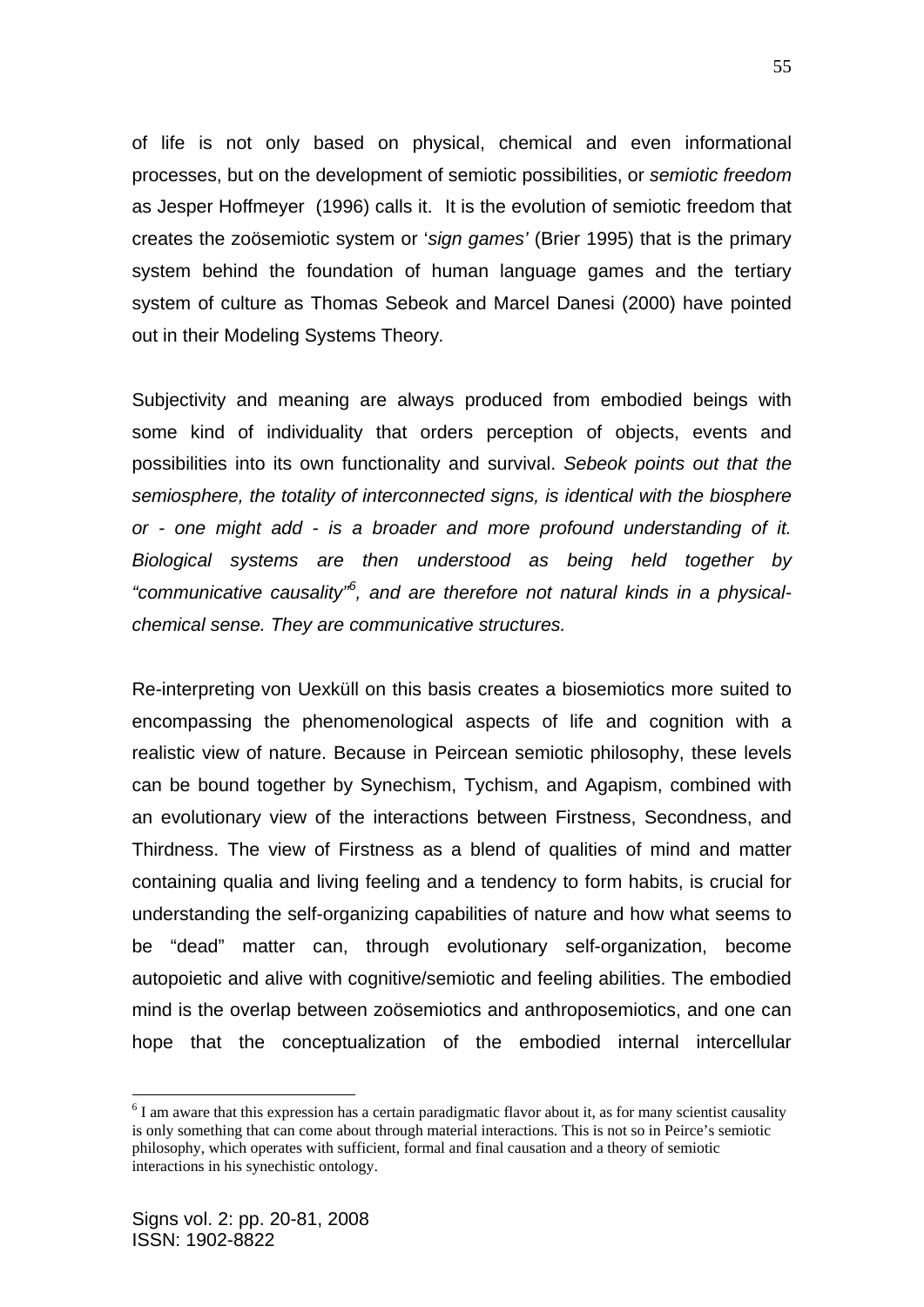communication dynamics as endosemiotics could bring body and mind to the same level.

Still, aspects of the development of embodiment and meaning that von Uexküll did not consider are partially missing. Concepts of the closure, selforganization, and differentiation of biological, psychological, and social systems developed in a second-order cybernetics and autopoiesis theory need to be integrated into theories of embodiment, before biosemiotics can also be defined as a study of non-conscious semiosis in humans and animals. Niklas Luhmann has used Maturana and Varela's autopoiesis theory to create a framework of triple autopoiesis, which points to some of the basic problems here, and in my opinion also to the solution, if it is integrated into a framework of Peircean biosemiotics. I call it Cybersemiotics (Brier 2008).

### *Luhmann's Triadic Autopoietic Systems*

Luhmann has generalized the autopoietic concept of Maturana and Varela (1980) in order to also comprise psychological thinking systems and sociocommunicative systems. Luhmann (1990) thus operates with three types of autopoietic systems: 1. The biological, 2. the psychological and 3. the sociocommunicative. See figure 1 for an illustration. Of those, only the psychic and the communication system operates on meaning. But he views the psyche as a silent closed system of perception, emotions, thinking and volitions. Thus minds or psychic systems do not communicate; only communication communicates. A special socio-linguistic system has to be created for communication to happen. Communication is again an organizationally closed system. Communication systems create their own elements, connect them with each other and with action, and develop them further in an evolutionary process. Social systems are viewed as communicative systems with human bodies and minds as mere surroundings.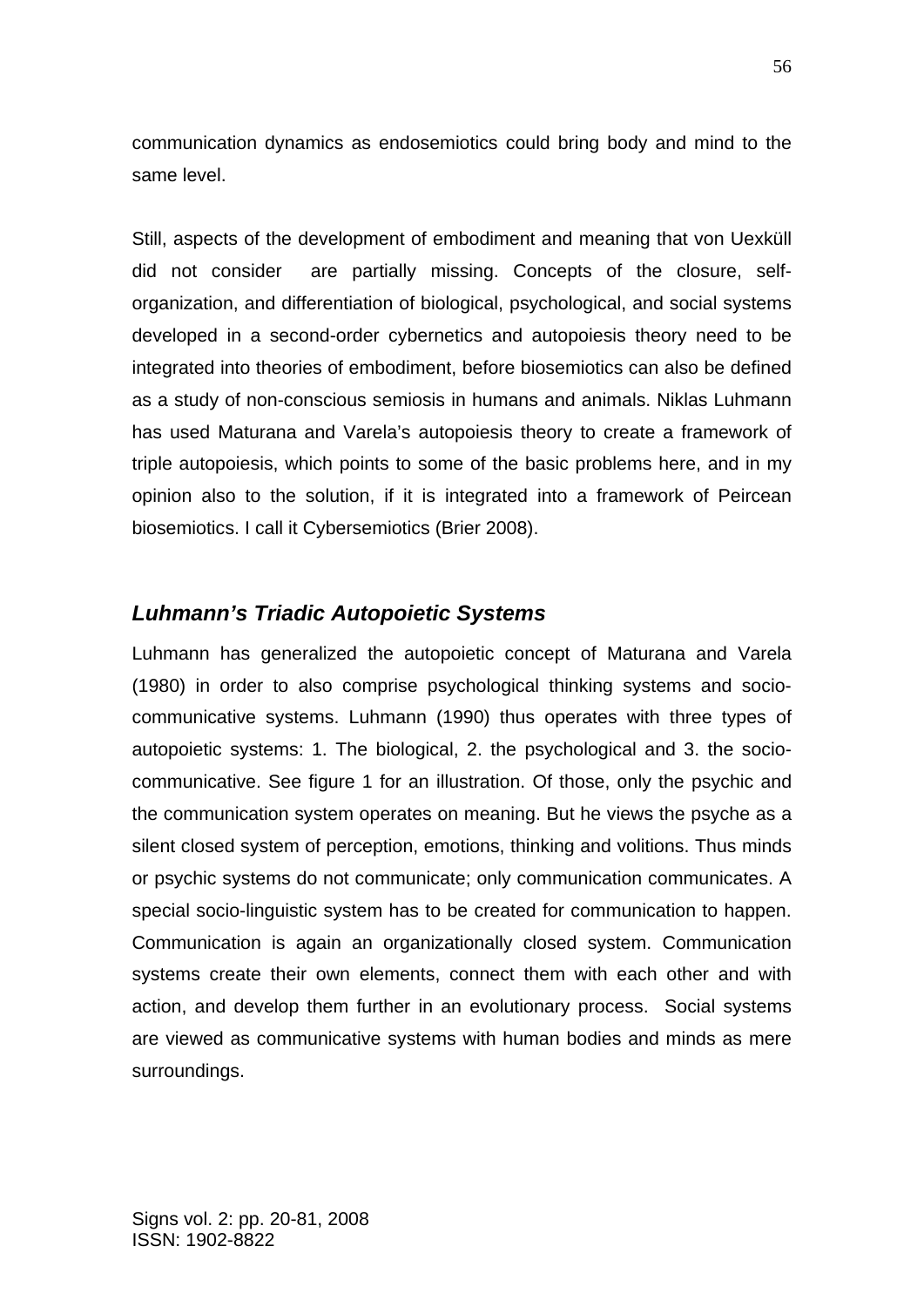To Luhmann (1995) communication is a sequence of selections of differences, namely of 1) information, 2) utterance and 3) interpretation or understanding. The two first have to be made by what we traditionally call "the sender", the last one by the receiver. Information is constituted by choices related to subject matter, utterance is choices pertaining to the way to say something, and understanding amounts to the choices of interpretation of the listener depending on his evaluation of the human context. S/he chooses an understanding of the signs produced, and then one could say that a message is only produced when the receiver says something, which the sender chooses to understand as a confirmation of some kind of understanding of his first message. Finally, in a fourth selection, the message is connected to present practice and accepted as worth paying attention to, and initiates communication, stepping into the system. The listener can choose not to listen or not to perceive the sounds made as communication.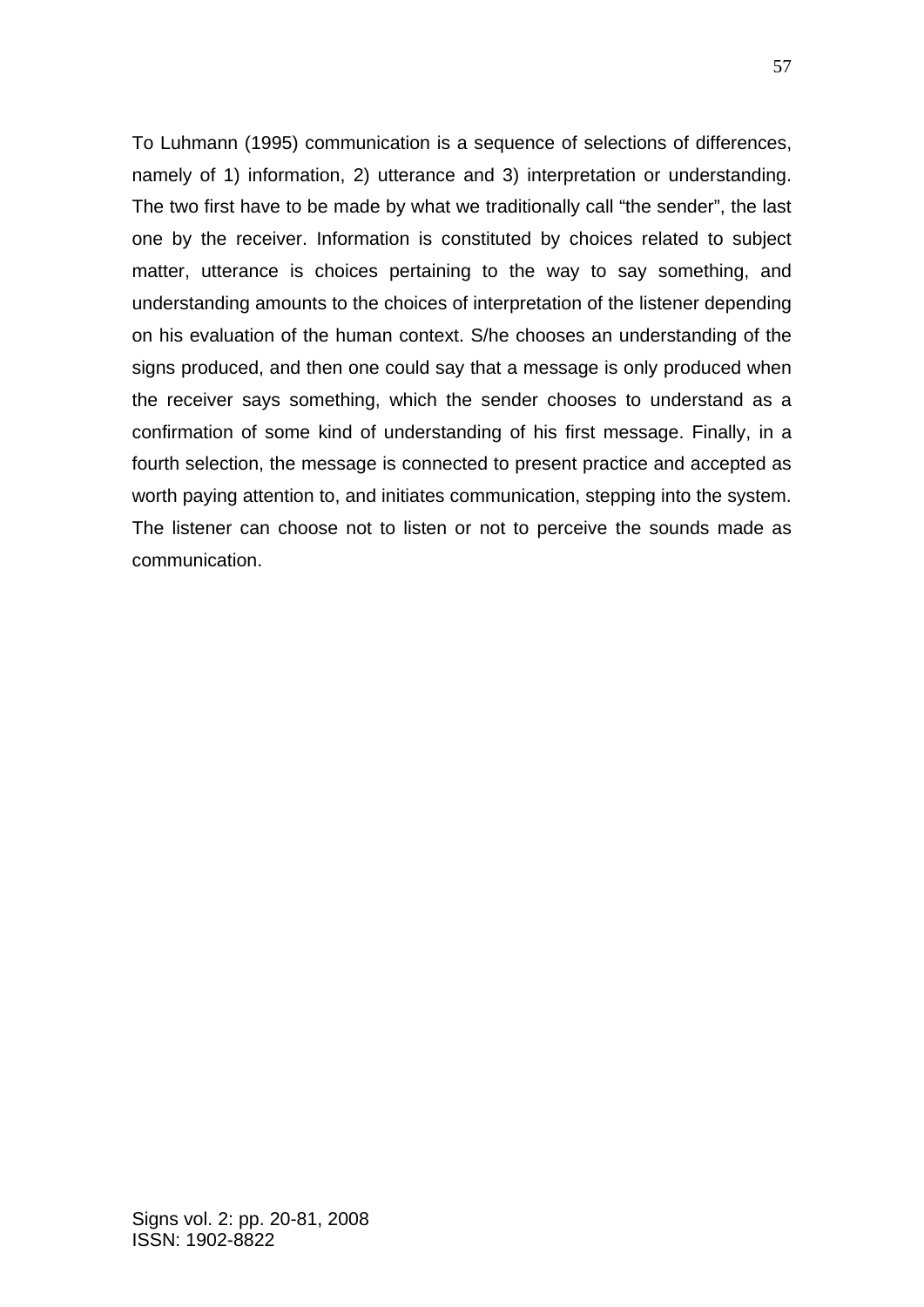

Figure1 : Luhmann's three autopoietic systems working separately to make communication possible, but also using each other as resources by interpenetration. "Signification sphere" is the biosemiotic term for von Uexküll's *Umwelt* and Maturana's *Cognitive domain*", reinterpreted here within a Peircean biosemiotics. Quoted from Brier 2008.

Although Luhmann's view of information is loosely based on Bateson's concept of information as 'a difference that makes a difference', Luhmann (1990 and 1995) does not believe in its use outside of human social communication. Thus, he does not want to generalize it outside the analysis of human messages. Also, Luhmann does not seem to believe that information exists in nature independently of human perception. The information concept functions as a quantitative aspect within a meaningful human context in a specific utterance only. This is how he combines information with aspects of utterance and meaning. Luhmann stresses that both the sender and the receiver have to make their choices  $-$  or sections, as he calls it - to produce a meaningful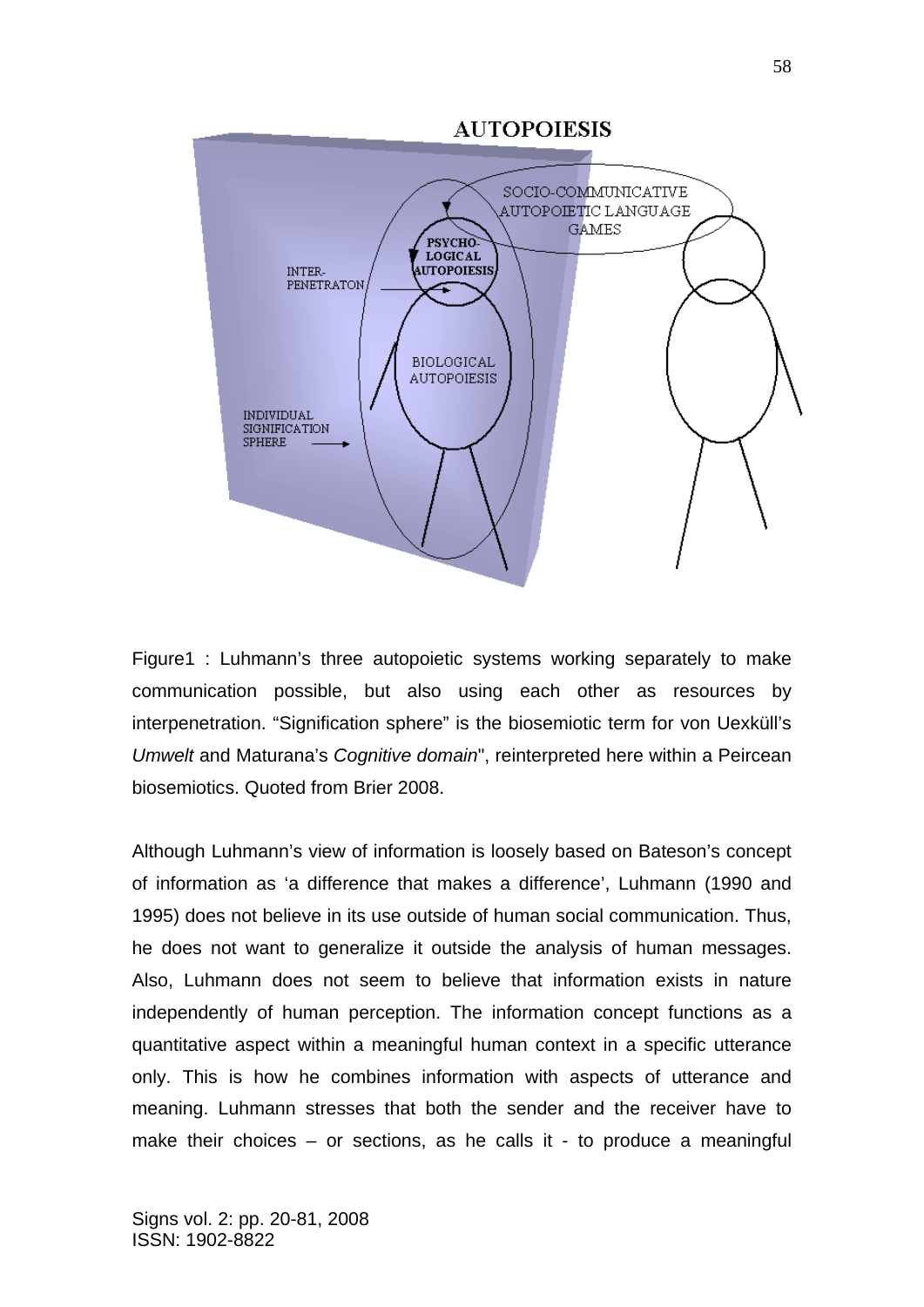message. From a Peircean biosemiotic point of view I think that instinctive reactions would also count as such a choice, but on a non-conscious level. In humans we can decide on the conscious level, whether we want to follow the call of our instincts. Further, Luhmann's theory has problems producing a concept of meaning that relates deeply to the flesh, blood, and life (conditions) of biological systems, and the existential conditions of human consciousness. Here embodied cognitive language philosophy, like Lakoff and Johnson's embodied cognitive semantics combined with ethology, all seen within a Peircean biosemiotic framework (Brier 2000a), tell us that signs as concepts and classifications arise in our embodied biological and social "life forms". From our inner world we express our bodily experiences in social relations. It is especially regarding the social communicative construction of meaning that Luhmann's theory connects so well with semiotics. But Luhmann himself did not connect to semiotics in any systematic way. Instead, he attempts to integrate Husserl's phenomenology into his autopoietic system thinking. But I have shown elsewhere that in doing so he destroys the very foundation made phenomenology work (Brier 2007) and thereby question his system theory of meaning from an ontological point of view..

## *The Cybersemiotic View of Cognition and Communication*

One way to understand our inner mental world is to see it as a way of representing our bodily interactions with the environment through the constructions of a felt signification sphere. In this way an individual "point of view" as a center of cognition, interest, and interpretation is created. What Spinoza calls conatus, self-value and self-interest in preserving the individual's and species' self-organizing structure is basic to living systems' ability to signify. But this individual signification sphere is again perturbed by the species' specific social interactions starting with mating, rearing of the young, competing for hunting territory, and falling in line in the hierarchy of the group, co-operating in food gathering and hunting. These social interactive activities first generate sign games, and later in evolution, the human language games.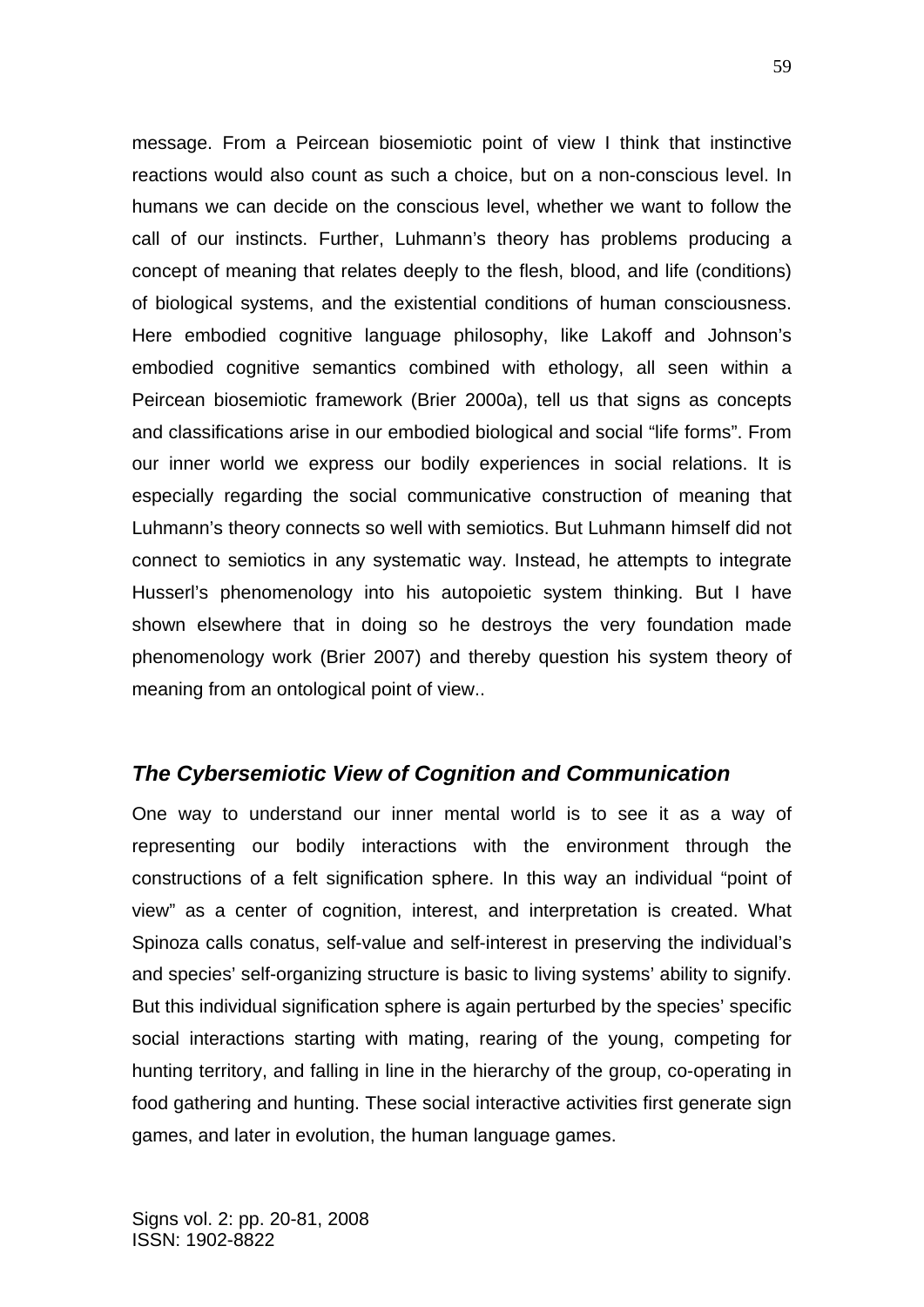The construction or development of meaningful and informative messages has as a prerequisite autopoiesis, signification and conatus/motivation/intentionality. It is only within this triad that the selections of information, utterance, and meaning are possible.

Viewed in this way, Luhmann's three autopoietic systems (see Luhmann 1990) are all needed to create the meaning of a message, and one needs the sign concept to understand their interaction. One way of getting out of the impasse of Luhmann's functionalism, where the role of body and mind in the production and meaning of social communication has not been adequately grasped by theory, is to view the interpenetration between the three organizationally closed systems semiotically. Signs acquire meaning where the systems interpenetrate. Interpenetration is Luhmann's term for the interaction between biological autopoiesis, psychic closure and the socio-communicative system with its own closure at the social level, when they use each other as a resource.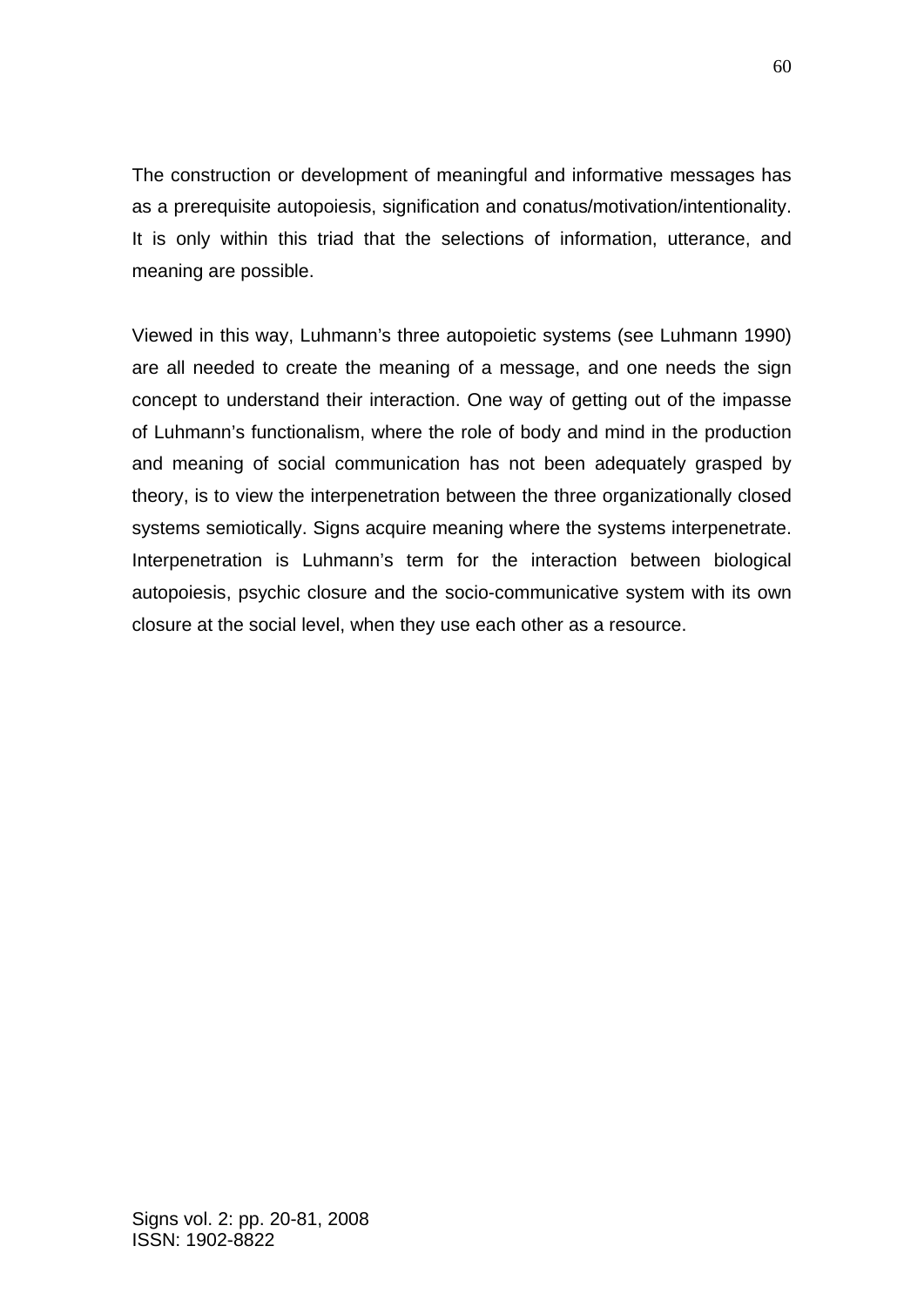

Figure 2 : The three levels of communication systems, where the semiotic ones are created where the biological and the psychic autopoietic systems interpenetrate and where the psychic and the socio-communicative systems interpenetrate. Quoted from Brier 2008.

My theory (Brier 2008a) is thus *sign and language games arise on the basis of the interpenetration of the three different autopoietic systems.* Meaning is seen as being generated by the interpenetration of the systems. For example, language is a part of the socio-communicative system, but it does not really acquire meaning until it interpenetrates with the psychical system, and then indicates differences of emotions, volitions, and perceptions; "putting words" to our silent inner being. But our cognitive, emotional, and volitional qualities would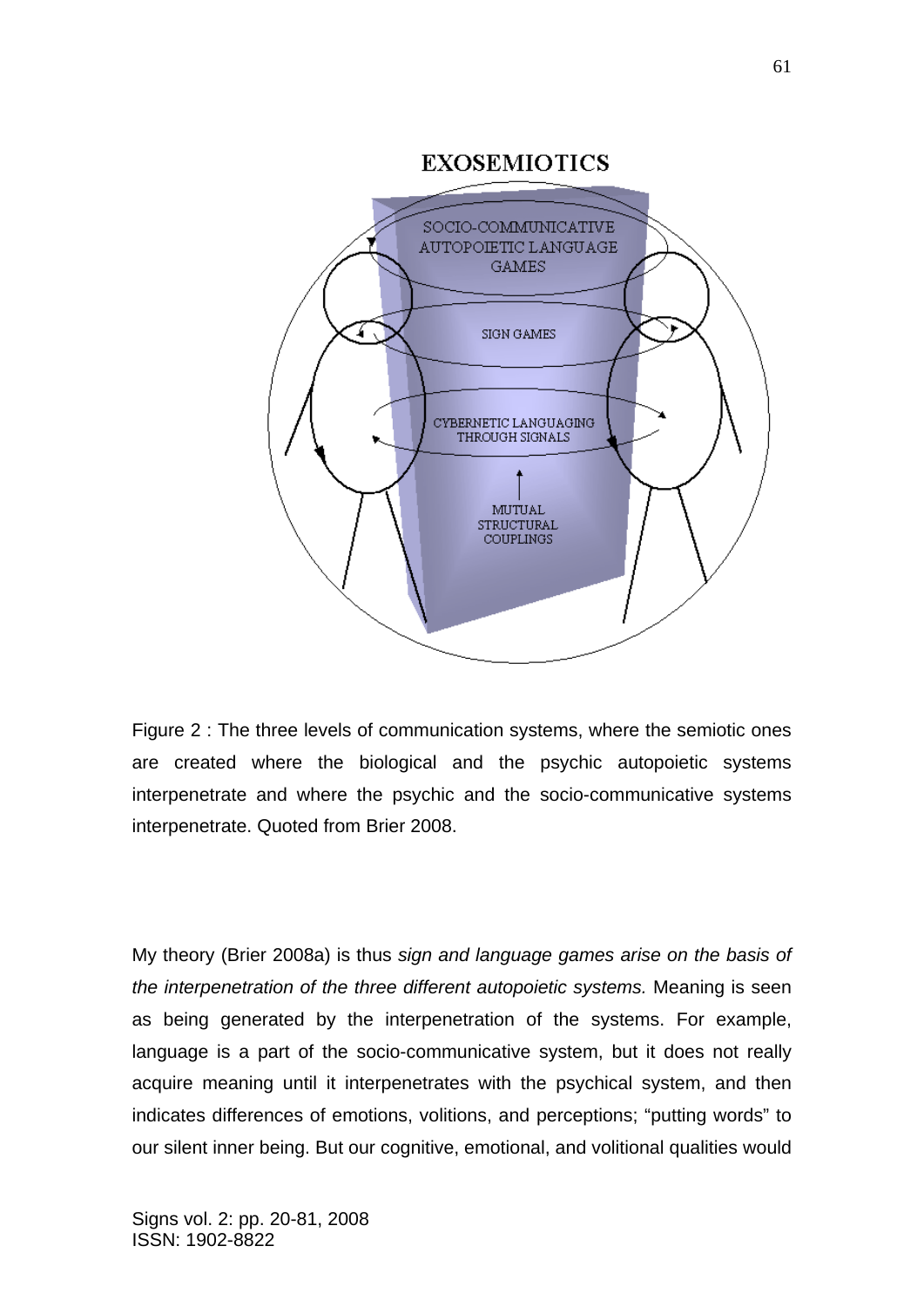only have a weak connection to reality if they were not connected to the survival of the living systems' organization as a body through its interaction with the environment's differences and their development of a signification sphere in the course of evolution of the species. See figure 2 for an illustration. Still, you can, of course, like Luhmann, just study the socio-communicative systems' autopoietic eigen-behavior. But as a transdisciplinary framework for communication, cognition and signification it is not satisfying standing alone.

In Brier (2000a), I have shown that ethology and embodied metaphor theory have both discovered that the conception of a sign as standing for something to somebody in a particular way, is controlled by some releasing mechanisms that connect motivation, perception, and behavior/action into one systemic process, as Jacob von Uexküll had already described in his "Funktionskreis" and, which Heinz von Foerster refers to as perceptual "Eigenvalues". Instinctually, the actual IRM (Innate Release Mechanism) is chosen through the urge coming from a specific motivation. This is again based on biological expectancies and vital needs, like the need for food and mating. I argue that the linguistic motivation, which Lakoff and Johnson claim controls the ICM (Idealized Conceptual Models), is connected to the biological motivations in many instances. This is obvious in the much-used example where a woman classifies a man as a bachelor, and therefore as a potential mating partner. It is our biopsychological embodiment that ties these relations together in a cultural and linguistic context.

Furthermore, I showed that a phenomenological-emotional concept was necessary to understand the production of meaning. I want to point out here that this is consistent with Peirce's defining feeling as an attribute of Firstness. In his evolutionary theory, feeling becomes an immanent inner reality, also in matter, which manifests more and more as the living systems self-organize with the nervous systems that allow an inner (virtual?) mental world to appear.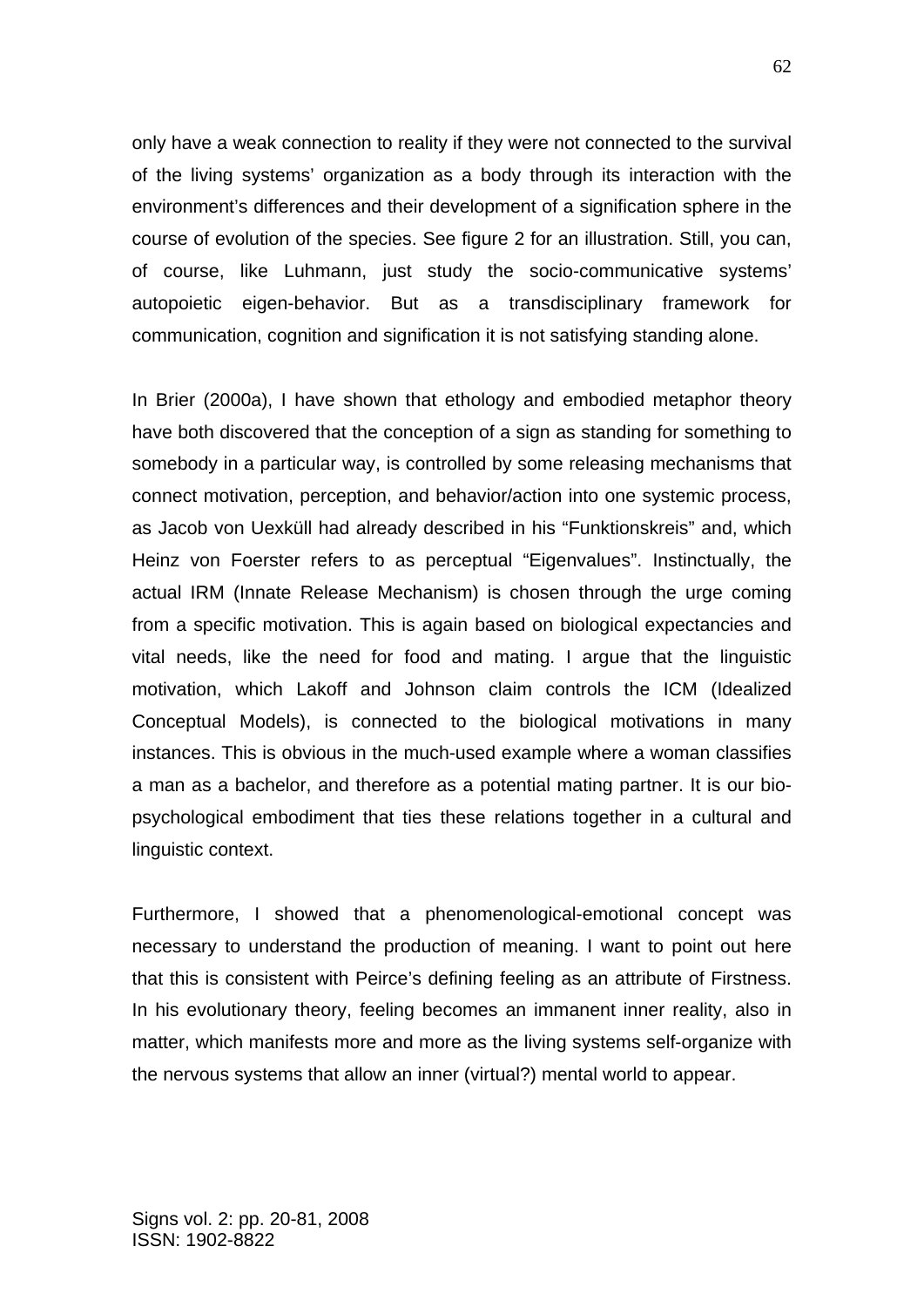Peirce's view that we cannot with any good reasons split the concepts of mind and matter, as a starting point, is a very sound and a profound foundation for a transdisciplinary metaphysical framework. I do not see any good reason why the inner world of cognition, emotions and volition should not be accepted as just as real as the physical world as well as our cultural world of signs and meaning. With Peirce one may say that there will always be some kind of psyche in any kind of biological autopoietic and code dual system. Still, a partly autonomous inner world of emotions, perceptions and volitions, only seems to arise in multi-cellular chordates with a central nervous system. Lorenz (1973) argues that such a system with emotions and experiences of pleasure is necessary for animals to have appetitive behavior, searching for the objects or situations that can elicit their instinctual behavior, and release the motivational urge built up behind it. This is qualitatively different from how reflexes function on a signal, which is a proto-semiotic informational level. The instinctual sign function operates on a genuine semiotic level.

Luhmann's theory of the socio-communicative being consisting of three levels of autopoiesis can be used in Cybersemiotics to distinguish between 1) the languaging (Maturana) of the biological systems, which is the coordination of coordination of behaviors between individuals of a species on the reflexive signal level through mutual structural couplings, 2) the motivation-driven sign games of the bio-psychological systems and, finally, 3) the language game level of the self-conscious linguistic human through generalized media in the sociocommunicative systems using symbols and grammar. A semiotic understanding has thus been added to Luhmann's conception, and his theory has been placed in Peircean triadic metaphysics. In the following section, I will explain and develop this further.

### *Intra-, pheno- and thought semiotics*

In inner world of animals there are emotional and instinctual *bio-psychological sign games* (Brier 1995), which in the human animal function as unconscious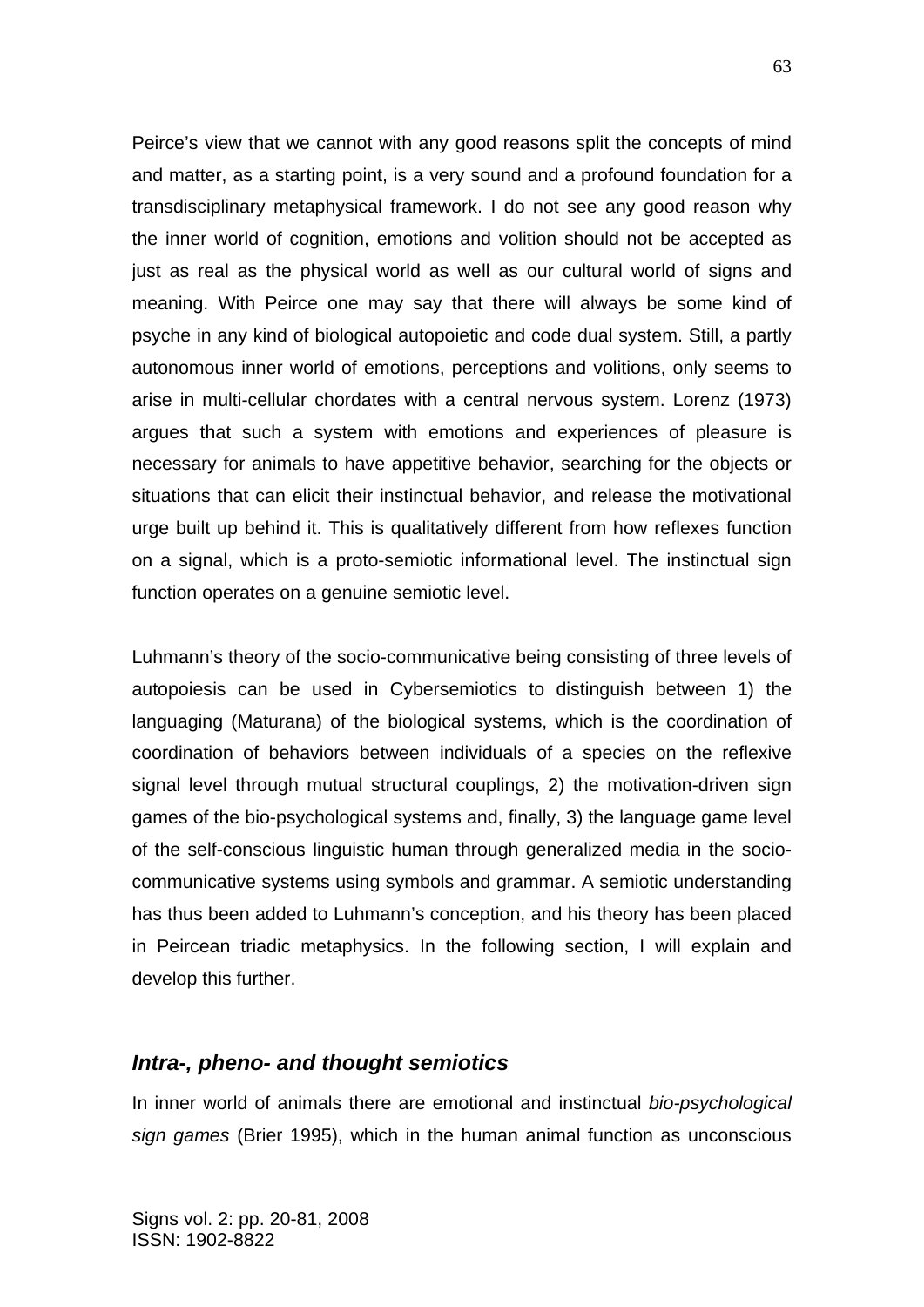paralinguistic signs, such as facial mimics, hand movement gestures, and body positions with origins in the evolution of species-specific signification processes in living systems. This is where Lorenz' concept of instinctual drive meets with Freud's Id. But there are alsp endosemiotic parallels to these exosemiotic proceses:

The terms endosemiosis and exosemiosis were probably both coined by Sebeok (1976, p3), *endosemiosis* denoting the semiosis that takes place inside the organisms, and *exosemiosis being the sign process that occurs between organisms*. Endosemiosis was developed to a common term in semiotic discourse by Uexküll et. al. (1993), meaning a semiotic interaction at a purely biological level between cells, tissues and organs. Nöth (2001) introduced the term *ecosemiotics,* specifically for the signification process of non-intentional signs from the environment or other living beings, which take on a meaning to another organism, for instance, to a hunting animal, the scent of prey. Thus the sign signifying an organism as a suitable prey is not intentionally emitted by the organism preyed on, and is therefore rather ecosemiotic than exosemiotic. What can we then call the internal semiotic interaction between the biological and the psychological systems?

But when you combine this biosemiotics foundation with Luhmann's three types of autopoisis new levels of semiosis appear to which it is necessary to coin new technical terms:

1. The interactions between the psyche and the body are – in my view - internal, but not purely biological as in endosemiotics. I call the semiotic aspect of this interpenetration between the biological and the psychological autopoiesis *intrasemiotics* (Brier 2000b). Today we know that there are semiotic interactions between the hormone systems, the transmitters in the brain and the immune system, and that their interactions are very important for the establishment of the autopoietic system of the second order, which a multicellular organism constructs as a kind of biological self. Its parts are cells that are themselves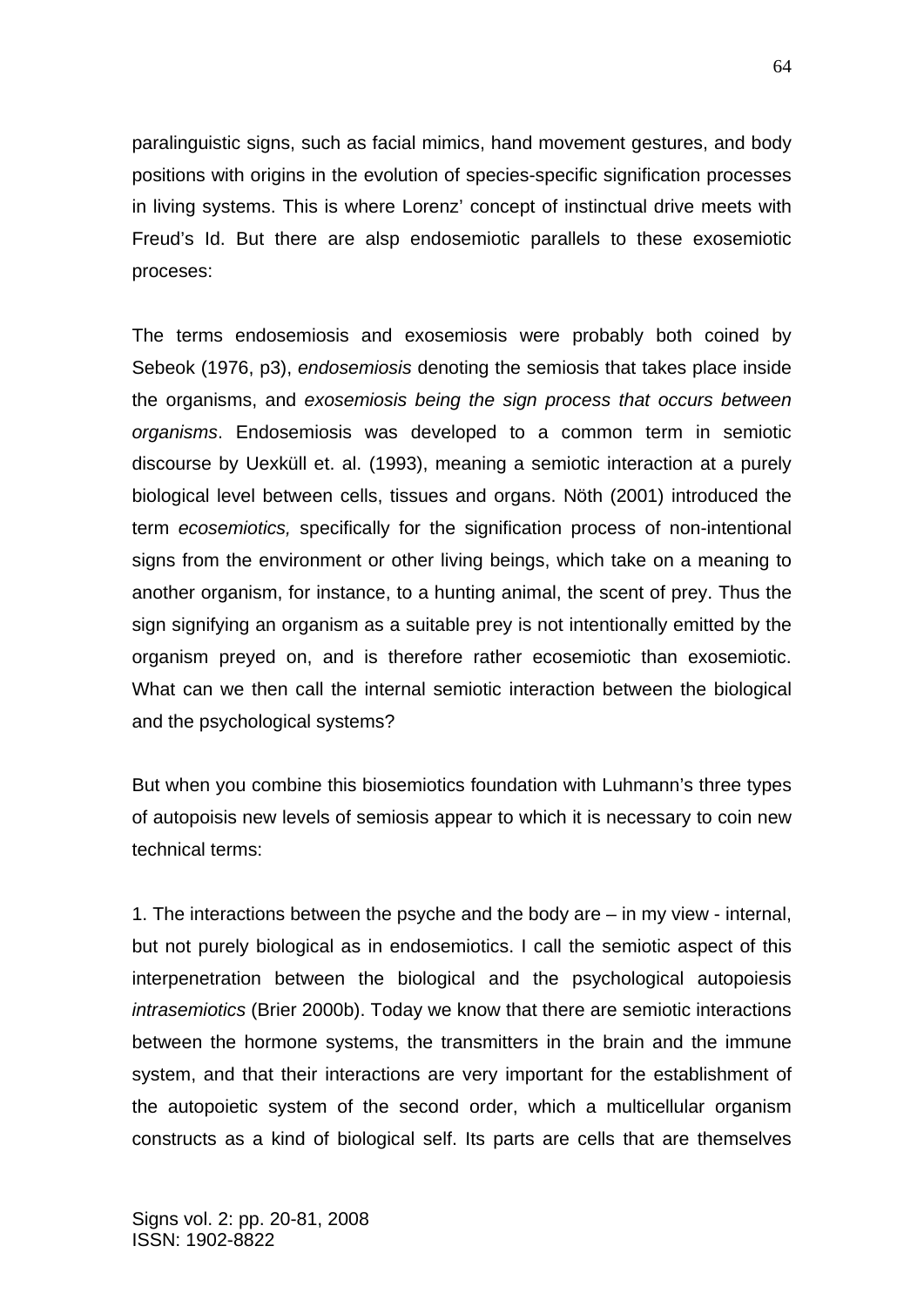autopoietic systems and these are again on a new level organized in an autopoietic system. The nervous system, the hormonal system, and the immune system seem to be incorporated into one big self-organized sign web.

But we do not have good causal models of the relations between our lived inner world of feeling, volitions and intentions, and the biological system. It seems that certain kinds of attention on bodily functions, such as imaging, can create physiological effects in this combined system. As mentioned above, this is partly carried out by different substances that have a sign effect on organs and specific cell types in the body (endosemiotics). We also know that our hormonal level influences our sexual and maternal responses. Fear turns on a series of chemicals that change the state and reaction time of several body functions, and so on. This is a very significant part of the embodiment of our mind. Intrasemiotics seem to function as meta-patterns of endosemiotic processes. For example, our state of mind determines our body posture through the tightness of our muscles. There is a subtle interplay between our perceptions, thoughts and feelings, and our bodily state, working among other things through the reticular activation system. There is still a lot we do not know about the interaction between these systems.

2. I then suggest calling the silent inner cognitive, experiental, emotional and will-oriented mental processes in their semiotic, but yet non-conceptual or prelinguistic states, as they are not yet recognized by conceptual consciousness, *phenosemiotic processes*. For short I just call them *phenosemiosis*.

3. The interaction between the psyche as phenosemiotics and the linguistic system I call *thought semiotics*. This is where our culture, through concepts and the grammatical structure of language, offers us possible classifications, orientations and structuralizations of our inner state of feelings, perceptions, and volitions. We, for instance, know that the color naming and classification systems are often different from culture to culture.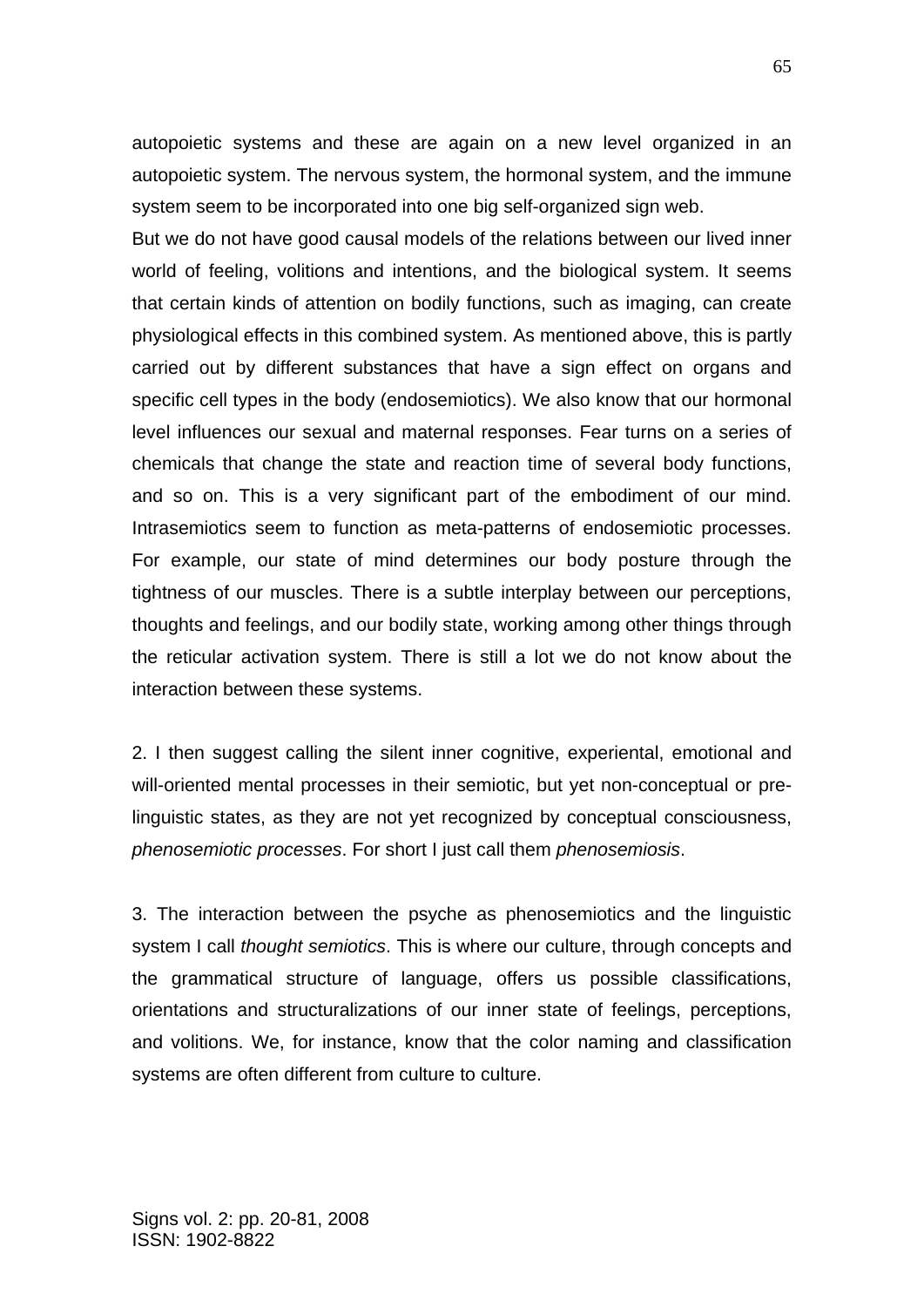

*Figure 3 shows in a symbolic way the relationship between endosemiotics and the new areas of phenosemiotics, thought semiotics, and intrasemiotics. Quoted from Brier 2008.* 

Now, the autopoietic description of living cybernetic systems with closure does not really open for sign production between them in *exosemiotics* per se, at least in Maturana's conception. Luhmann establishes a theory of communication as a closed system of differences of information and meaning, but does not produce a theory of signs as such, On the other hand semiotics in itself does not reflect very much on the role of embodiment in creating signification. Thus, the cybersemiotic suggestion to solve this problem is that signs are produced when the systems interpenetrate in different ways. The three closed systems produce different kinds of semiosis and signification through different types of interpenetration, plus a level of structural couplings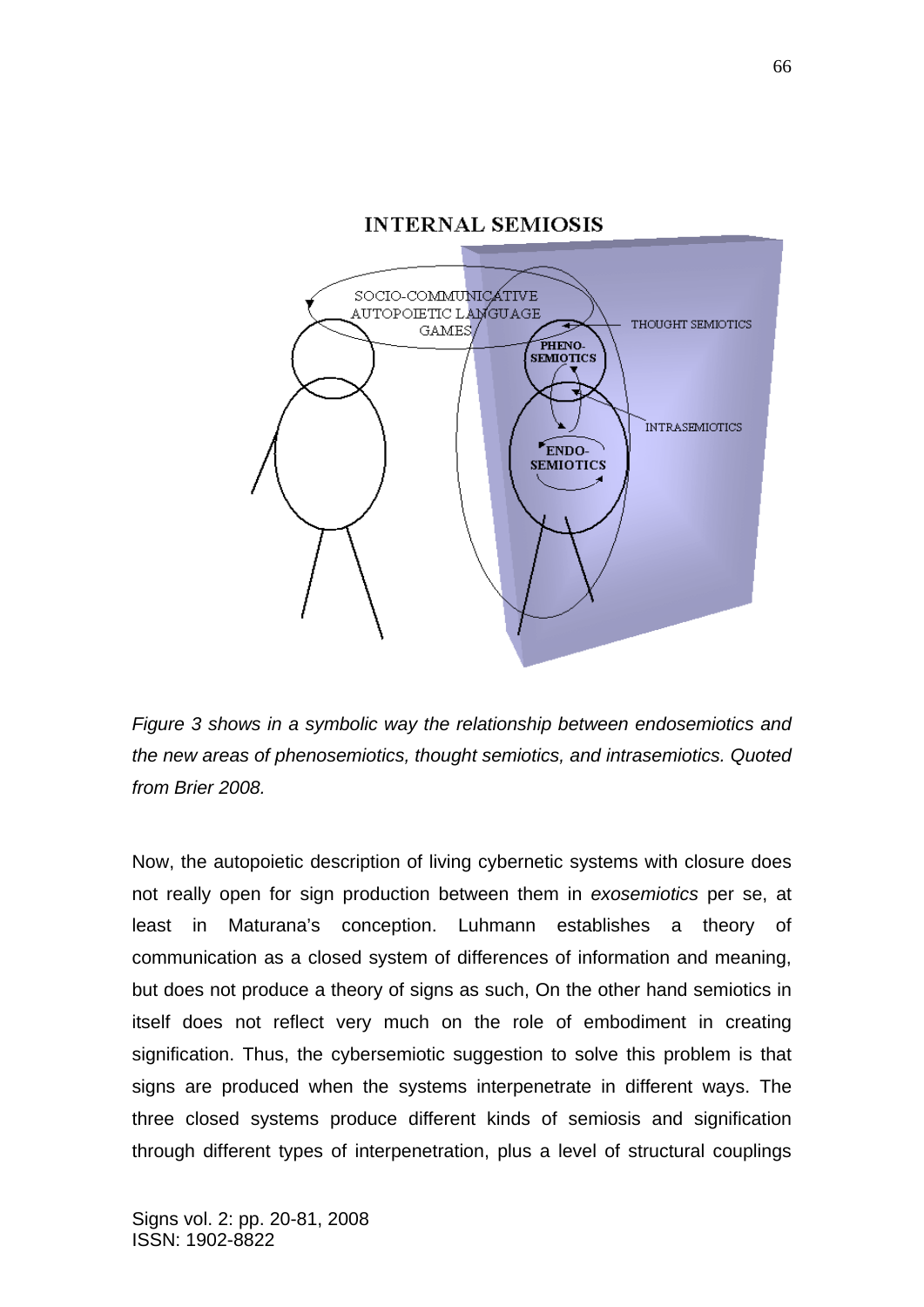and cybernetic "languaging", as Maturana and Varela (1980) call it. Autopoiesis theory underlines that two interpenetrating systems are primarily closed black boxes to each other. But interpenetration between them develops a coordination of coordination of behavior which Maturana calls languaging. These systems are primarily inherited and based on reflexes, and are foundational for communication to develop as it is the underlying cognitive coupling that is the coordination necessary for communication to develop as a signification system with its own organizational closure.

I would, therefore, suggest that we distinguish between languaging and *sign games* at the level between reflexes and instinctual movements (Brier 2000b) as already mentioned. Thus, the schooling behavior of fish is reflexive informational languaging, but courtship communication is instinctual sign games. The perception eliciting reflexes is independent of motivation, whereas the perception of sign stimuli is motivation-dependent, which leads into the instinctual sign games. Ethologists would here point to how certain instinctual movements become ritualized and get a release value for instinctive behavior as "sign-stimuli". Lorenz (1973), in his last period of the theoretical development of ethology, realized that emotions had to be connected to the performances of instinctual movements to create the motivational urge of appetitive behavior. We here see how the connection between signs and internal or phenomenological understanding is constructed (Brier 2000b). Lakoff (1987), and Lakoff and Johnson (1998) have shown us how this basic mechanism of bodily meaning can be explained, by metaphorical processes, in order to encompass socially and culturally produced signs.

*Sign games* are developed into *language games* through evolution and in the life of the infant human. As we are born and grow into human social communication the psyche is perfused with signs. Our mind is infected with language and we become semiotic cyborgs or what we call humans. *We are in this view born as animals with a capacity to construct this interpenetration*  between the psychical and socio-communicative systems, creating internal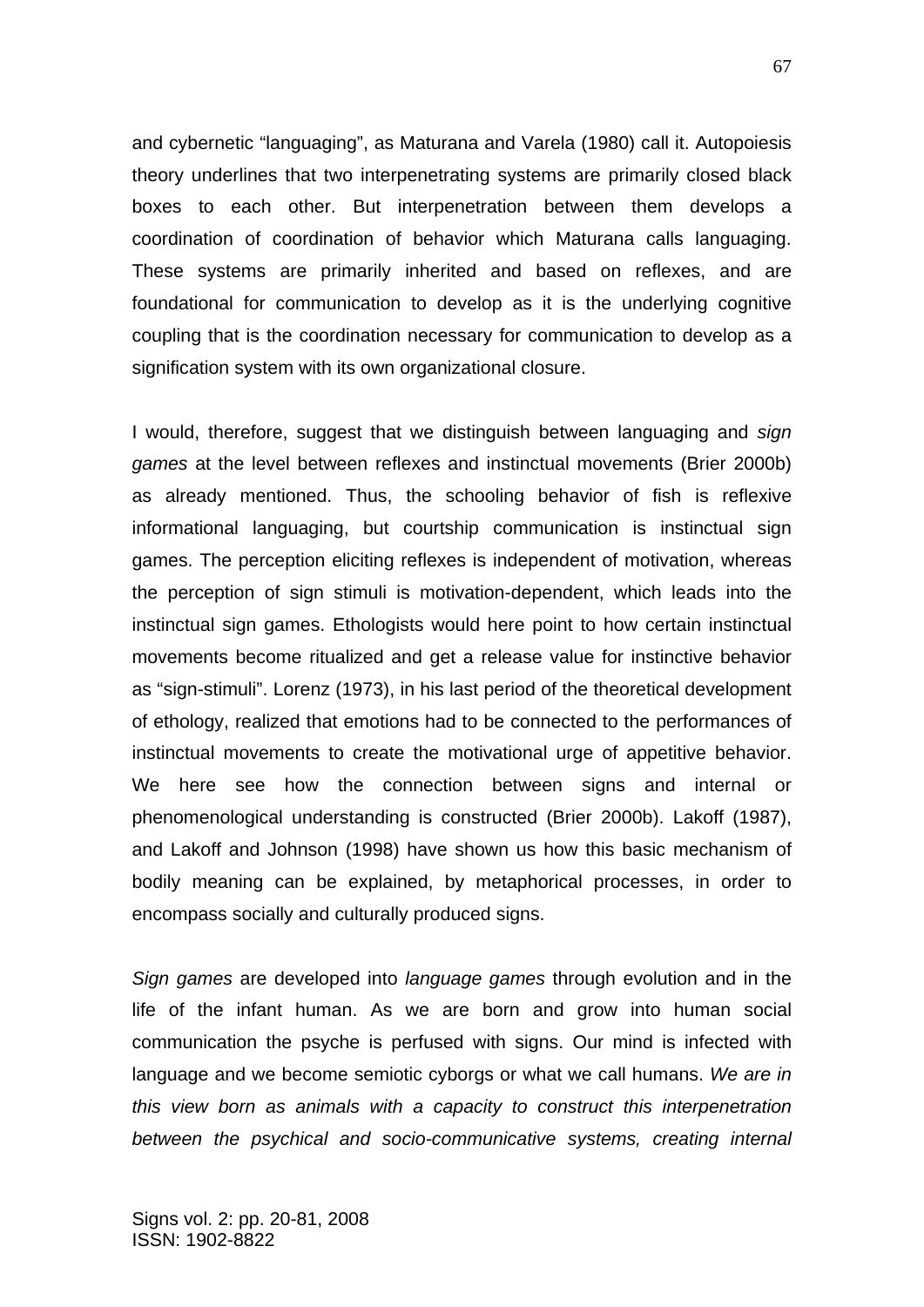*interpretants that are meaningful to us because of the mutual structural couplings of languaging established in evolution.* 

Finally, we will look at the organism's perceptual connections to the environment, creating its signification sphere. With Nöth and Kull (2001) we call this signification aspect eco-semiotics. Realizing that a signification sphere not only pertains to the environment, but also to the perception of other members of the species in cultural and proto-cultural behavior, as well as to perceptions of own "mind-and-body-hood", I use a little "eco" as a prefix to the signification sphere, when it is the aspect of it pertaining especially to non-intentional nature and culture outside the species in question. In both inanimate nature, as well as in other species and in cultural processes, we can observe differences that signify meaning to us, although never intended by the object.

This is also true for the human species, indicating that our language has a deep inner connection to the ecology of our culture. Any existing culture is collective ways of making a social system survive ecologically. As such, the Cybersemiotic theory of mind, perception, and cognition is a realistic one, but not a materialistic or mechanistic one. It builds on an inner semiotic connection between living beings, nature, culture and consciousness carried by the three Peircean categories in a synechistic and tychistic ontology in an agapistic theory of evolution, delivering a philosophy going beyond the dualistic oppositions between idealism (or spiritualism) and materialism (or mechanism).

Based on the concept relations described, we can go back and now see that the linguistic motivation, mentioned earlier, must be placed in the area of thoughtsemiotics where our internal non-linguistic phenosemiotic processes of mind meet with the concepts of language and imbue them with inner meaning, whereas the animal motivation stems from the intrasemiotic area where the endosemiotic processes of the body cells meet with the phenosemiotic processes of mind and awareness. Thus body, mind and language have been encompassed by a shared framework able to conceptualize their interactions on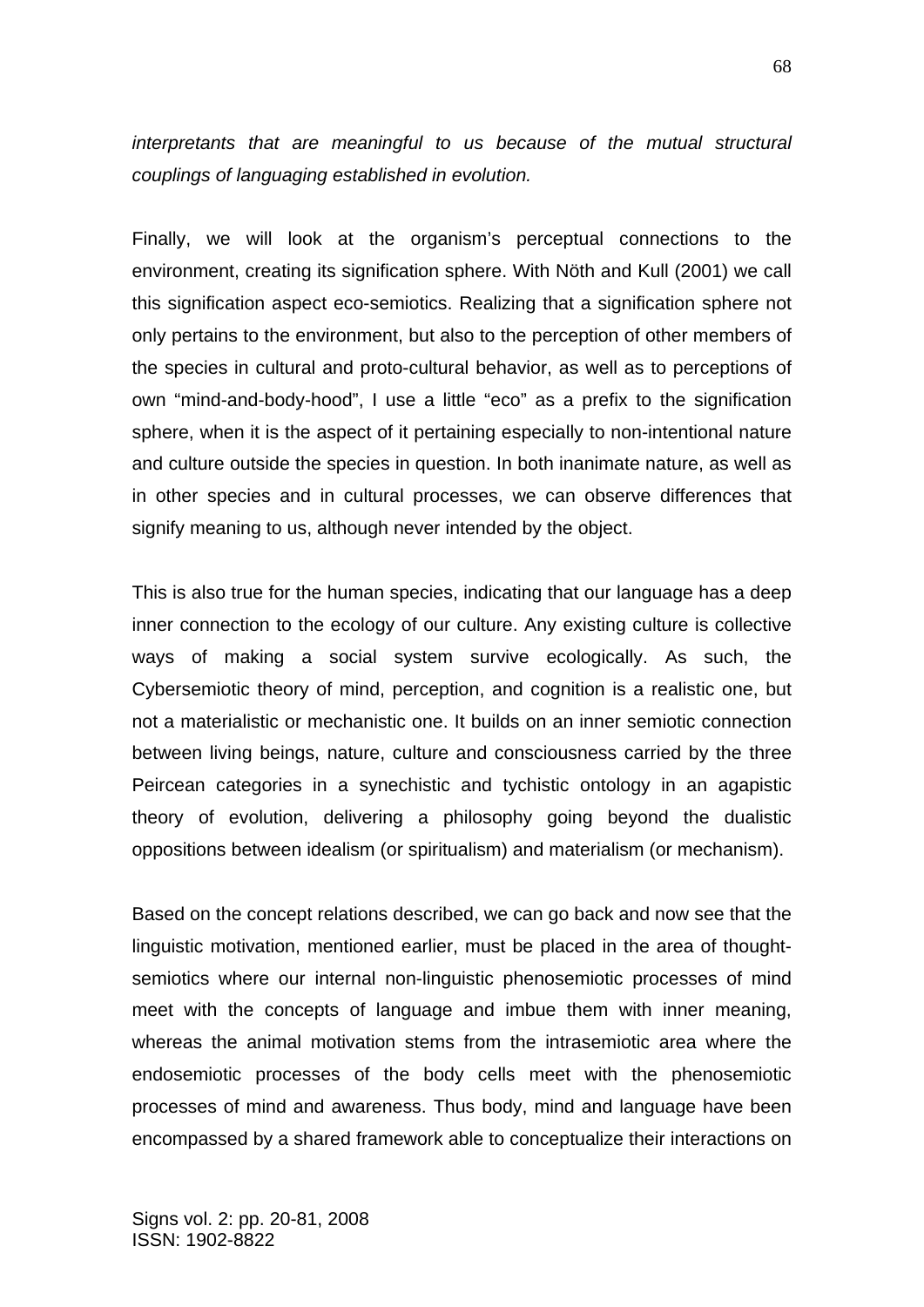the same process level, but now integrating concepts of meaning and qualia. This gives us hope that the Cybersemiotic development of biosemiotics can contribute to a new inter- and transdisciplinary semiotic theory of mind, cognition, communication and consciousness (Brier 2008a).

As Barbieri senses, then, Peirce's semiotic, evolutionary and synechistic theory changes our view of nature and reality and therefore of science and knowledge processes (knowing) as such in a way that also leads into reconsidering the relation between science and religion and therefore between the concepts of nature and the sacred. It will take too much space to develop these points here, but I have described and compared the reformulation attempts from the two big interdisciplinarians: Gregory Bateson and C.S. Peirce in Brier (2008b). It must here be enough to say that both Peircean biosemiotics and cybersemiotics develops a transdisciplinary philosophical foundation for biology and the sciences of non-living nature that unite them with the humanities and social sciences - not on the basis of a physicalistic or even informational reductionism, but on the basis of the flow and development of self-organizing semiosis.

## *Conclusion*

- 1. Signs are the basic units for the study of life.
- 2. Peircean semiotics is most useful as the foundation of developing biosemiotics because it has a theory of signification of non-intentional signs, and a realistic, pragmatic, and evolutionary philosophical framework.
- 3. On the level of animal cognition and communication, biosemiotics is already prefigured in Jakob von Uexküll's Umweltlehre and Lorenz and Tinbergen's ethology, which Thomas Sebeok used to found zoösemiotics. But biosemiotics goes further.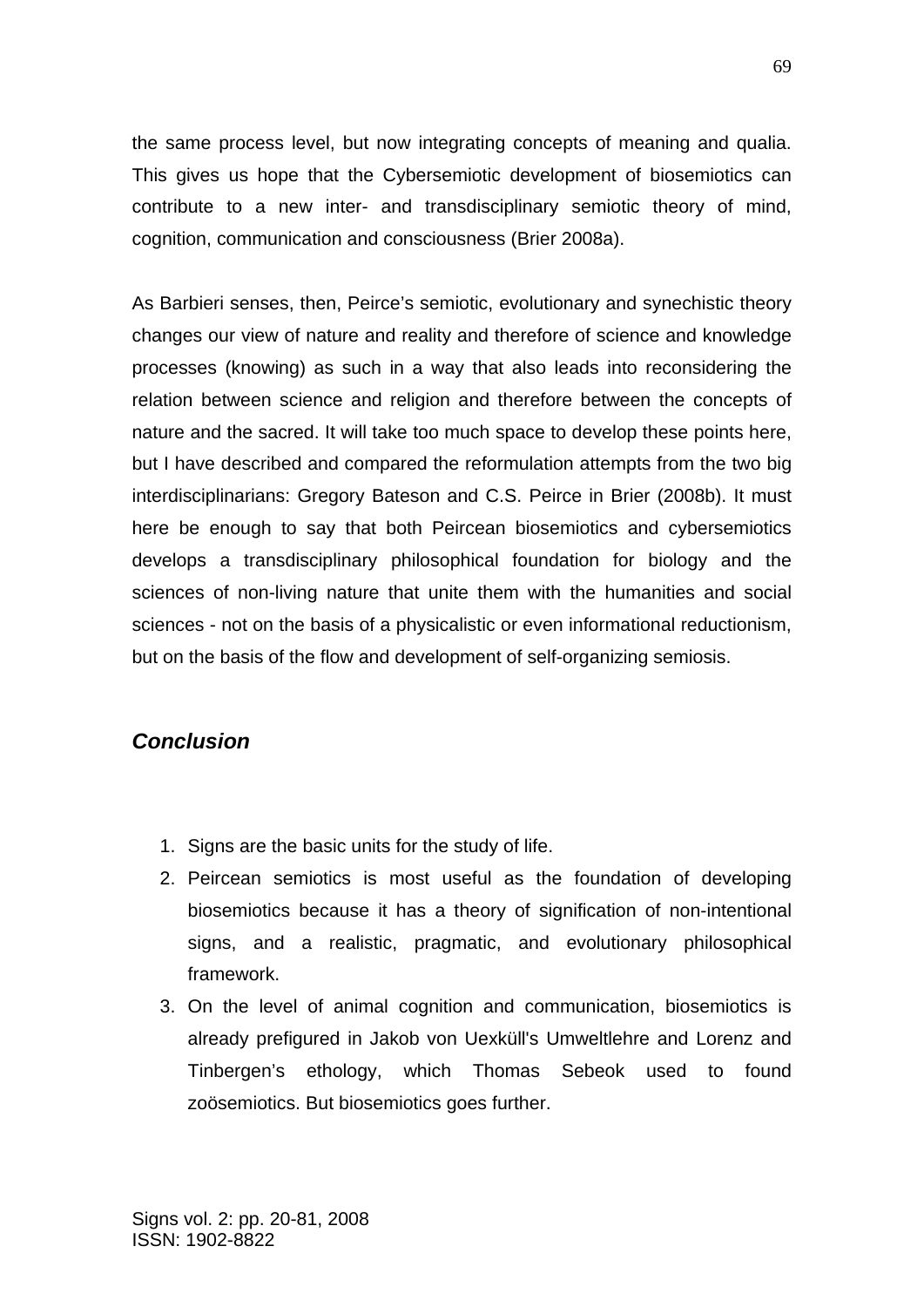- 4. Biosemiotics encompasses all living systems from bacteria, fungi, plants and animals to humans as sign producers and interpreters.
- 5. Biosemiotics further encompasses endosemiotics between the cells of multicellular organisms.
- 6. Though the living systems are a part of both the physical and the chemical world and have to work within the frames of their laws, life is primary functioning within the realms of codes.
- 7. Codes are mappings between different areas of reality within a specific context and a specific purpose. They are an important part of making sign relations in living systems.
- 8. Living systems are amongst other things defined by the so called code-duality, which is a looped interaction between a digital code in the genotype and an analogue one in the phenotype. The gene is a code for memory and self-representation, and the individual living body is a code for action and interaction with the real world and its ecology.
- 9. Thus life appears to be a communicative interplay of different types of self- and other- descriptions carried by molecules in the single cell organism and endosemiotically, and by sound, smell, tactility and vision in multicellular organisms with nervous systems.
- 10. The essential question for the current debate about the possibility of a transdisciplinary information/signification science is whether Peircean biosemiotics can comprise un-interpreted "natural objects," dissipative structures, and other spontaneous generations of order and patterns in nature as signs. These objects were previously described in physicochemical terms. Now some adherents of the pan-informational paradigm, such as Stonier (1997), want to explain them in purely informational terms. From a Peircean view, these phenomena are protosemiotic, or quasi-semiotic, when compared to the semiosis of living systems, because they are only displays of Secondness (Nöth 2002). This is not the discussion of whether *any natural thing can become a sign* when placed in a meaningful context by a living system, but whether the objects and their processes are signs *per se*.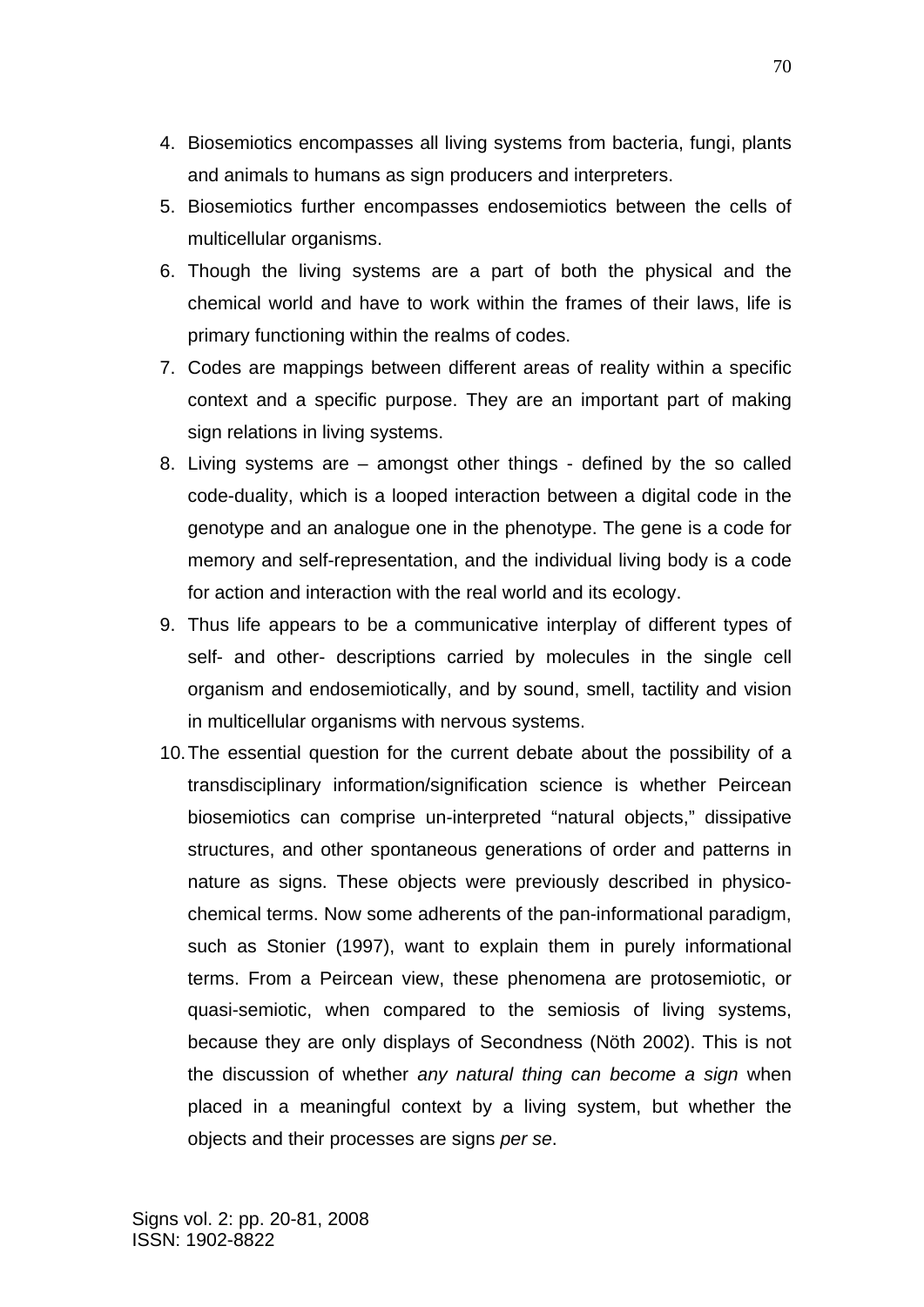- 11. There is a lot of work to do for serious philosophy, considering how many central philosophical topics of mind, language, epistemology, and metaphysics are affected by the biosemiotic and cybersemiotic development. We have dealt with some of them in arguing for the pragmaticistic triadic semiotics of Peirce over all other approaches based on linguistics, semiology, structuralism, semantics and communicational ethics.
- 12. Biosemiotics is one of the most promising reconceptualizations of the truth-seeking enterprise of science and its relation to the concepts of function, purpose and meaning coming from the humanities and social sciences.
- 13. According to Kuhn's paradigm theory, the development of specific methods is an important part of the disciplinary matrix. Biosemiotics has progressed into developing new definitions of concepts, new values of biological research and a new worldview and epistemology. But the empirical and methodological aspects need to be developed, and practical and testable results gained from the work in order to get this new transdisciplinary paradigm to be taken seriously also within the sciences. It is well established in semiotics, bio-philosophy and information philosophy and in some linguistic, cultural and social studies. The final test is whether it can offer something the sciences actually want enough to leave their present frozen position to enter into the new reformulation of the relation between the humanities, natural and social sciences. What kinds of methods can the biosemiotic perspective add to traditional biology? Can biosemiotics make new empirical discoveries, or is it just a reconceptualization of the already known? These are crucial questions to answer.
- 14. Biosemiotics is further developed in Cyber(bio)semiotics to include computers, information theory and science, as well as cybernetics and embodied sign- and language games in culture. Concepts of the closure, self-organization, and differentiation of biological, psychological, and social systems developed in a second-order cybernetics and autopoiesis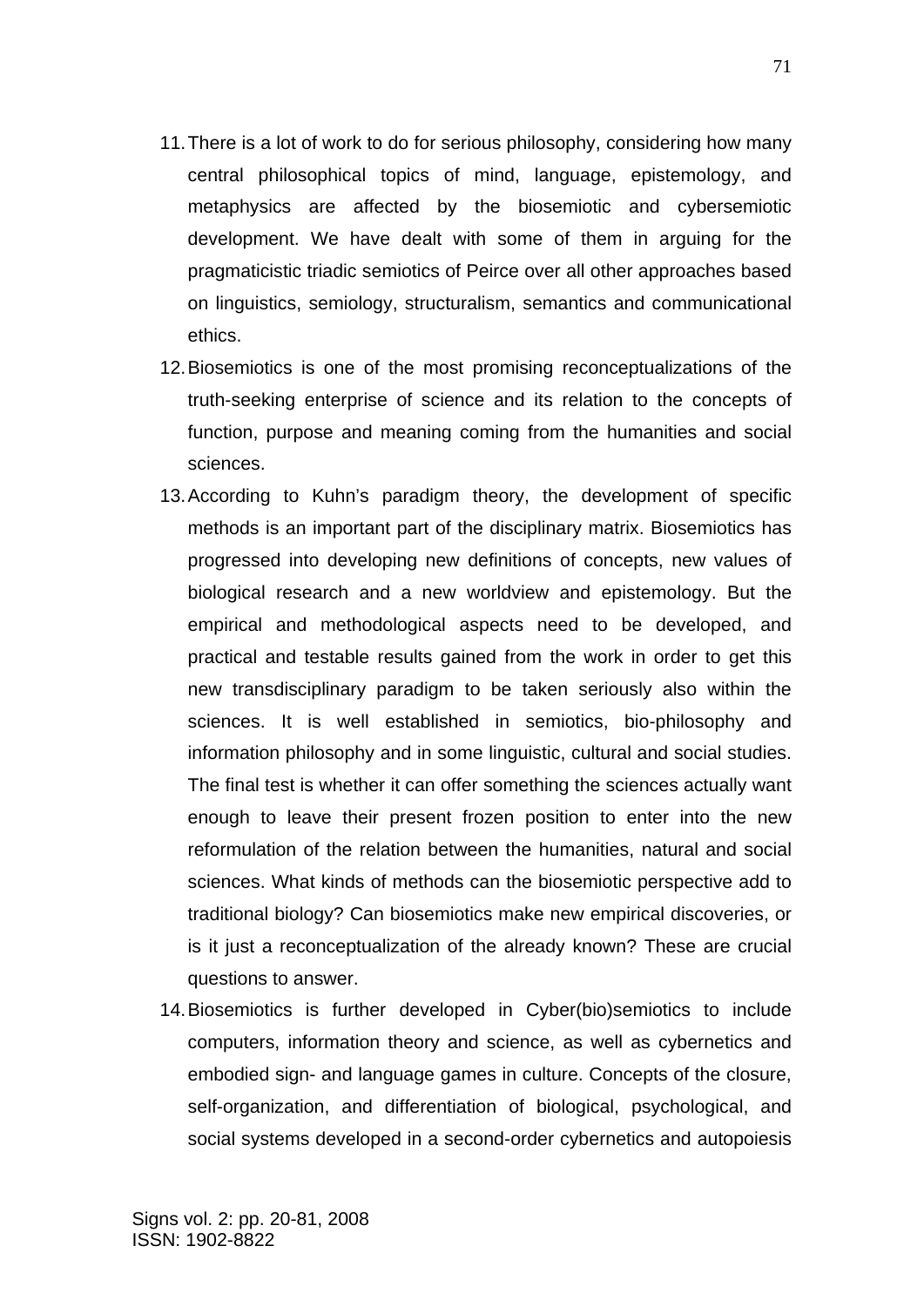theory are further integrated into with biosemiotics into what Brier (2001, 2003, 2008a) calls Cybersemiotics.

### *References*

Barbieri , M.(2001): The Organic Codes: The Birth of Semantic Biology, PeQuod. Republished in 2003 as *The Organic Codes. An Introduction to Semantic Biology*, Cambridge: Cambridge University Press.

Brier, S. (1992): "Information and Consciousness: A Critique of the Mechanistic Foundation of the Concept of Information" in *Cybernetics & Human Knowing,* Denmark, Vol.1, no. 2/3, pp 71- 94.

Brier, S. (1993): "A Cybernetic and Semiotic view on a Galilean Theory of Psychology" in *Cybernetics & Human Knowing*, Vol. 2, no. 2, pp. 31-45.

Brier, S. (1995): "Cyber-Semiotics: On Autopoiesis, Code-Duality and Sign Games in Bio-Semiotics," *Cybernetics & Human Knowing,* Vol. 3, no. 1, pp. 3-14.

Brier, S. (1996a): "Cybersemiotics: A New Interdisciplinary Development Applied to the Problems of Knowledge Organisation and Document Retrieval in Information Science," *Journal of Documentation,* 52(3), September 1996, pp. 296- 344.

Brier, S. (1996b): "From Second Order Cybernetics to Cybersemiotics: A Semiotic Reentry into the Second Order Cybernetics of Heinz von Foerster," *Systems Research*, Vol. 13, no. 3, pp. 229-244 (A Festschrift to Heinz von Foerster).

Brier, S. (1996c): "The Usefulness of Cybersemiotics in Dealing with Problems of Knowledge Organization and Document-Mediating Systems," *Cybernetica: Quarterly Review of the International Association for Cybernetics*, Vol. XXXIX, no. 4, pp. 273-299.

Brier, S. (1997): "What is a Possible Ontological and Epistemological Framework for a True Universal Information Science: The Suggestion of Cybersemiotics." *World Futures*, 1997, Vol. 49, pp. 287-308.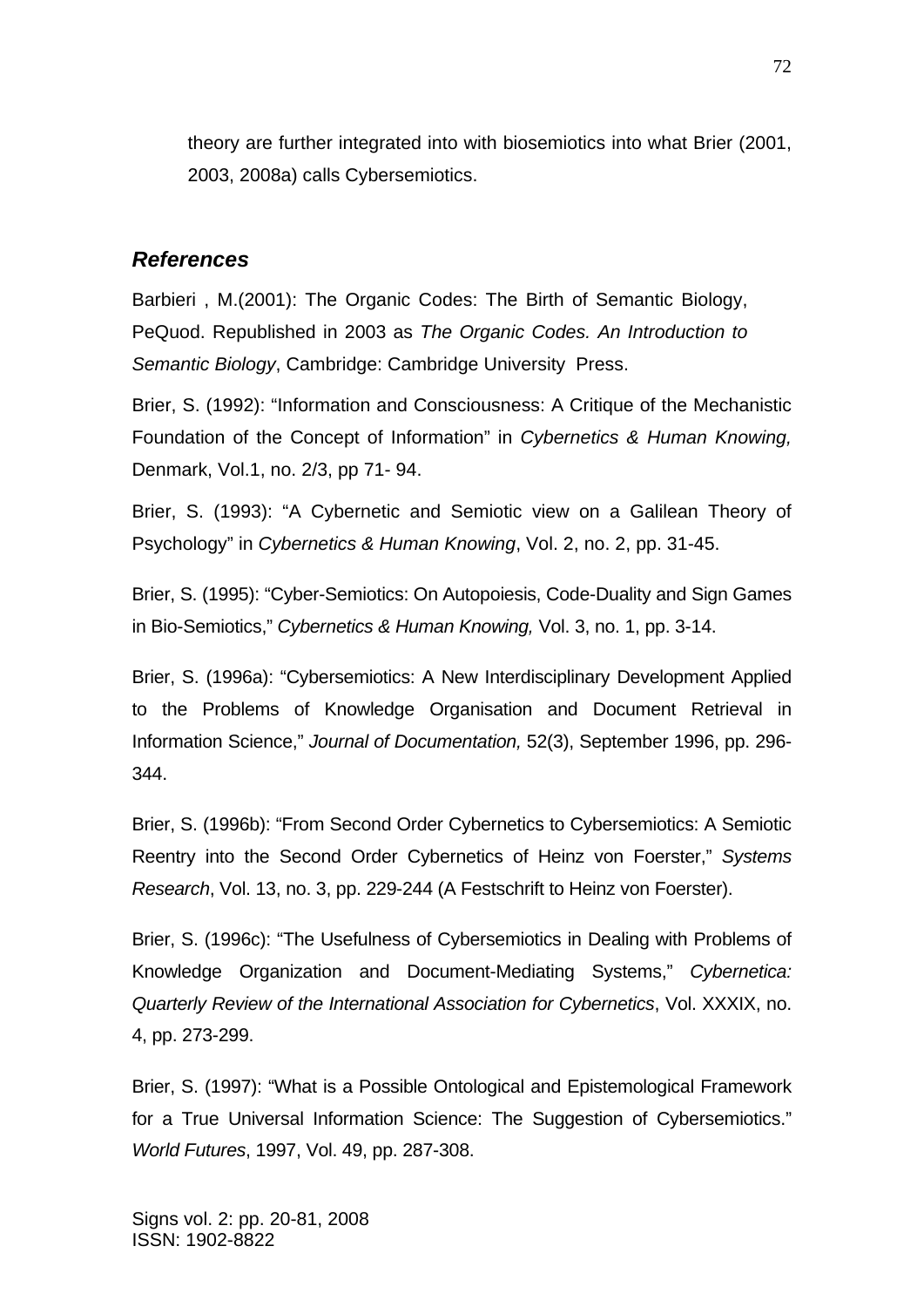Brier, S. (1998a): "Cybersemiotics: A Transdisciplinary Framework for Information Studies," *BioSystems*, 46 (1998) 185-191.

Brier, S. (1998b): "The Cybersemiotic Explanation of the Emergence of Cognition: The Explanation of Cognition, Signification and Communication in a non-Cartesian Cognitive Biology," *Evolution, and Cognition*, Vol. 4, no.1, pp. 90-102.

Brier, S. (1999): "Biosemiotics and the Foundation of Cybersemiotics. Reconceptualizing the Insights of Ethology, Second Order Cybernetics and Peirce's Semiotics in Biosemiotics to Create a non-Cartesian Information Science," *Semiotica*, 127-1/4, 1999, 169-198. Special issue on Biosemiotics.

Brier, S. (2000): "Konstruktion und Information. Ein semiotisches re-entry in Heinz von Foersters metaphysische Konstruktion der Kybernetik zweiter Ordnung" in *Beobactungen des Unbeobacthtbaren*, Jahraus, Oliver, Nina Ort und Benjamin Marius Schmidt. Velbrück Wissenschaft, Weilerswist 2000, pp. 254-295.

Brier, S. (2000): "Trans-Scientific Frameworks of Knowing: Complementarity Views of the Different Types of Human Knowledge", *Yearbook Edition of Systems Research and Behavioral Science,* V.17, No. 5, pp. 433-458.

Brier, S. (2001a): "Cybersemiotics and Umweltslehre," *Semiotica*, 134-1/4 (2001), 779-814, *Systems Research and Behavioral Science*, 18, 421-427.

Brier, S. (2001b): "Ecosemiotics and Cybersemiotics", *Sign System Studies* 29.1, 107-120.

Brier, S. (2001c): "Cybersemiotics: A Reconceptualization of the Foundation for Information Science." *Systems Research and Behavioral Science, Yearbook*. Systems Research 18, 421-427.

Brier, S. (2001d): "The Three Medias Spheres and the Position of the Sciences in the Knowledge Society", Evans, R.H., Andersen, A.M. og Sørensen, H. (ed.) the 5Th *European Science Education Summerschool: Bridging Research Methodology and Research Aims*, Danish University of Education, pp.350-367.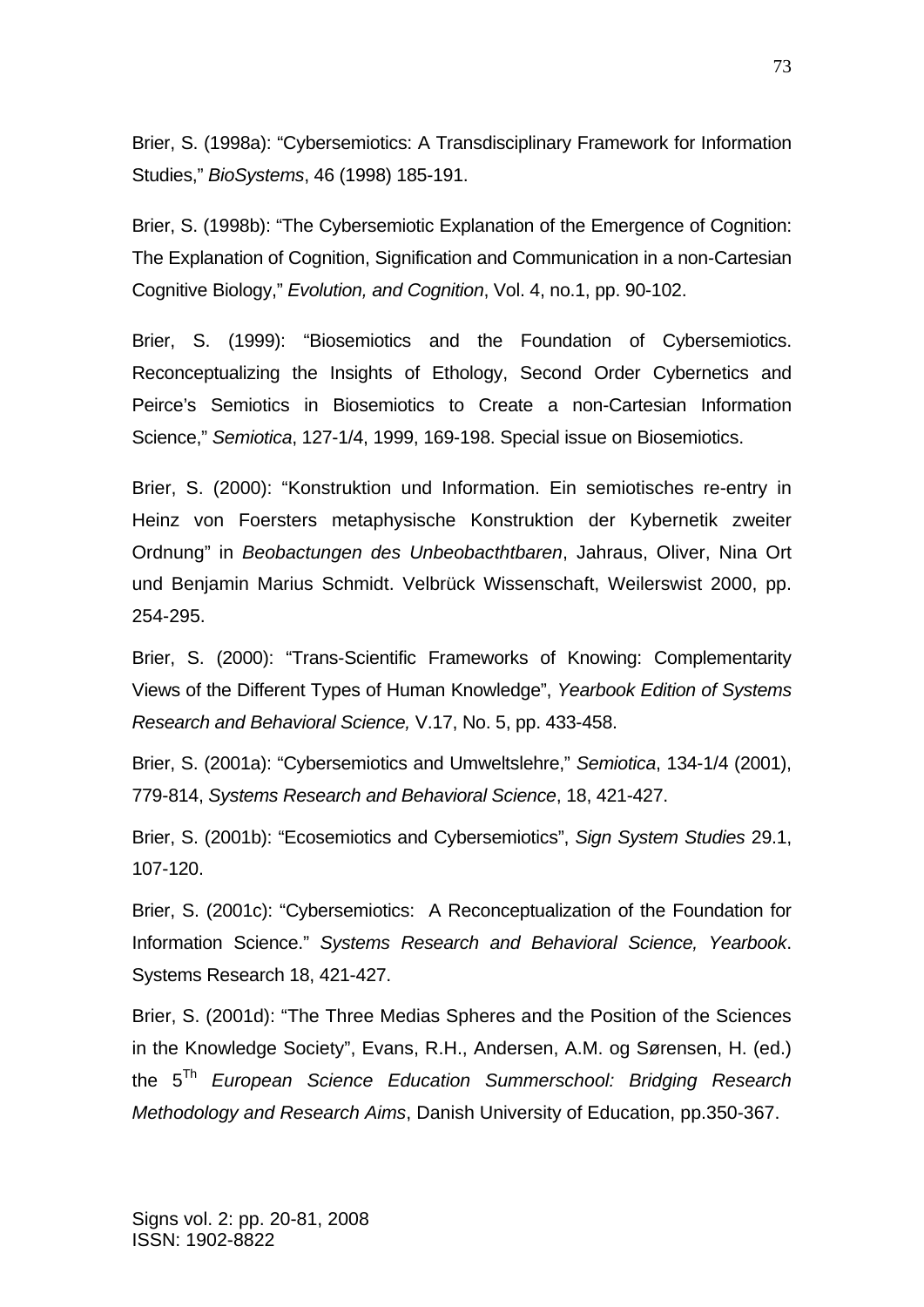Brier, S. (2002a): "Intrasemiotics and Cybersemiotics", *Sign System Studies*  30.1:113-127.

Brier, S. (2002b): "Varela's Contribution to the Creation of Cybersemiotics: The Calculus of Self-reference", ASC-column, *Cybernetics & Human Knowing*, 9, 2:77- 82.

Brier, S. (2002c): "The Five-Leveled Cybersemiotic Model of FIS" (Best paper award in its session), Trappl, R. (ed.): "*Cybernetics and Systems vol. 1, 2002*", Austrian Society for Cybernetic Studies. 1:197-202.

Brier, S. (2002/2003): "Luhmann Semiotized", *Journal of Sociocybernetics*, Vol. 3, No. 2, 2002/2003, pp. 13-22. http://www.unizar.es/sociocybernetics/Journal/dentro.html

Brier, S. (2003a): "Information Seen as Part of the Development of Living Intelligence: "The Five Leveled Cybersemiotic Framework for FIS." *Entropy*: 2003, 5, 88-99. http://www.mdpi.org/entropy/list03.htm

Brier, S. (2003b): "The Cybersemiotic Model of Communication: An evolutionary View on the Threshold between Semiosis and Informational Exchange." *TripleC*  1(1): 71-94. http://triplec.uti.at/articles/tripleC1(1)\_Brier.pdf .

Brier, S. (2003c):"Cybersemiotics and the Question of Semiotic and Informational Thresholds", *World Futures, 59: 361-380.*

Brier, S. (2005a): "The Construction of Information and Communication: A Cybersemiotic Re-entry into Heinz von Foerster's Metaphysical Construction of Second Order Cybernetics" in *Semiotica* 154-1/4 (2005), 355-399.

Brier, S (2005b) "Third Culture: Cybersemiotic's inclusion of a Biosemiotic Theory of Mind", *Axiomathes*, 15:211-228.

Brier, S. (2007): "Applying Luhmann's system theory as part of a transdisciplinary frame for communication science", *Cybernetics & Human Knowing,* Vol. 14, no. 2-3. Pp. 29-65.

Brier, S. (2008a): Cybersemiotics: Why Information Is Not Enough. Toronto Studies in Semiotics and Communication, University of Toronto Press.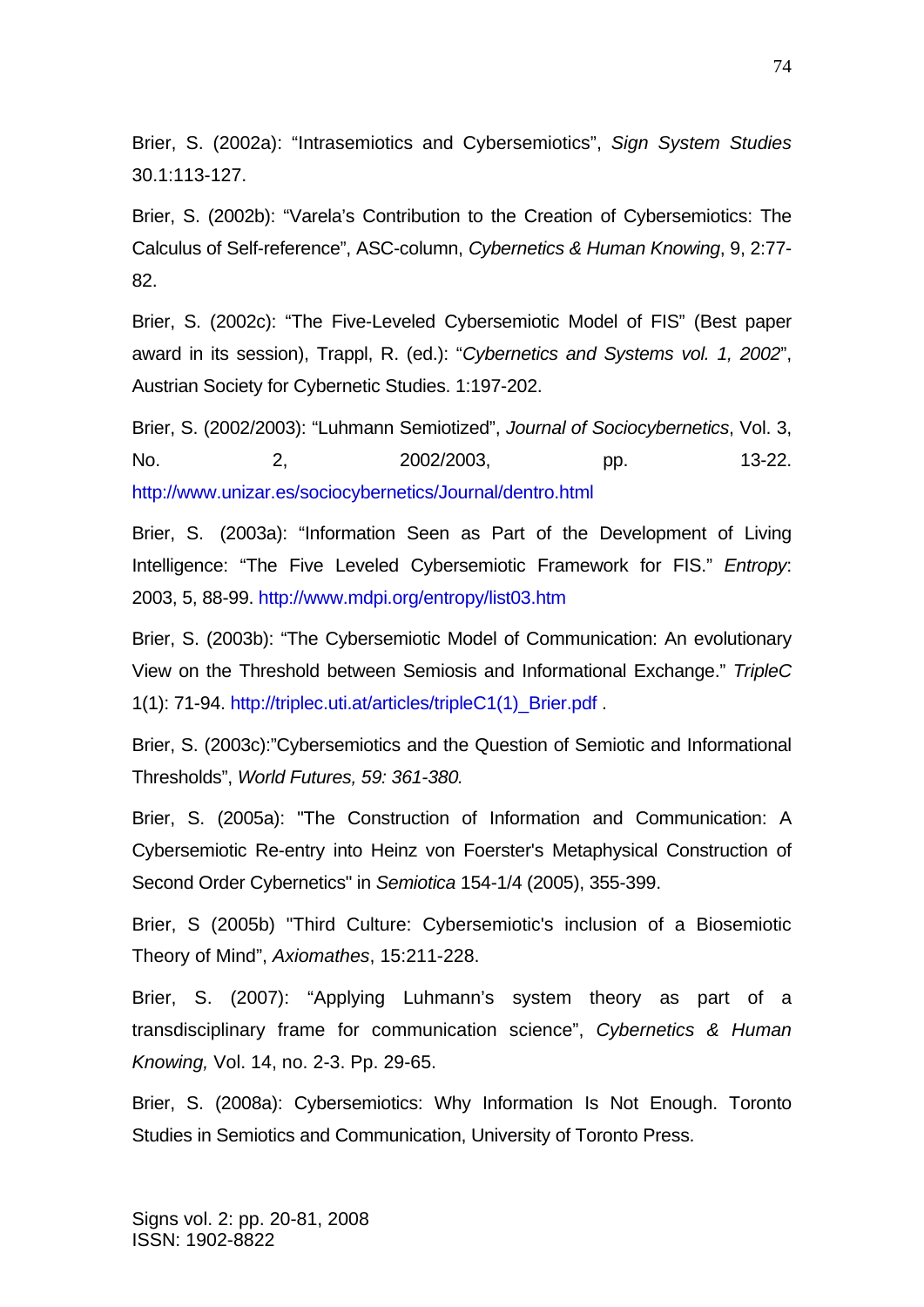Brier, S. (2008c): "Bateson and Peirce on the pattern that connects and the sacred'", Hoffmeyer, J. (ed.)(2008): *Gregory Bateson as a precursor for biosemiotic thinking*, Springer Book Series on Biosemiotics, London: Springer Verlag.

CP of Peirce see Peirce, C.S. (1931-58):

Deely, J. (1990): *Basics of Semiotics,* Bloomington, Indiana University Press.

Deely, J. (1998): Physiosemiosis and Semiotics. In (eds. Spinks, C. W and Deely J) *Semiotics*, Peter Lang, New York.

Deely, J. (2001a): Physiosemiosis in the Semiotic Spiral: A play of Musement. Coloquium'' *Sign System Studies* 29.1, pp.27-48.

Deely, J. (2001b): *Four ages of understanding: The first postmodern survey of philosophy from ancient times to the turn of the twenty-first century,* The University of Toronto Press.

Eco, U. (1979): *A Theory of Semiotics*. Bloomington: Indiana University Press.

Emmeche, C. (1998) "Defining Life as a Semiotic Phenomenon." In *Cybernetics & Human Knowing*, Vol. 5, No. 1, pp. 33-42.

Fodor, J. (2001): *The mind does not work that way: The scope and limits of computational psychology*, The MIT Press, Cambridge Massachusetts.

von Foerster in L.Segal (2001): *The Dream of Reality. Heintz von Foerster's Constructivism*, NY: Springer.

von Foerster, H. 2003: "Objects: Tokens for Eigen-Behaviors",pp. 261-271 in *Understanding Understanding: Essays on Cybernetics and Cognition* , NY: Springer Verlag.

Gardner, H. (1985): *The Mind's New Science: A History of the Cognitive Revolution*. New York: Basic Books, Inc., Publishers.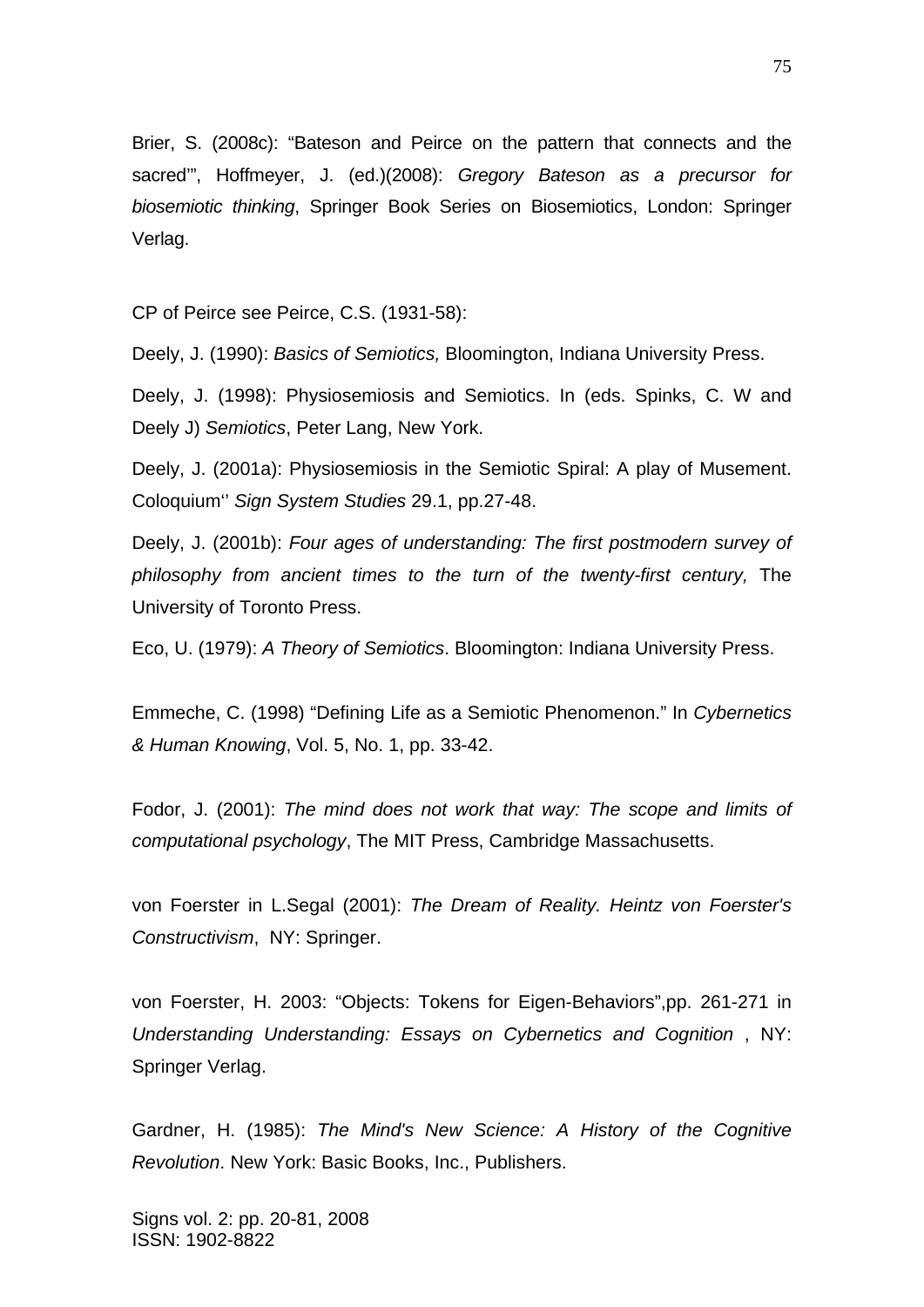Haack, S. (1998): *Manifesto of a Passionate Moderate: Unfashionable Essays* (Chicago, 1998),

Heidegger, M. (1962, org. 1949): *Being and Time (Sein und Zeit).* Harper & Row.

Hoffmeyer, Jesper 1996. *Signs of Meaning in the Universe*. Bloomington: Indiana University Press.

Hoffmeyer, Jesper 2005. *Biosemiotik: en afhandling om livets tegn og tegnenes liv*. Charlottenlund: Ries Forlag.

Hoffmeyer, Jesper (2007): *Biosemiotics: An Examination into the Signs of Life and the Life of Signs*. Distributed for the University of Scranton Press.

Hoffmeyer, Jesper; Emmeche, Claus (1991). Code-Duality and the Semiotics of Nature. In: Anderson, Myrdene; Merrell, Floyd (eds.). *On Semiotic Modeling*. Berlin: Mouton de Gruyter, 117–166.

Kaufman, S. (1995): *At Home in the Universe*, Oxford University Press.

Jakobson, Roman (1971): *Selected Writings: II Word and Language*. The Hague: Mouton.

Krampen, Martin (1981): Phytosemiotics. *Semiotica* 36(3/4): 187–209.

Kull, Kalevi (1999a): Biosemiotics in the Twentieth Century: A View from Biology. *Semiotica* 127(1/4): 385–414.

Kull K. (1999b): On the History of Joining Bio with Semio: F.S.Rothschild and the Biosemiotic Rules. *Sign Systems Studies* 27, 128–138.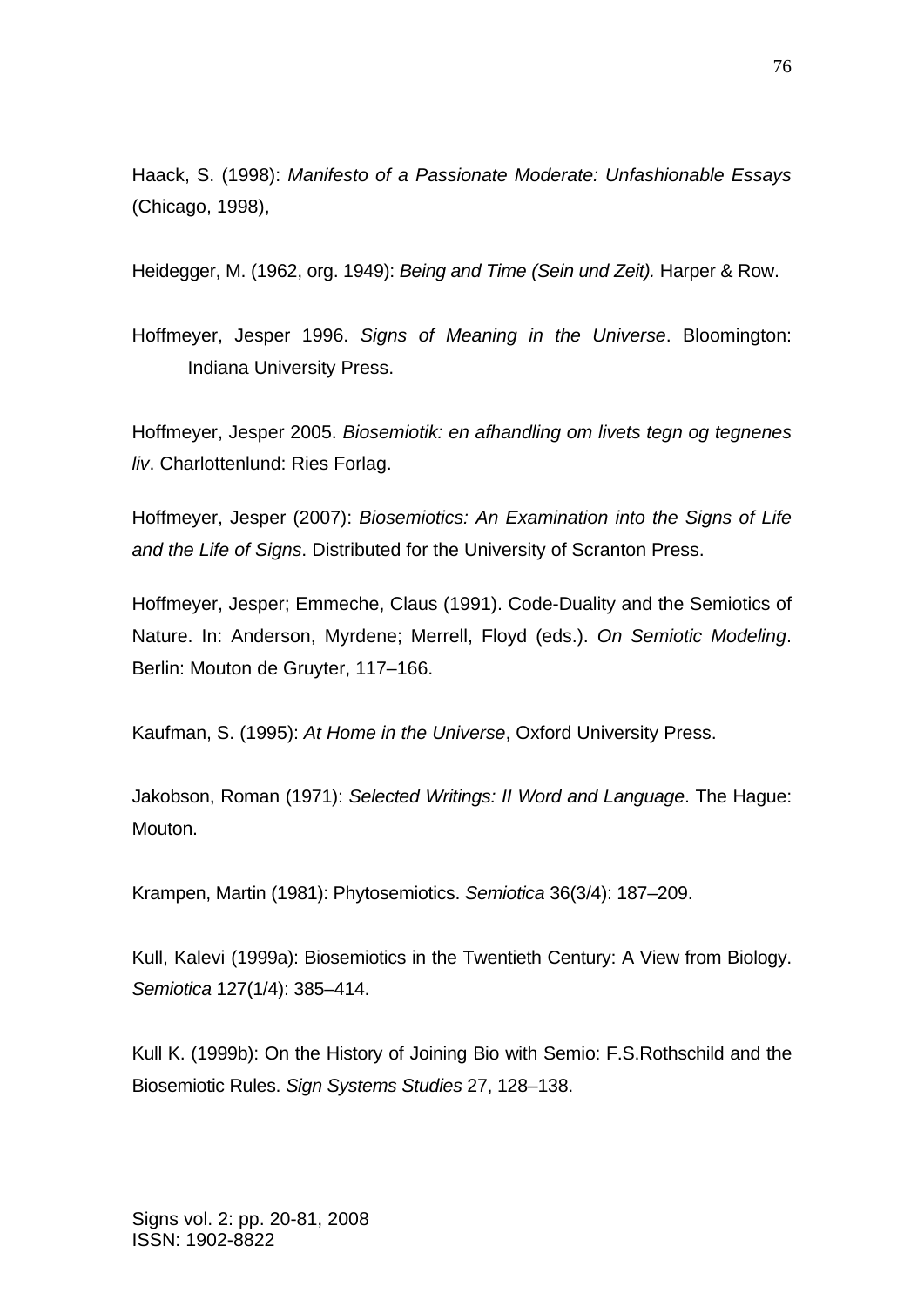Lindsay, P. & Norman, D. A. (1977): *Human Information Processing: An Introduction to Psychology* (2nd ed.). New York: Academic Press.

Lorenz, K. (1970-71): *Studies in Animal and Human Behaviour I and II*, Cambridge: MA:. Harvard University Press.

Luhmann, N. (1990). *Essays on Self-Reference*, New York: Colombia University Press.

Luhmnann, N. (1995): *Social Systems*, Stanford, Stanford University Press.

Maturana, H & Varela, F. (1980): *Autopoiesis and Cognition: The Realization of the Living*, Reidel, London.

Markos, Anton 2002: *Readers of the Book of Life: Conceptualizing Developmental Evolutionary Biology.* Oxford: Oxford University Press.

Nöth, Winfried (1998): Ecosemiotics. *Sign Systems Studies* 26: 332-343.

Nöth, W. (2001): "Protosemiosics and Physicosemiosis", *Sign System Studies,* 29.1, pp. 13-26.

Nöth, W. (2002): "Semiotic Machines". *Cybernetics and Human Knowing*, Vol.9, No.1, pp 3-22.

Peirce, C.S. (1931-58): *Collected Papers vol. I-VIII.* (eds.) Hartshorne and Weiss. Cambridge MA: Harvard University Press. CD-ROM version from Past Masters.

Posner, R., Robering, K., Sebeok, T.A. (eds)(1997-2003): *Semiotik : ein Handbuch zu den zeichentheoretischen Grundlagen von Natur und Kultur. 1,2 and 3. Teilband / Semiotics. A handbook on the sign-theoretic foundations of nature and culture. Vol. 1,2 and 3*. (Handbücher zur Sprach- und Kommunikationswissenschaft; 13.2) Berlin [u.a.] : de Gruyter 1998 - XVI,1200 - 2339 p.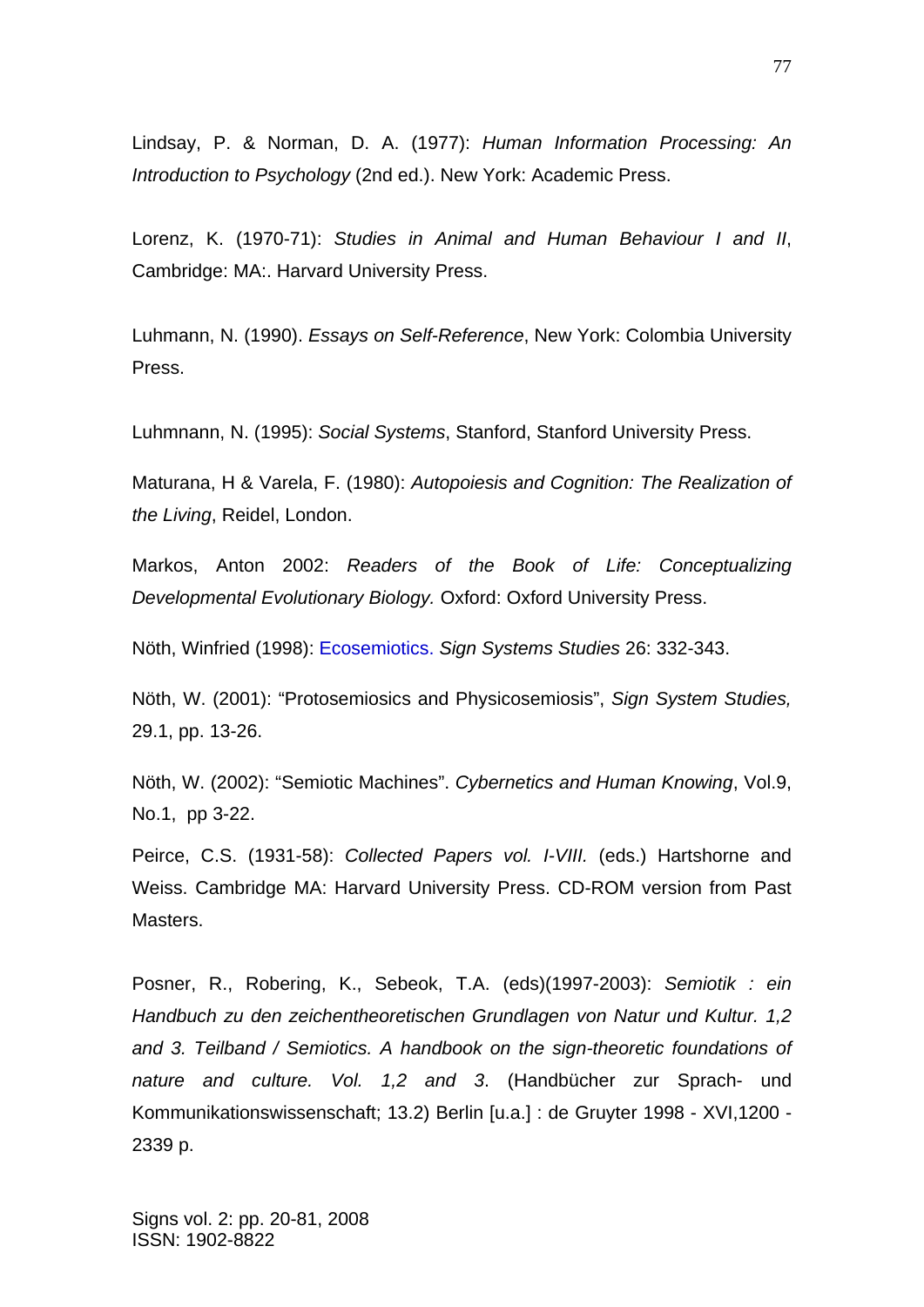Prigogine, I. and Stengers, I. (1984): *Order Out of Chaos: Man's New Dialogue with Nature*

New York: Bantam Books.

Rothschild, Friedrich Salomon (1962): Laws of Symbolic Mediation in the Dynamics of Self and Personality. *Annals of New York Academy of Sciences* 96: 774–784.

Santaella Braga, L (1999): "Peirce and Biology." *Semiotica,* Vol. 127, 1/4, Special Issue: Biosemiotica, pp. 5-21.

Saussure, de F. (1972): *Course in General Linguistics: Ferdinand de Saussure,* Open Court Publishing Company. LaSalle, Illinois. (Translated by: Roy Harris).

Saussure, F. de (1997): *The John Hopkins Guide to Literary Theory and Criticism, Saussure, de Ferdinand*, by Ronald Schleifer. http://www.press.jhu.edu/books/hopkins\_guide\_to\_literary\_theory/ferdinand\_de \_saussure.html

Sebeok, Thomas A. (1962): Coding in the Evolution of Signalling Behavior. *Behavioral Science* 7: 430–442.

Sebeok, Thomas A. (1963): Communication among Social Bees; Porpoises and Sonar; Man and Dolphin. *Language* 39: 448–466.

Sebeok, Thomas A. (1965a): Animal Communication. *Science* 147: 1006–1014.

Sebeok, Thomas A. (1965b):Zoösemiotics: A New Key to Linguistics. *The Review* 7: 27–33.

Sebeok, Thomas A. (1965c): Coding in Animals and Man. *ETC* 22: 330–249.

Sebeok, Thomas A. (1968) *Animal Communication: Techniques of Study and Results of Research*. Bloomington: Indiana University Press.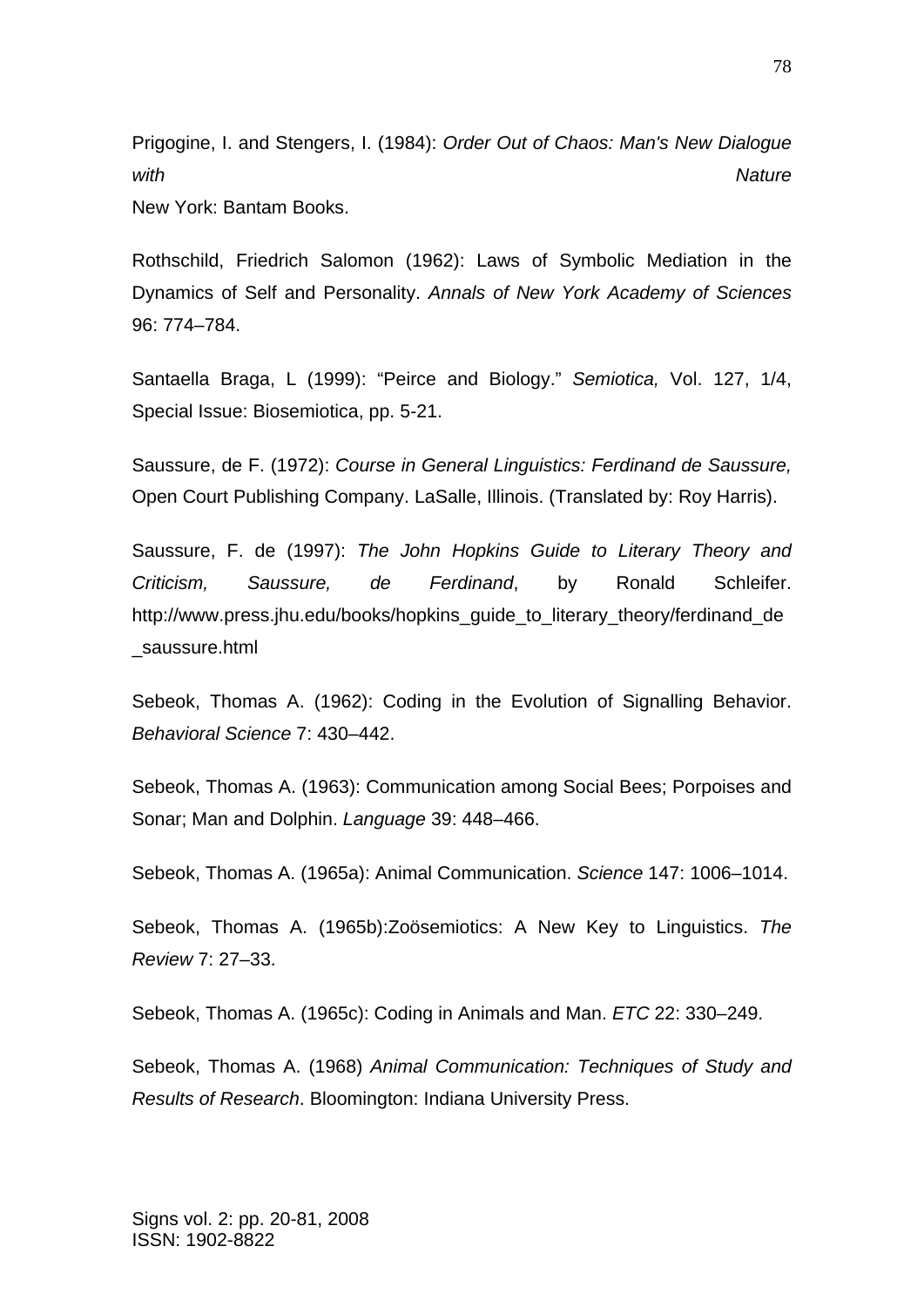Sebeok, Thomas A. (1969): Semiotics and Ethology. In: Sebeok, Thomas A.; Ramsay, Alexandra (eds.), *Approaches to Animal Communication*. The Hague: Mouton, 200–231.

Sebeok, Thomas A. (1972):*Perspectives in Zoösemiotics*. The Hague: Mouton.

Sebeok, Thomas A. (1976): *Contributions to the Doctrine of Signs*. Bloomington: Indiana University Press.

Sebeok, Thomas A. (ed.) (1986): *Encyclopedic Dictionary of Semiotics*. Vol. 1–3. Berlin: Mouton de Gruyter.

Sebeok, T. (1989). *The Sign & Its Masters.* Sources in Semiotics VIII. New York: University Press of America.

Sebeok, Thomas A. 1990. *Essays in Zoösemiotics*. Toronto: Toronto Semiotic Circle.

Sebeok, Thomas A. 1991. *A Sign is Just a Sign*. Bloomington: Indiana University Press.

Sebeok, Thomas A. 1992. 'Tell me, Where is Fancy Bred?': The Biosemiotic Self. In: Sebeok, Umiker-Sebeok (eds.) 1992: 333–343.

Sebeok, Thomas A. 1994. *Signs: An Introduction to Semiotics*. Toronto: University of Toronto Press.

Sebeok, Thomas A. (2001). *Global Semiotics*. Bloomington: Indiana University Press.

Sebeok, Thomas A.; Danesi, M. (2000). *The Forms of Meaning: Modeling Systems Theory and Semiotic Analysis*. Berlin: Mouton de Gruyter.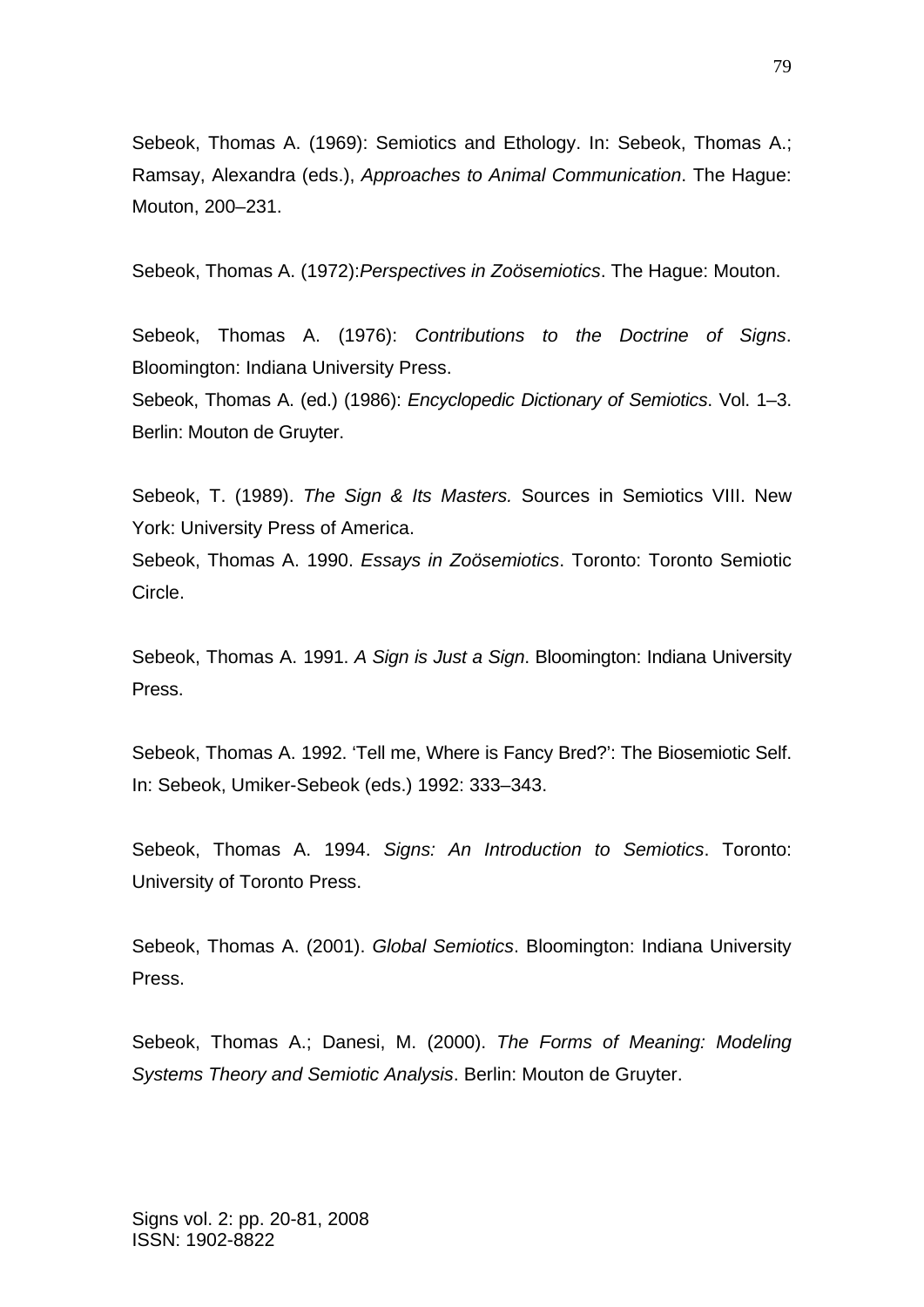Sebeok, Thomas A.; Ramsay, Alexandra (eds.) 1969. *Approaches to Animal Communication*. The Hague: Mouton.

Sebeok, Thomas A.; Umiker-Sebeok, Jean (eds.) 1980. *Speaking of Apes: A Critical Anthology of Two-Way Communication with Man*. New York: Plenum Press.

Sebeok, Thomas A.; Umiker-Sebeok, Jean (eds.) 1992. *Biosemiotics: The Semiotic Web 1991*. Berlin: Mouton de Gruyter.

Stonier, T. (1997): *Information and Meaning: An Evolutionary Perspective*, Berlin: Springer Verlag.

Thellefsen, T.L., Brier, S. and Thellefsen, M.L. (2003): "Problems Concerning the Process of Subject Analysis and the Practice of Indexing: A Peircian Semiotic and Semantic Approach Toward User Oriented Needs in Document Searching," *Semiotica*, 144-1/4 (2003), 177-218.

Tinbergen, N. (1973): "Ethology" in Tinbergen, N.: *The Animal in Its World*. London: Allan & Unwin. pp. 136-196.

Uexküll, J. von (1934). "A Stroll through the Worlds of Animals and Men. A Picture Book of Invisible Worlds" in Schiller, Claire H. (ed.) (1957): *Instinctive Behavior. The Development of a Modern Concept*, New York, International Universities Press, Inc., 1957, pp. 5-80.

Uexküll, Thure von, Geigges, Werner, Herrmann Jörg M. (1993): "Endosemiosis," *Semiotica* 96(1/2), 5-51.

Varela, F.J. Thompson, E. and Rosch, E. (1992): *The Embodied Mind*, MIT Press, Cambridge.

Vehkavaara, Tommi 2002. Why and How to Naturalize Semiotic Concepts for Biosemiotics. *Sign Systems Studies* 30(1): 293–313